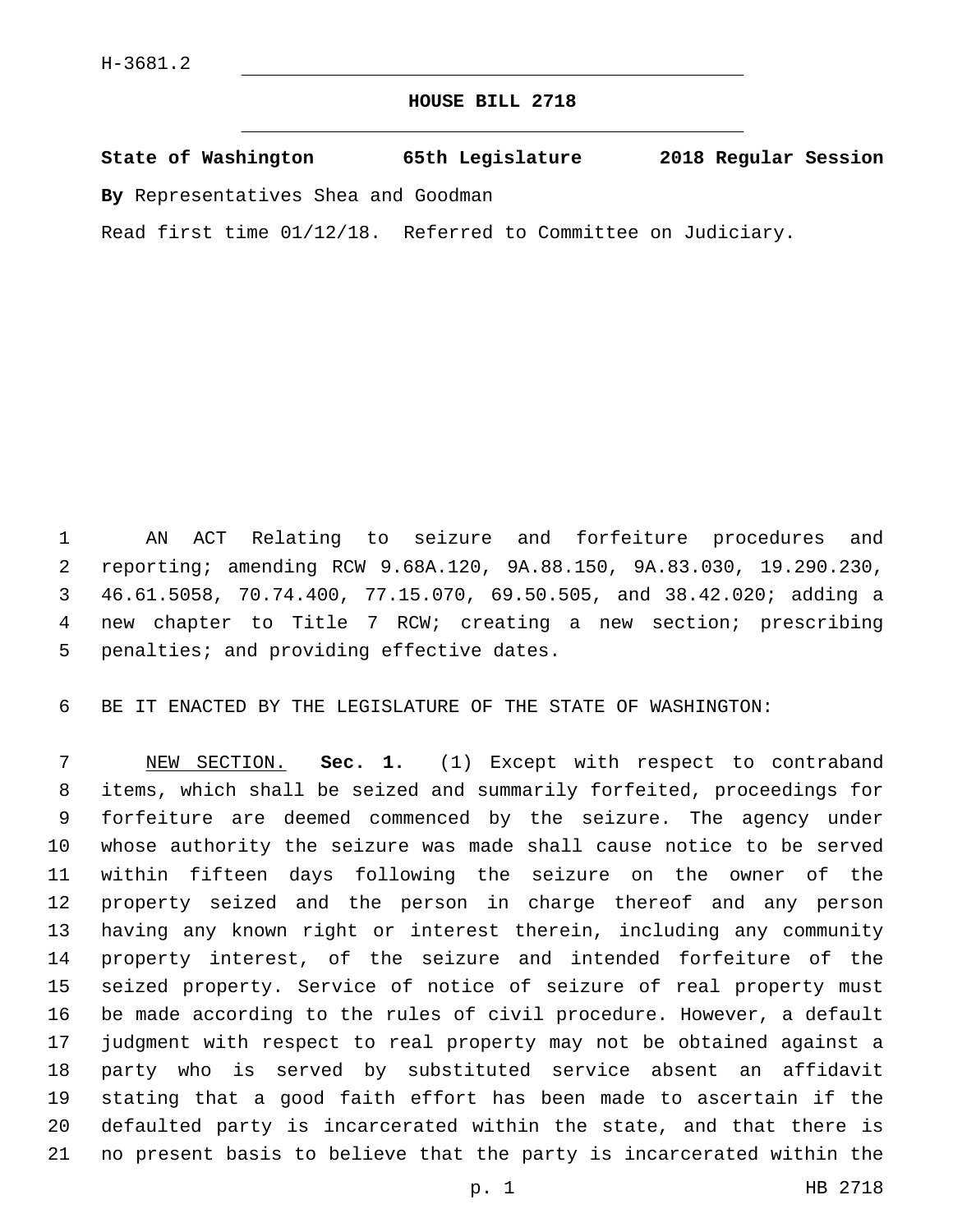state. Notice of seizure in the case of property subject to a security interest that has been perfected by filing a financing statement in accordance with chapter 62A.9A RCW, or a certificate of title, must be made by service upon the secured party or the secured party's assignee at the address shown on the financing statement or the certificate of title. The notice of seizure in other cases may be served by any method authorized by law or court rule including, but not limited to, service by certified mail with return receipt requested. Service by mail is deemed complete upon mailing within the 10 fifteen-day period following the seizure.

 (2) If no person notifies the seizing agency in writing of the person's claim of ownership or right to possession of an item seized within forty-five days of the service of notice from the seizing agency in the case of personal property and ninety days in the case of real property, the item seized is deemed forfeited. The community property interest in real property of a person whose spouse or domestic partner committed a violation giving rise to seizure of the real property may not be forfeited if the person did not participate 19 in the violation.

 (3) If any person notifies the seizing agency in writing of the person's claim of ownership or right to possession of an item seized within forty-five days of the service of notice from the seizing agency in the case of personal property and ninety days in the case of real property, the person or persons must be afforded a reasonable opportunity to be heard as to the claim or right. The notice of claim may be served by any method authorized by law or court rule including, but not limited to, service by first-class mail. Service by mail is deemed complete upon mailing within the forty-five day period following service of the notice of seizure in the case of personal property and within the ninety-day period following service of the notice of seizure in the case of real property.

 (4) The hearing must be before the chief law enforcement officer of the seizing agency or the chief law enforcement officer's designee, except that where the seizing agency is a state agency as defined in RCW 34.12.020(4), the hearing must be before the chief law enforcement officer of the seizing agency or an administrative law judge appointed under chapter 34.12 RCW. Such a hearing and any 38 appeal therefrom must be under Title 34 RCW.

 (5) Any person asserting a claim or right may remove the matter to a court of competent jurisdiction. Removal of any matter involving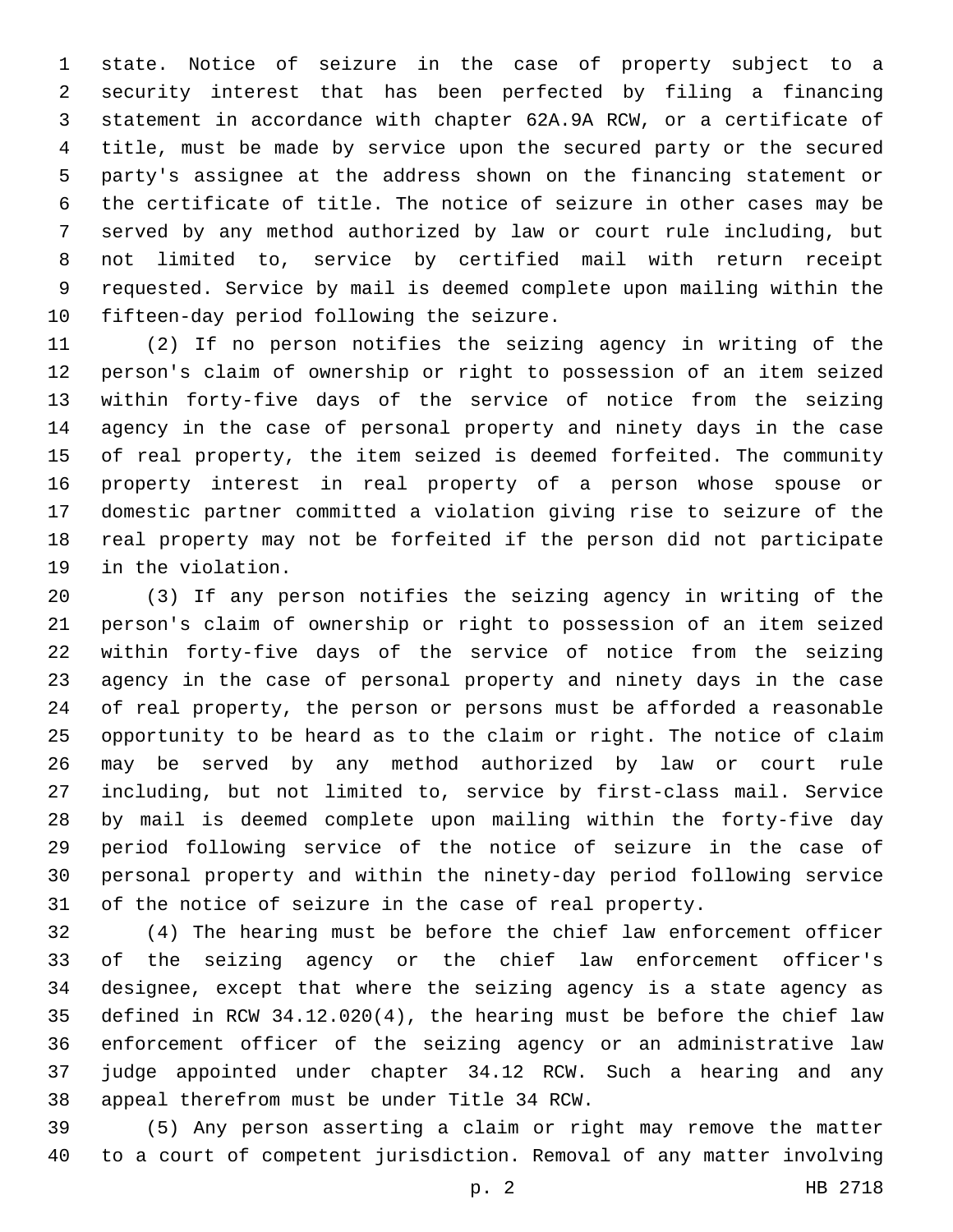personal property may only be accomplished according to the rules of civil procedure. The person seeking removal of the matter must serve process against the state, county, political subdivision, or municipality that operates the seizing agency, and any other party of interest, in accordance with RCW 4.28.080 or 4.92.020, within forty- five days after the person seeking removal has notified the seizing agency of the person's claim of ownership or right to possession. The court to which the matter is to be removed must be the district court when the aggregate value of personal property is within the 10 jurisdictional limit set forth in RCW 3.66.020.

 (6)(a) Whether the matter is heard under Title 34 RCW pursuant to subsection (4) of this section or removed to court pursuant to subsection (5) of this section, the burden of proof is upon the seizing agency to establish, by a preponderance of the evidence, that 15 the property is subject to forfeiture.

 (b) No personal property may be forfeited to the extent of the interest of an owner, by reason of any act or omission committed or 18 omitted without the owner's knowledge or consent;

 (c) No real property may be forfeited to the extent of the interest of an owner, by reason of any act or omission committed or 21 omitted without the owner's knowledge or consent.

 (d) A forfeiture of real property encumbered by a bona fide security interest is subject to the interest of the secured party if the secured party, at the time the security interest was created, neither had knowledge of nor consented to the act or omission.

 (7) The seizing agency shall promptly return seized items, in the same or substantially similar condition as when they were seized, to the claimant upon a determination by the administrative law judge or court that the claimant is the present lawful owner or is lawfully 30 entitled to possession thereof.

 (8) In any proceeding to forfeit property under this chapter, where the claimant substantially prevails, the claimant is entitled to reasonable attorneys' fees reasonably incurred by the claimant, together with expenses and damages for loss of use of the property.

 (9) The protections afforded by the service members' civil relief act, chapter 38.42 RCW, are applicable to proceedings under this 37 chapter.

 NEW SECTION. **Sec. 2.** (1) Upon the entry of an order of forfeiture of real property, the court shall forward a copy of the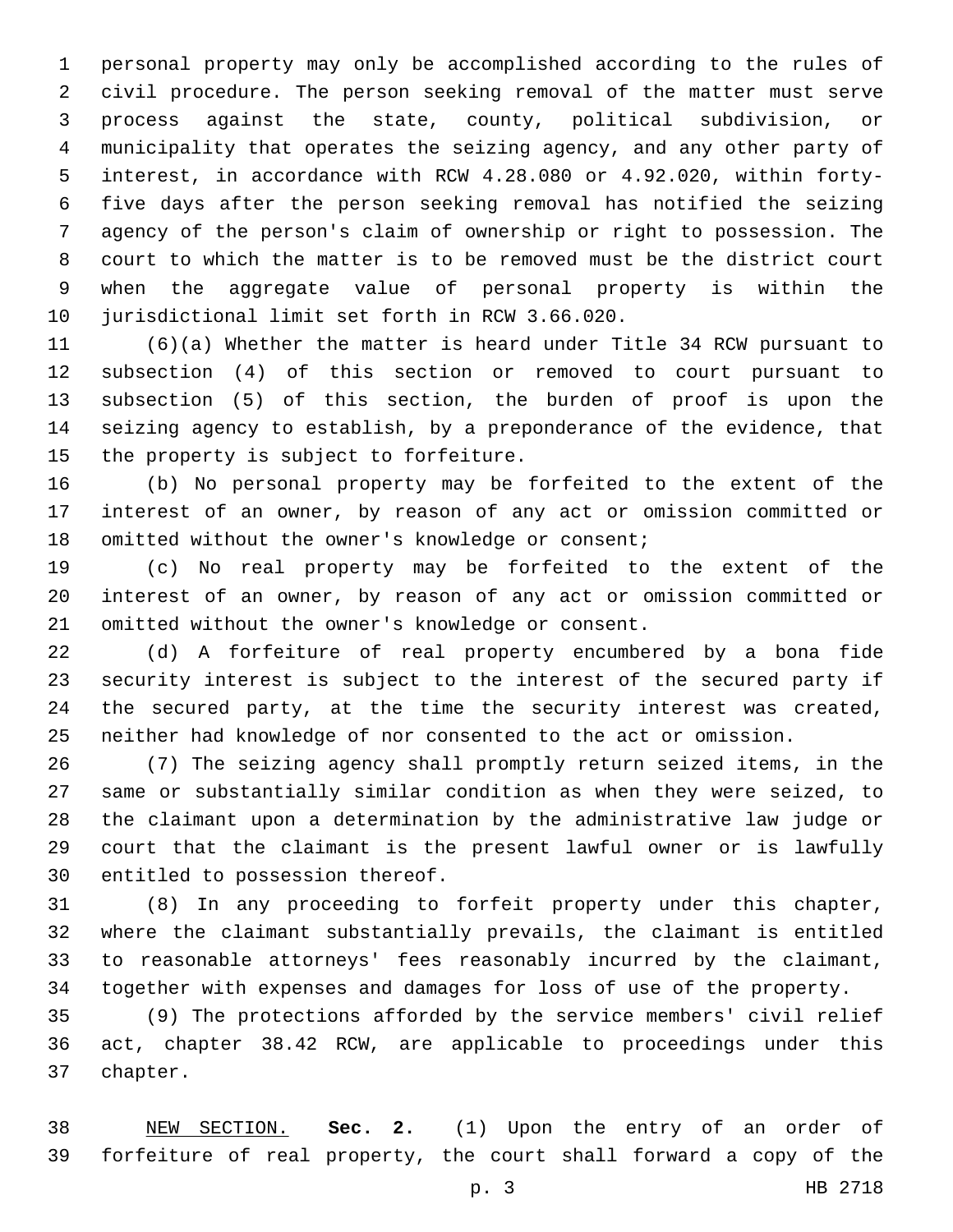order to the assessor of the county in which the property is located. Orders for the forfeiture of real property shall be entered by the superior court, subject to court rules. Such an order shall be filed by the seizing agency in the county auditor's records in the county 5 in which the real property is located.

 (2)(a) A landlord may assert a claim against proceeds from the 7 sale of assets seized and forfeited only if:

 (i) An employee, agent, or officer of the seizing agency, while acting in his or her official capacity, directly caused damage to the complaining landlord's property while executing a search of a 11 tenant's residence; and

 (ii) The landlord has applied any funds remaining in the tenant's deposit, to which the landlord has a right under chapter 59.18 RCW, to cover the damage directly caused by the employee, agent, or officer of the seizing agency prior to asserting a claim under the 16 provisions of this section;

 (A) Only if the funds applied under (a)(ii) of this subsection are insufficient to satisfy the damage directly caused by the employee, agent, or officer of the seizing agency, may the landlord seek compensation for the damage by filing a claim against the governmental entity under whose authority the seizing agency operates 22 within thirty days after the search;

 (B) Only if the governmental entity denies or fails to respond to the landlord's claim within sixty days of the date of filing, may the landlord collect damages under this subsection by filing within thirty days of denial or the expiration of the sixty-day period, whichever occurs first, a claim with the seizing agency. The seizing agency must notify the landlord of the status of the claim by the end of the thirty-day period. Nothing in this section requires the claim to be paid by the end of the sixty-day or thirty-day period.

 (b) For any claim filed under (a)(ii) of this subsection, the seizing agency shall pay the claim unless the agency provides 33 substantial proof that the landlord either:

 (i) Knew or consented to actions of the tenant in violation of 35 this chapter or the chapter pursuant to which the seizure was made; 36 or

 (ii) Failed to respond to a notification of the illegal activity, provided by a law enforcement agency under RCW 59.18.075, within seven days of receipt of notification of the illegal activity.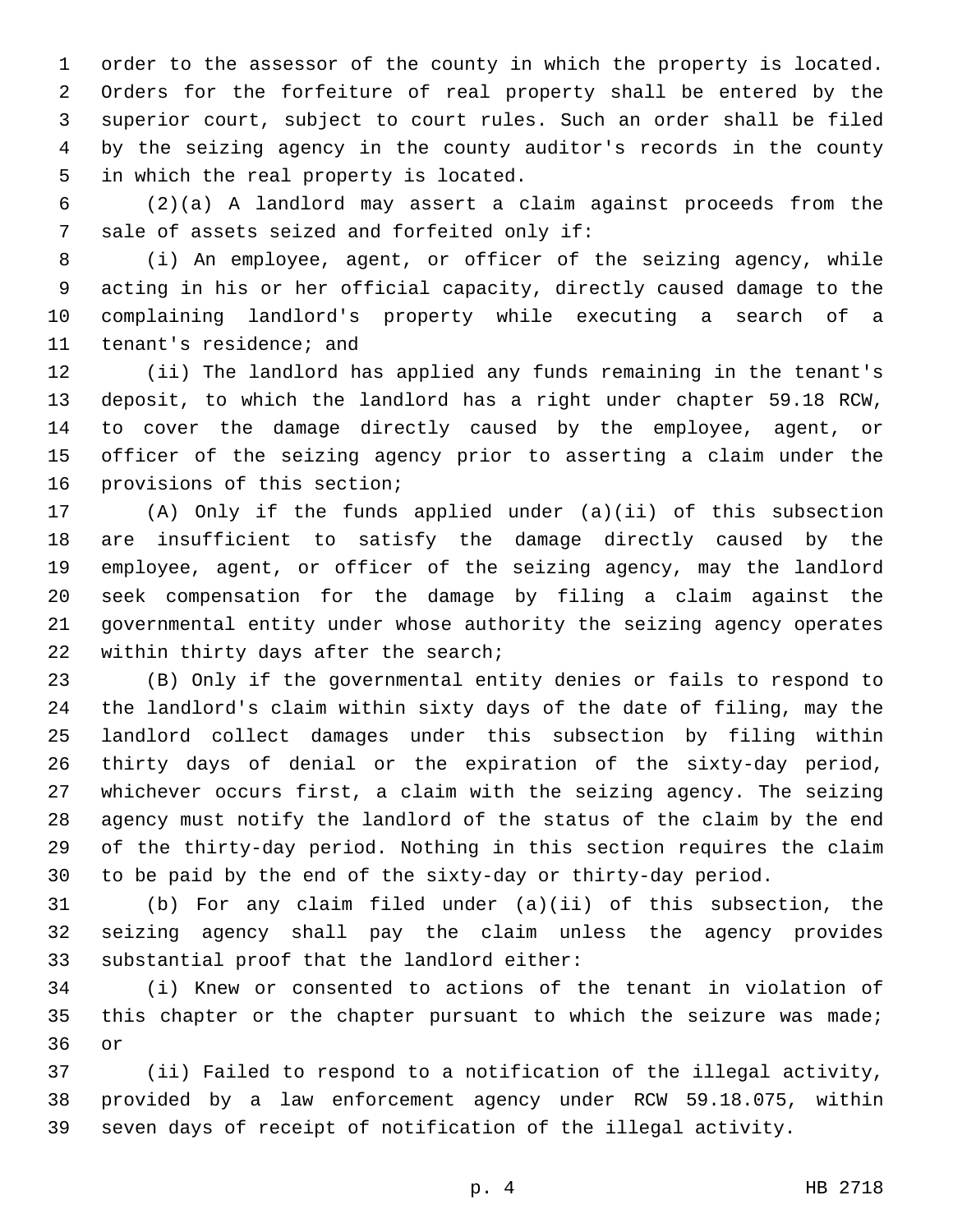(3) The landlord's claim for damages under subsection (2) of this section may not include a claim for loss of business and is limited to:

(a) Damage to tangible property and clean-up costs;

 (b) The lesser of the cost of repair or fair market value of the damage directly caused by the employee, agent, or officer of the 7 seizing agency;

 (c) The proceeds from the sale of the specific tenant's property 9 seized and forfeited; and

 (d) The proceeds available after the seizing law enforcement agency satisfies any bona fide security interest in the tenant's property and costs related to sale of the tenant's property.

 (4) Subsections (2) and (3) of this section do not limit any other rights a landlord may have against a tenant to collect for damages. However, if a seizing agency satisfies a landlord's claim under subsection (2) of this section, the rights the landlord has against the tenant for damages directly caused by an employee, agent, or officer of the seizing agency under the terms of the landlord and tenant's contract are subrogated to the seizing agency.

 NEW SECTION. **Sec. 3.** When property is forfeited under this chapter, the seizing agency may:

 (1) Retain it for official use or upon application by any law enforcement agency of this state release such property to such agency 24 to be used in enforcement;

 (2) Sell that which is not required to be destroyed by law and 26 which is not harmful to the public;

 (3) Request the appropriate sheriff or director of public safety to take custody of the property and remove it for disposition in 29 accordance with law;

 (4) Forward it to an appropriate entity, such as the drug 31 enforcement administration, for disposition; or

32 (5) Take any other action allowed by statute.

 NEW SECTION. **Sec. 4.** (1) This section is applicable to all seizures by seizing agencies, regardless of whether the seizure is:

35 (a) Pursuant to this chapter;

 (b) Pursuant to any other section in the Revised Code of 37 Washington that authorizes seizure; or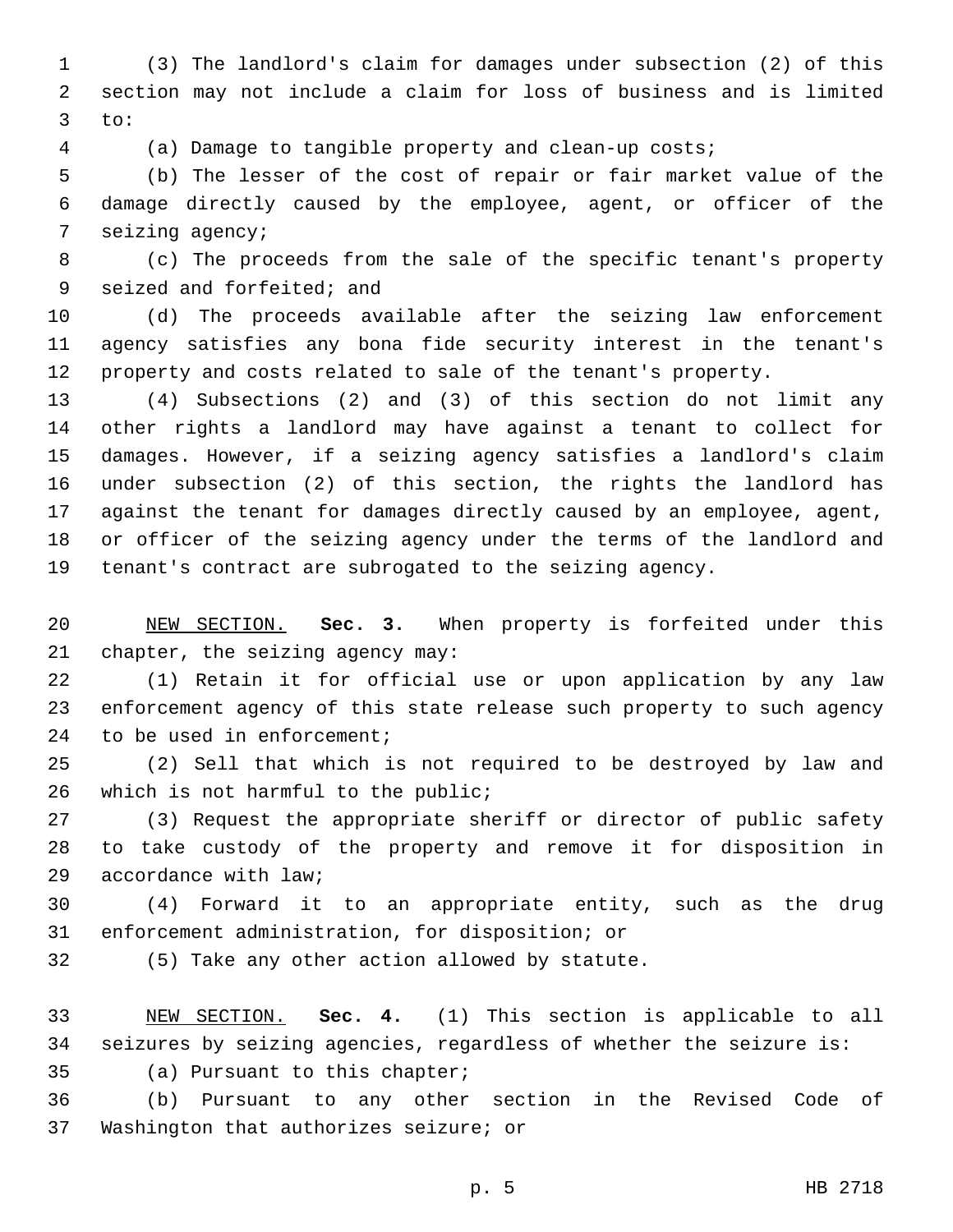(c) Conducted in collaboration with a federal agency under 2 federal law.

 (2) For purposes of this section, "seizing agency" means any police force, multijurisdictional task force, fire department, or other municipal, county, or state agency that has authority under state law or collaborates with a federal agency under federal law to 7 seize property.

 (3) The state treasurer shall establish and maintain a case tracking system and searchable public web site that includes the following information about property seized and forfeited under state law and under any agreement with the federal government:

 (a) The name of the seizing agency that seized the property or, if seized by a multijurisdictional task force, the name of the lead 14 agency;

15 (b) The date of the seizure;

 (c) The type of property seized. If currency, then the amount of currency, or, if property other than currency, a description of 18 property seized including make, model, year, and serial number;

 (d) The place of seizure. The place must be identified as a home, business, or traffic stop; and, if a traffic stop on an interstate or 21 state highway, the direction of the traffic flow;

22 (e) The estimated value of the seizure;

 (f) What alleged criminal offense led to the seizure and whether 24 the offense is under state or federal law;

 (g) What crime the suspect was charged with and whether the crime 26 is under state or federal law;

 (h) The criminal case number and court in which any case was 28 filed;

 (i) The outcome of the suspect's criminal case. One of the following must be specified: No charge filed, charges dropped, acquittal, plea agreement, jury conviction, or other;

 (j) If forfeiture is sought under federal law, the reason for the federal transfer, such as adoption or joint task force. If forfeiture is sought under federal law, information for (l) through (r) of this subsection (3) may not be available readily and are optional;

 (k) The forfeiture case number and court in which the case was 37 filed, if any;

 (l) If a property owner filed a claim or counterclaim, whether the claimant is the suspect, an innocent owner, a joint owner, or a 40 third-party owner;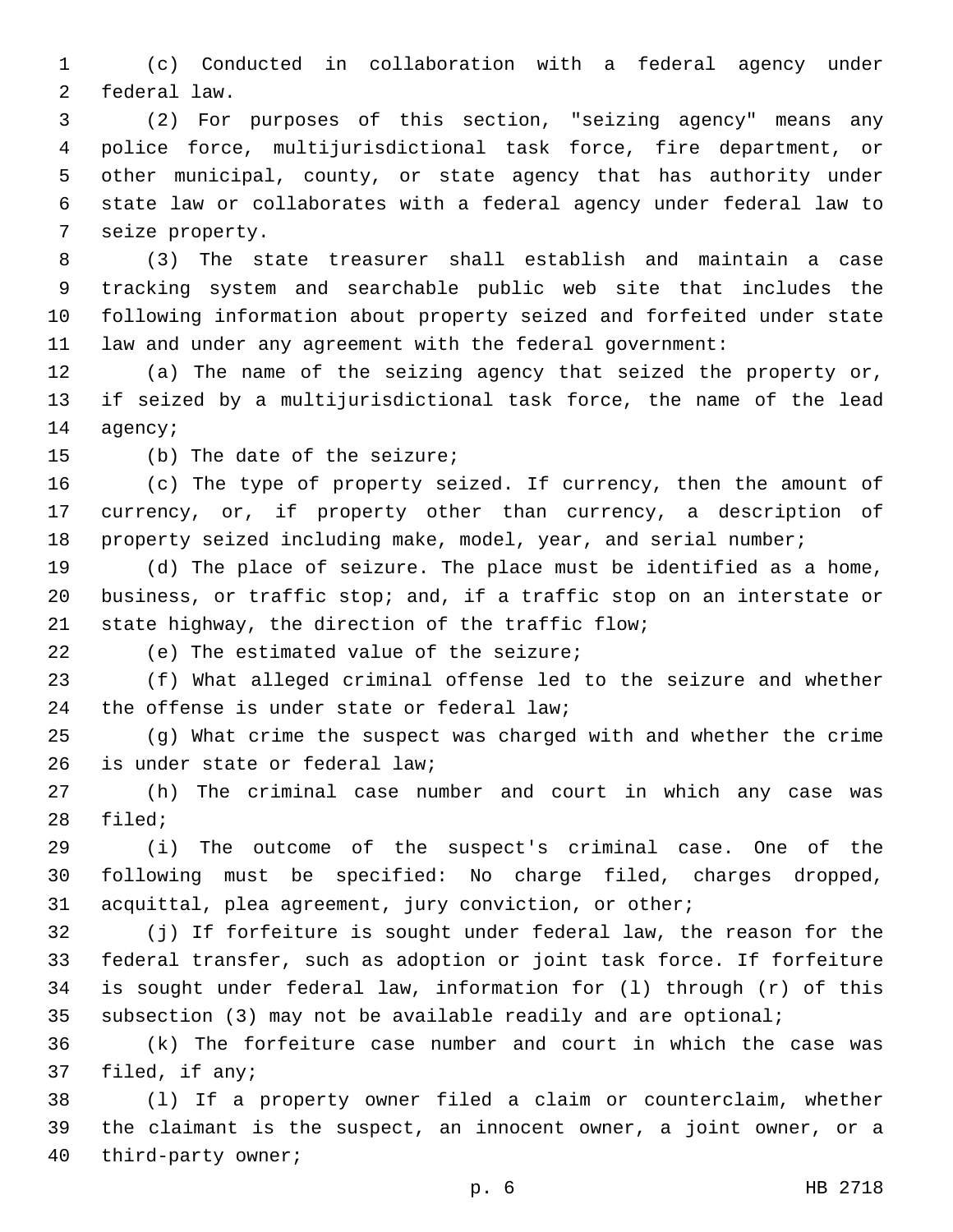1 (m) The method of the final forfeiture proceeding, such as criminal, civil-judicial, or civil-administrative;2 3 (n) The date of any forfeiture order; 4 (o) Whether or not there was a forfeiture settlement agreement;

5 (p) Disposition of the property, such as returned to owner, 6 partially returned to owner, sold, destroyed, or retained by a law 7 enforcement agency;

(q) The date of property disposition;8

9 (r) The value of the property forfeited; or if forfeited under 10 federal law, the amount of proceeds received from the federal 11 government;

 (s) An estimate of total costs to the agency: (i) To store the property in impound lots or evidence rooms; (ii) for law enforcement personnel and prosecutors' time and expenses to litigate the forfeiture case; and (iii) to sell or dispose of the forfeited 16 property;

17 (t) The amount of attorney fees awarded to property owners, if 18 any; and

19 (u) If any property was retained by a seizing agency, the purpose 20 for which it is used.

21 (4) The state treasurer shall also establish and maintain a  $22$  searchable public web site that includes:

23 (a) The total amount of funds expended, in each of the following 24 ten categories, which resulted from property seized, forfeited, and 25 reported in subsection (3) of this section:

26 (i) Drug abuse, crime, and gang prevention programs;

27 (ii) Victim reparations;

28 (iii) Investigation costs, including witness protection, 29 informant fees, and controlled buys;

30 (iv) Court costs and attorneys' fees;

31 (v) Salaries, overtime, and benefits, as permitted by law;

32 (vi) Professional outside services, including auditing, court 33 reporting, expert witness fees, outside attorney fees, and membership 34 fees paid to trade associations;

35 (vii) Travel, meals, entertainment, conferences, training, and 36 continuing education;

37 (viii) Other operating expenses, including office supplies, 38 postage, and printing;

39 (ix) Capital expenditures, including vehicles, firearms, 40 equipment, computers, and furniture; and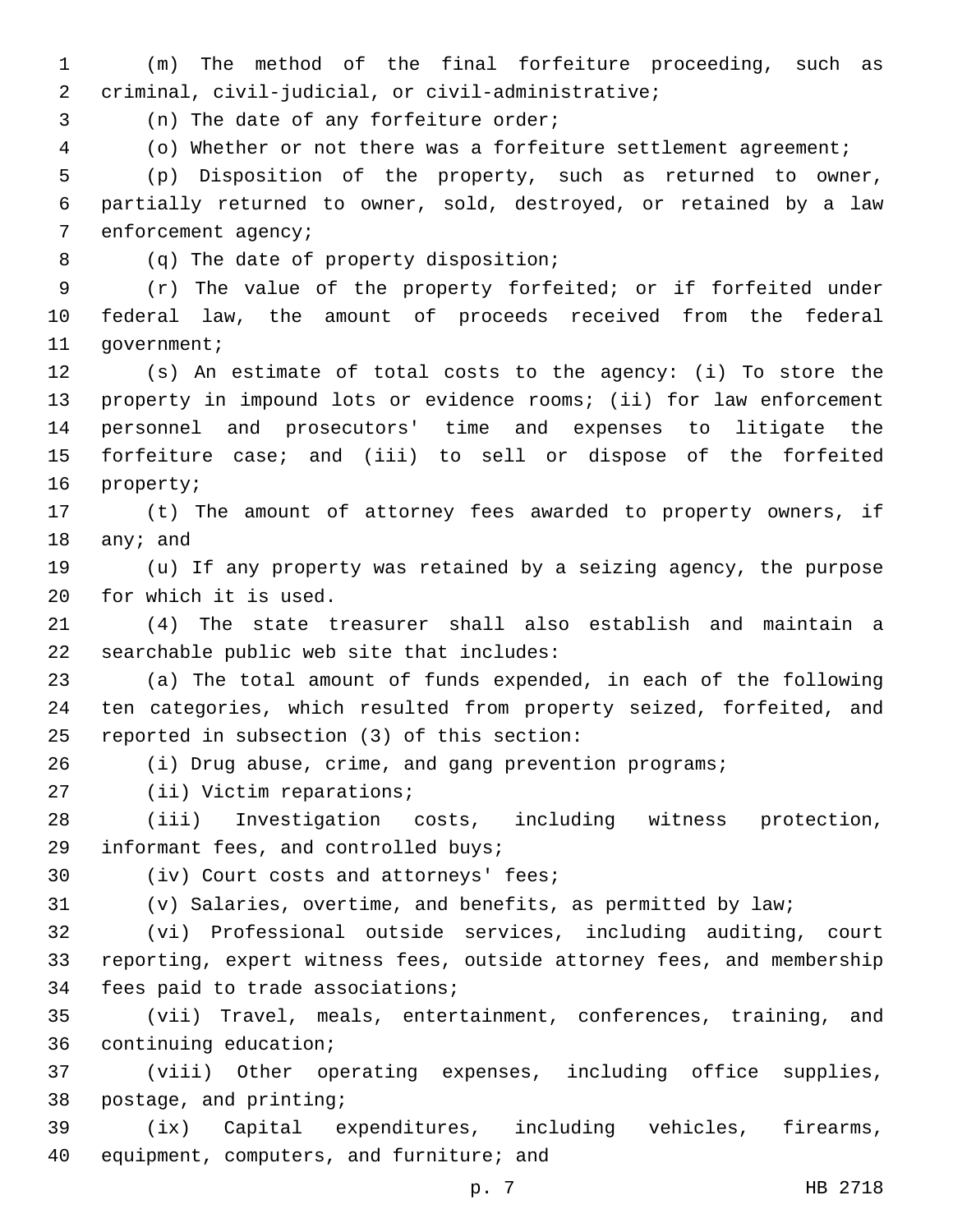(x) Other expenditures of forfeiture proceeds.1

 (b) The total value of seized and forfeited property held by the 3 agency at the end of the reporting period.

 (5) The agency that seizes property and prosecutors that litigate related criminal cases and forfeiture proceedings shall update the state treasurer's web site with the information required under subsection (3) of this section annually. The commander of a multijurisdictional task force may appoint one agency to report its seizures. If an agency has made no seizures during the previous year, a null report must be filed by the agency specifying that it did not engage in seizures or forfeitures under this chapter during the 12 reporting period.

 (6) A seizing agency that expends forfeiture-related proceeds shall update the state treasurer's web site with the information required under subsection (4) of this section within thirty days after the end of each fiscal year. The commander of a multijurisdictional task force may appoint one agency to report its 18 expenditures.

 (7) One hundred twenty days after the close of each fiscal year, the state treasurer shall submit to the speaker of the house of representatives, president of the senate, attorney general, and governor a written report summarizing forfeiture activity in the state for the preceding fiscal year; the type, approximate value, and disposition of the property seized; and the amount of any proceeds received or expended at the state and local levels. The report must provide a categorized accounting of all proceeds expended. Summary data on seizures, forfeitures, and expenditures of forfeiture proceeds must be disaggregated by agency. The aggregate report must be made available on the state treasurer's web site.

 (8) The state treasurer may include in the aggregate report required by subsection (7) of this section recommendations to improve statutes, rules, and policies to facilitate seizure, forfeiture, and expenditure processes and reporting that are fair to crime victims, innocent property owners, secured interest holders, citizens, law 35 enforcement, and taxpayers.

 (9) If a seizing agency fails to file a report within thirty days after it is due, without good cause as determined by the state treasurer, the agency is subject to a civil penalty payable to the state general fund of five hundred dollars or the equivalent of one-quarter of the forfeiture proceeds received by the agency during the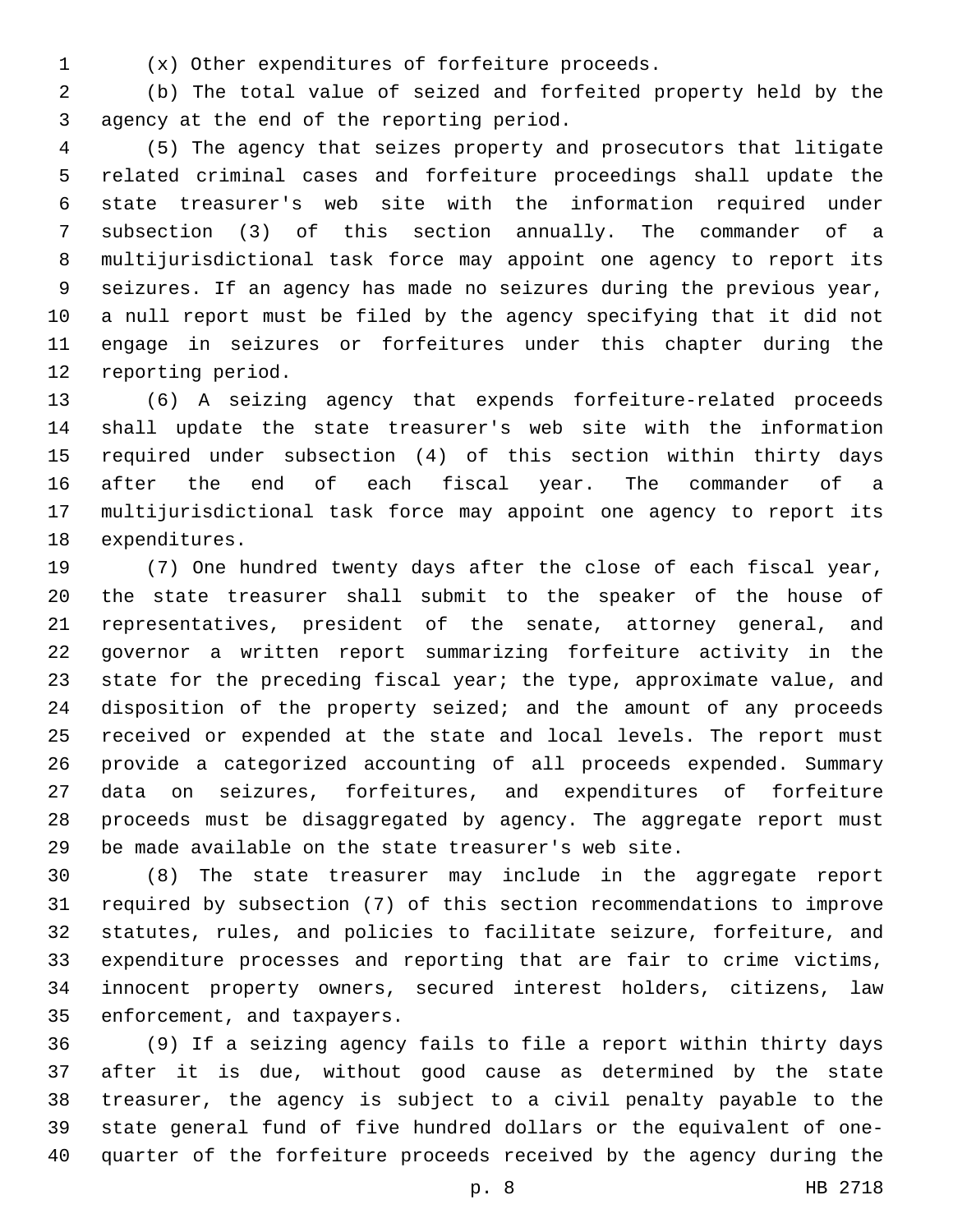reporting period, whichever is greater. In addition, the state treasurer must make no expenditures from the forfeiture fund for the 3 benefit of the agency until the report is filed.

 (10) The state auditor shall annually perform a financial audit under generally accepted government auditing standards of records related to inventory of seized property and expenditures of forfeiture proceeds. A copy of the final audit report must be submitted to the state treasurer no later than ninety days after the end of the fiscal year and be made available to the public.

 (11) The state treasurer may recover its costs under this chapter by charging a fee to seizing agencies filing a report. The agency may use forfeiture proceeds to pay the costs of compiling and reporting data under this chapter, and to pay any fees imposed by the state 14 treasurer.

 (12) The data and reports compiled and prepared under this chapter are public information under chapter 42.56 RCW.

 NEW SECTION. **Sec. 5.** (1)(a) By January 31st of each year, each seizing agency shall remit to the state treasurer an amount equal to ten percent of the net proceeds of any property forfeited during the preceding calendar year. Money remitted shall be deposited in the state general fund unless otherwise provided in statute.

 (b) The net proceeds of forfeited property is the value of the forfeitable interest in the property after deducting the cost of satisfying any bona fide security interest to which the property is subject at the time of seizure; and in the case of sold property, after deducting the cost of sale, including reasonable fees or commissions paid to independent selling agents, and the cost of any valid landlord's claim for damages under section 2 of this act.

 (c) The value of sold forfeited property is the sale price. The value of retained forfeited property is the fair market value of the property at the time of seizure, determined when possible by reference to an applicable commonly used index, such as the index used by the department of licensing for valuation of motor vehicles. A seizing agency may use, but need not use, an independent qualified appraiser to determine the value of retained property. If an appraiser is used, the value of the property appraised is net of the cost of the appraisal. The value of destroyed property and retained 38 firearms or illegal property is zero.

p. 9 HB 2718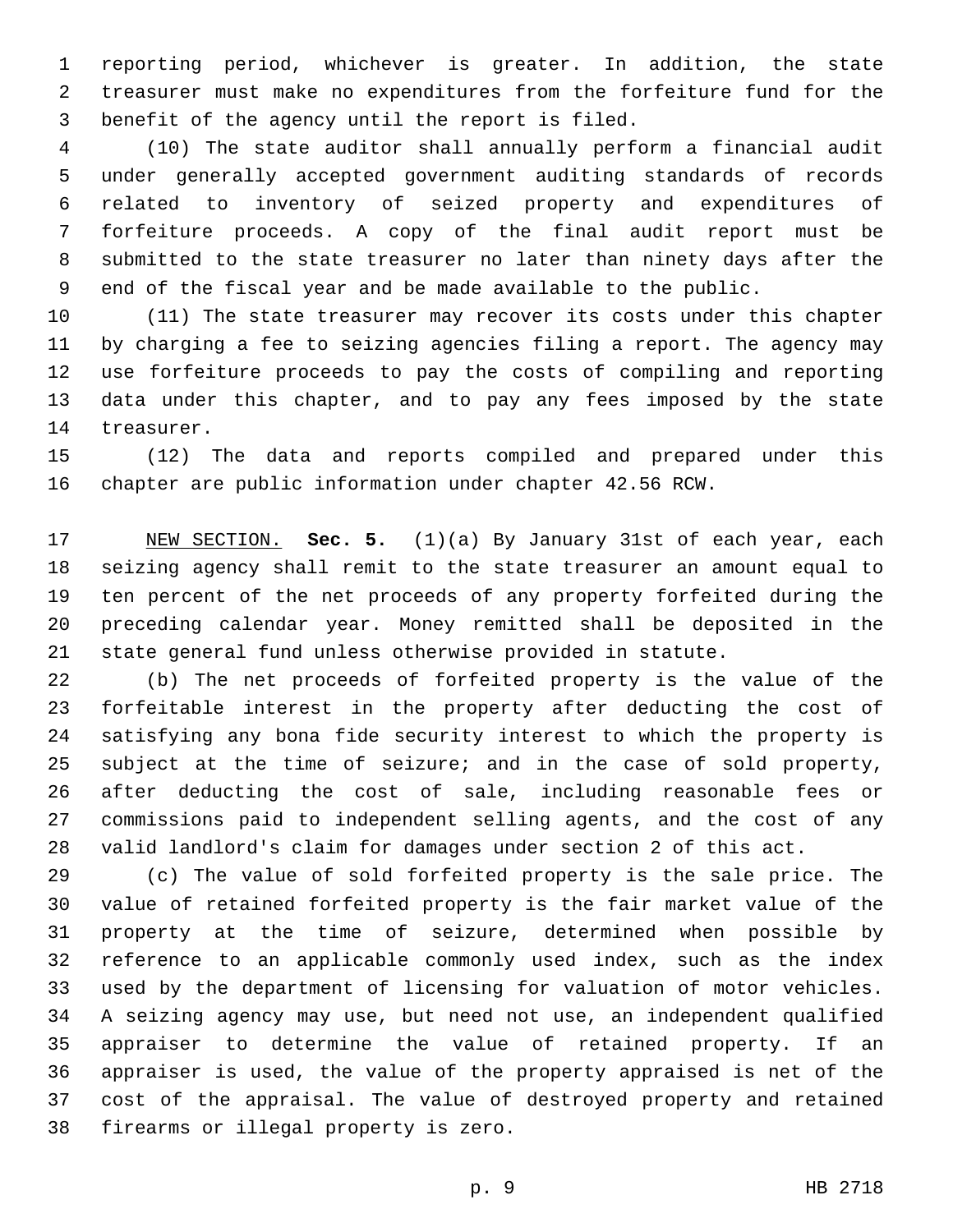(2) Forfeited property and net proceeds not required to be paid to the state treasurer shall be retained by the seizing agency exclusively for the expansion and improvement of related enforcement activities. Money retained under this section may not be used to 5 supplant preexisting funding sources.

 NEW SECTION. **Sec. 6.** The state treasurer may adopt rules necessary to implement this chapter.

 **Sec. 7.** RCW 9.68A.120 and 2014 c 188 s 3 are each amended to 9 read as follows:

The following are subject to seizure and forfeiture:

 (1) All visual or printed matter that depicts a minor engaged in 12 sexually explicit conduct.

 (2) All raw materials, equipment, and other tangible personal property of any kind used or intended to be used to manufacture or process any visual or printed matter that depicts a minor engaged in sexually explicit conduct, and all conveyances, including aircraft, vehicles, or vessels that are used or intended for use to transport, or in any manner to facilitate the transportation of, visual or printed matter in violation of RCW 9.68A.050 or 9.68A.060, but:

 (a) No conveyance used by any person as a common carrier in the transaction of business as a common carrier is subject to forfeiture under this section unless it appears that the owner or other person in charge of the conveyance is a consenting party or privy to a 24 violation of this chapter;

 (b) No property is subject to forfeiture under this section by 26 reason of any act or omission ((established by the owner of the 27 property to have been)) committed or omitted without the owner's 28 knowledge or consent;

 (c) A forfeiture of property encumbered by a bona fide security interest is subject to the interest of the secured party if the secured party neither had knowledge of nor consented to the act or 32 omission; and

 (d) When the owner of a conveyance has been arrested under this chapter the conveyance may not be subject to forfeiture unless it is seized or process is issued for its seizure within ten days of the 36 owner's arrest.

 (3) All personal property, moneys, negotiable instruments, securities, or other tangible or intangible property furnished or

p. 10 HB 2718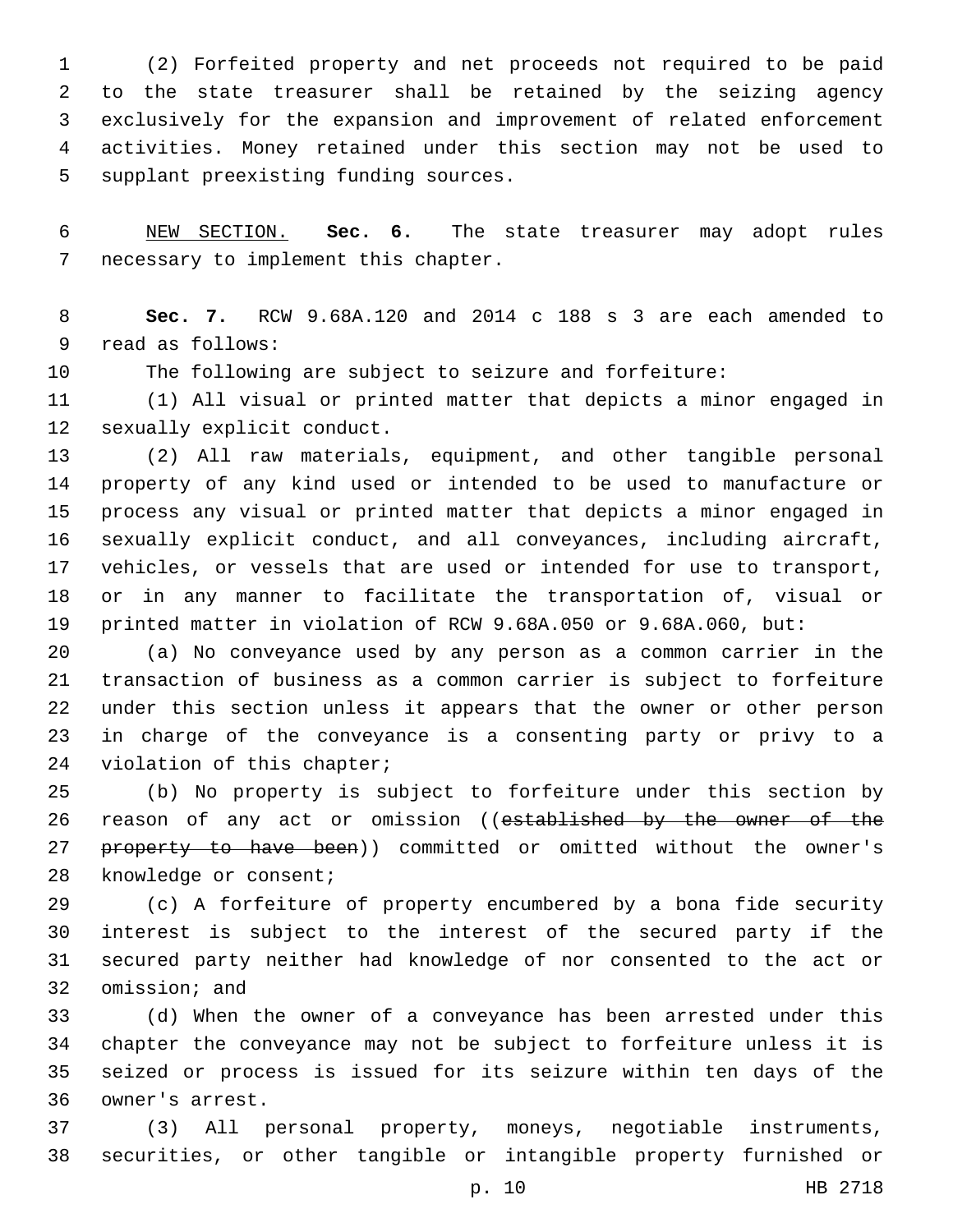intended to be furnished by any person in exchange for visual or printed matter depicting a minor engaged in sexually explicit conduct, or constituting proceeds traceable to any violation of this 4 chapter.

 (4) Property subject to forfeiture under this chapter may be seized by any law enforcement officer of this state upon process issued by any superior court having jurisdiction over the property. 8 Seizure without process may be made if:

 (a) The seizure is incident to an arrest or a search under a search warrant or an inspection under an administrative inspection 11 warrant;

 (b) The property subject to seizure has been the subject of a prior judgment in favor of the state in a criminal injunction or 14 forfeiture proceeding based upon this chapter;

 (c) A law enforcement officer has probable cause to believe that 16 the property is directly or indirectly dangerous to health or safety; 17 or

 (d) The law enforcement officer has probable cause to believe that the property was used or is intended to be used in violation of 20 this chapter.

 (5) In the event of seizure under subsection (4) of this section, 22 proceedings for forfeiture ((shall be deemed commenced by the 23 seizure. The law enforcement agency under whose authority the seizure was made shall cause notice to be served within fifteen days following the seizure on the owner of the property seized and the person in charge thereof and any person having any known right or interest therein, of the seizure and intended forfeiture of the 28 seized property. The notice may be served by any method authorized by law or court rule including but not limited to service by certified mail with return receipt requested. Service by mail shall be deemed complete upon mailing within the fifteen day period following the seizure.

 (6) If no person notifies the seizing law enforcement agency in writing of the person's claim of ownership or right to possession of seized items within forty-five days of the seizure, the item seized shall be deemed forfeited.

 (7) If any person notifies the seizing law enforcement agency in writing of the person's claim of ownership or right to possession of seized items within forty-five days of the seizure, the person or 40 persons shall be afforded a reasonable opportunity to be heard as to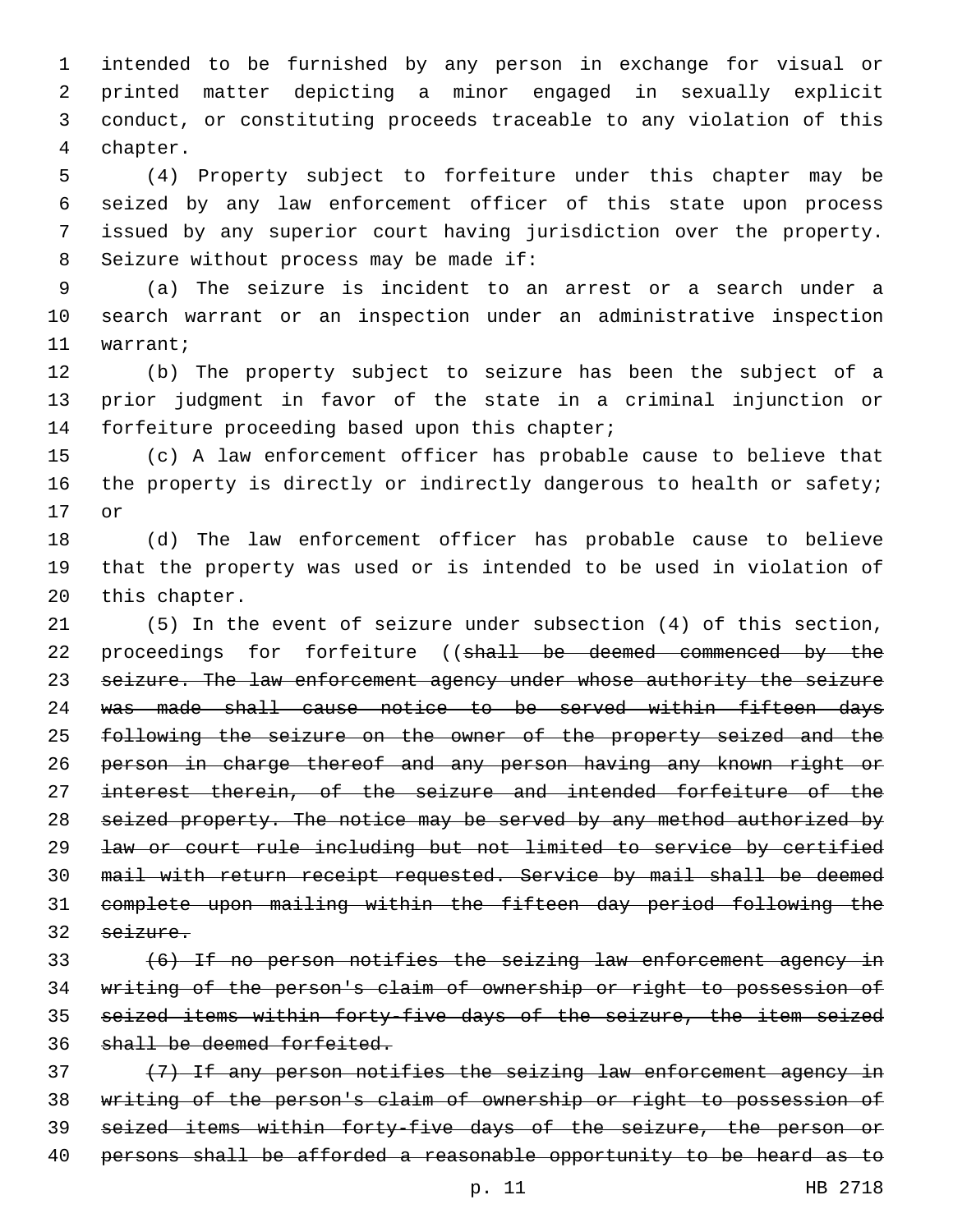1 the claim or right. The hearing shall be before an administrative law 2 judge appointed under chapter 34.12 RCW, except that any person asserting a claim or right may remove the matter to a court of competent jurisdiction if the aggregate value of the article or articles involved is more than five hundred dollars. The hearing before an administrative law judge and any appeal therefrom shall be under Title 34 RCW. In a court hearing between two or more claimants to the article or articles involved, the prevailing party shall be 9 entitled to a judgment for costs and reasonable attorney's fees. The burden of producing evidence shall be upon the person claiming to be the lawful owner or the person claiming to have the lawful right to 12 possession of the seized items. The seizing law enforcement agency 13 shall promptly return the article or articles to the claimant upon a determination by the administrative law judge or court that the claimant is lawfully entitled to possession thereof of the seized  $\pm$  tems.

17 (8) If property is sought to be forfeited on the ground that it constitutes proceeds traceable to a violation of this chapter, the 19 seizing law enforcement agency must prove by a preponderance of the evidence that the property constitutes proceeds traceable to a 21 violation of this chapter.

 (9) When property is forfeited under this chapter the seizing law 23 enforcement agency may:

 (a) Retain it for official use or upon application by any law 25 enforcement agency of this state release the property to that agency 26 for the exclusive use of enforcing this chapter or chapter 9A.88 RCW;

 (b) Sell that which is not required to be destroyed by law and 28 which is not harmful to the public; or

29 (c) Request the appropriate sheriff or director of public safety to take custody of the property and remove it for disposition in accordance with law.

 (10)(a) By January 31st of each year, each seizing agency shall remit to the state treasurer an amount equal to ten percent of the net proceeds of any property forfeited during the preceding calendar year. Money remitted shall be deposited in the prostitution prevention and intervention account under RCW 43.63A.740.

 (b) The net proceeds of forfeited property is the value of the forfeitable interest in the property after deducting the cost of satisfying any bona fide security interest to which the property is 40 subject at the time of seizure; and in the case of sold property,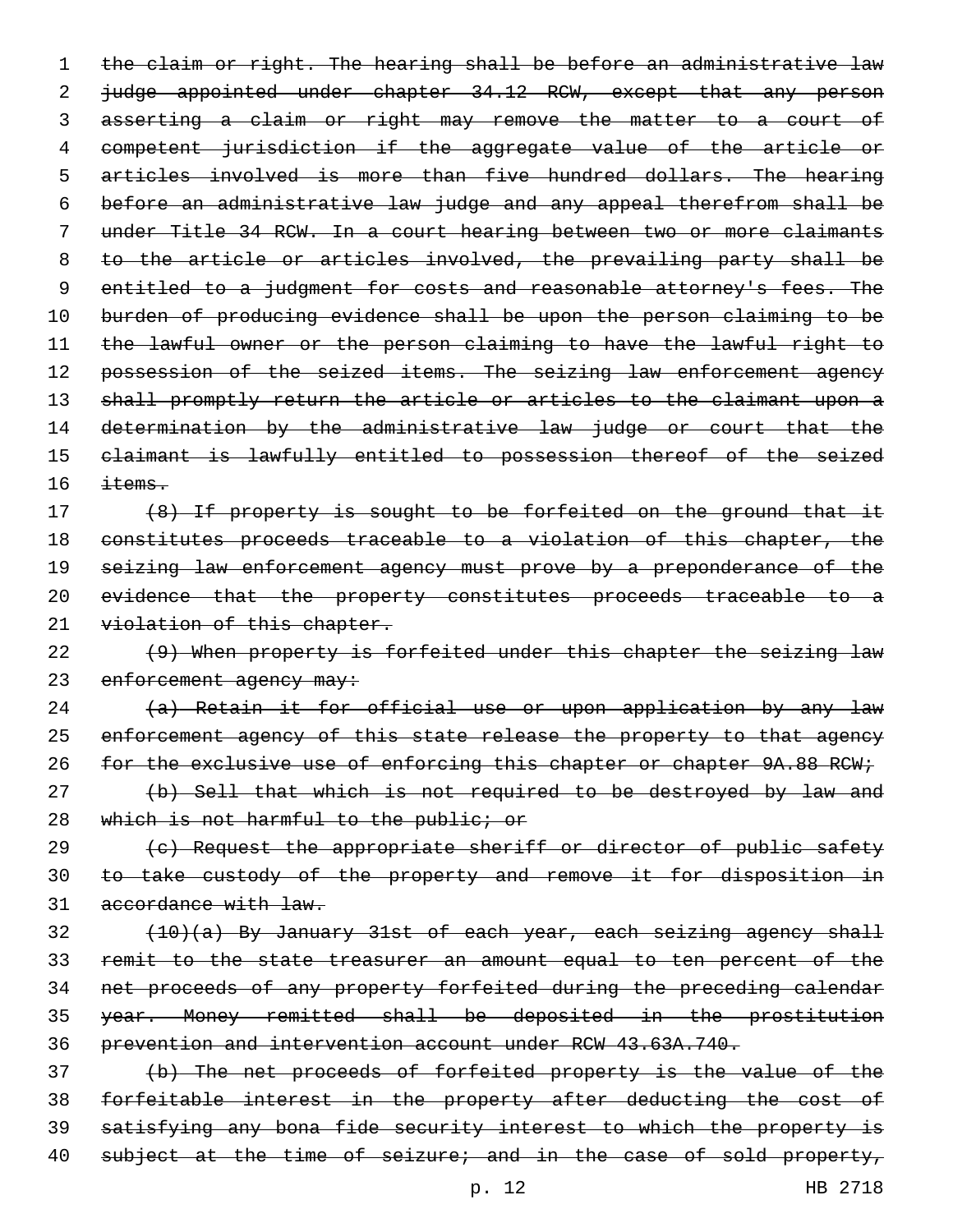after deducting the cost of sale, including reasonable fees or 2 commissions paid to an independent selling agency.

 (c) The value of sold forfeited property is the sale price. The value of retained forfeited property is the fair market value of the property at the time of seizure determined when possible by reference to an applicable commonly used index. A seizing agency may use, but need not use, an independent qualified appraiser to determine the value of retained property. If an appraiser is used, the value of the property appraised is net of the cost of the appraisal. The value of 10 destroyed property and retained firearms or illegal property is zero.

 (11) Forfeited property and net proceeds not required to be paid 12 to the state treasurer under this chapter shall be used for payment of all proper expenses of the investigation leading to the seizure, including any money delivered to the subject of the investigation by 15 the law enforcement agency, and of the proceedings for forfeiture and 16 sale, including expenses of seizure, maintenance of custody, 17 advertising, actual costs of the prosecuting or city attorney, and 18 court costs. Money remaining after payment of these expenses shall be retained by the seizing law enforcement agency for the exclusive use 20 of enforcing the provisions of this chapter or chapter 9A.88 RCW.)) are governed by chapter 7.--- RCW (the new chapter created in section 16 of this act).

 **Sec. 8.** RCW 9A.88.150 and 2014 c 188 s 4 are each amended to 24 read as follows:

 (1) The following are subject to seizure and forfeiture and no 26 property right exists in them:

 (a) Any property or other interest acquired or maintained in violation of RCW 9.68A.100, 9.68A.101, or 9A.88.070 to the extent of the investment of funds, and any appreciation or income attributable to the investment, from a violation of RCW 9.68A.100, 9.68A.101, or 31 9A.88.070;

 (b) All conveyances, including aircraft, vehicles, or vessels, which are used, or intended for use, in any manner to facilitate a violation of RCW 9.68A.100, 9.68A.101, or 9A.88.070, except that:

 (i) No conveyance used by any person as a common carrier in the transaction of business as a common carrier is subject to forfeiture under this section unless it appears that the owner or other person in charge of the conveyance is a consenting party or privy to a violation of RCW 9.68A.100, 9.68A.101, or 9A.88.070;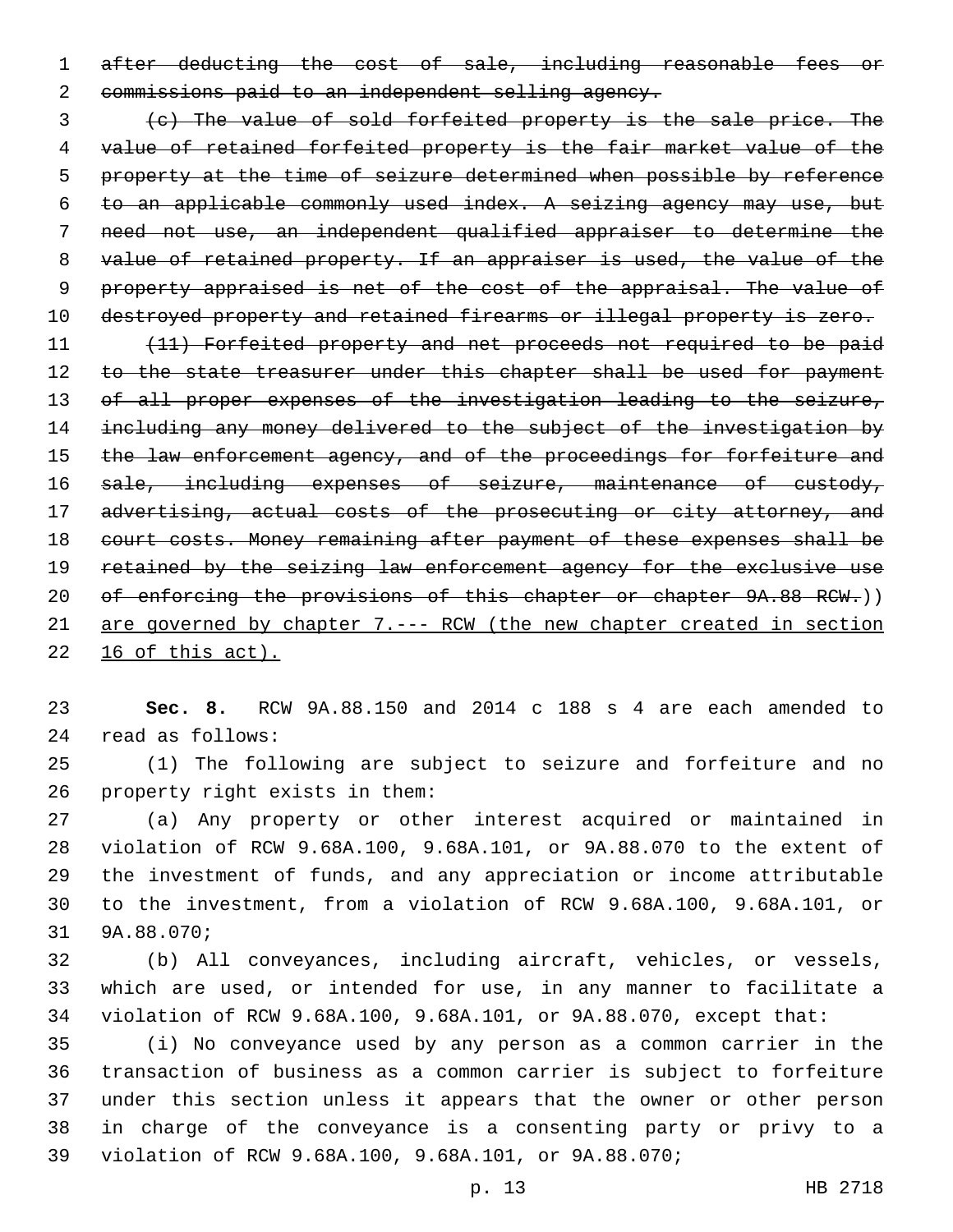(ii) No conveyance is subject to forfeiture under this section by 2 reason of any act or omission ((established by the owner thereof to have been)) committed or omitted without the owner's knowledge or consent;4

 (iii) A forfeiture of a conveyance encumbered by a bona fide security interest is subject to the interest of the secured party if the secured party neither had knowledge of nor consented to the act 8 or omission; and

 (iv) When the owner of a conveyance has been arrested for a violation of RCW 9.68A.100, 9.68A.101, or 9A.88.070, the conveyance in which the person is arrested may not be subject to forfeiture unless it is seized or process is issued for its seizure within ten 13 days of the owner's arrest;

 (c) Any property, contractual right, or claim against property used to influence any enterprise that a person has established, operated, controlled, conducted, or participated in the conduct of, in violation of RCW 9.68A.100, 9.68A.101, or 9A.88.070;

 (d) All proceeds traceable to or derived from an offense defined in RCW 9.68A.100, 9.68A.101, or 9A.88.070 and all moneys, negotiable instruments, securities, and other things of value significantly used or intended to be used significantly to facilitate commission of the 22 offense;

 (e) All books, records, and research products and materials, including formulas, microfilm, tapes, and data which are used, or intended for use, in violation of RCW 9.68A.100, 9.68A.101, or 26 9A.88.070;

 (f) All moneys, negotiable instruments, securities, or other tangible or intangible property of value furnished or intended to be furnished by any person in exchange for a violation of RCW 9.68A.100, 9.68A.101, or 9A.88.070, all tangible or intangible personal property, proceeds, or assets acquired in whole or in part with proceeds traceable to an exchange or series of exchanges in violation of RCW 9.68A.100, 9.68A.101, or 9A.88.070, and all moneys, negotiable instruments, and securities used or intended to be used to facilitate any violation of RCW 9.68A.100, 9.68A.101, or 9A.88.070. A forfeiture of money, negotiable instruments, securities, or other tangible or intangible property encumbered by a bona fide security interest is subject to the interest of the secured party if, at the time the security interest was created, the secured party neither had knowledge of nor consented to the act or omission. No personal

p. 14 HB 2718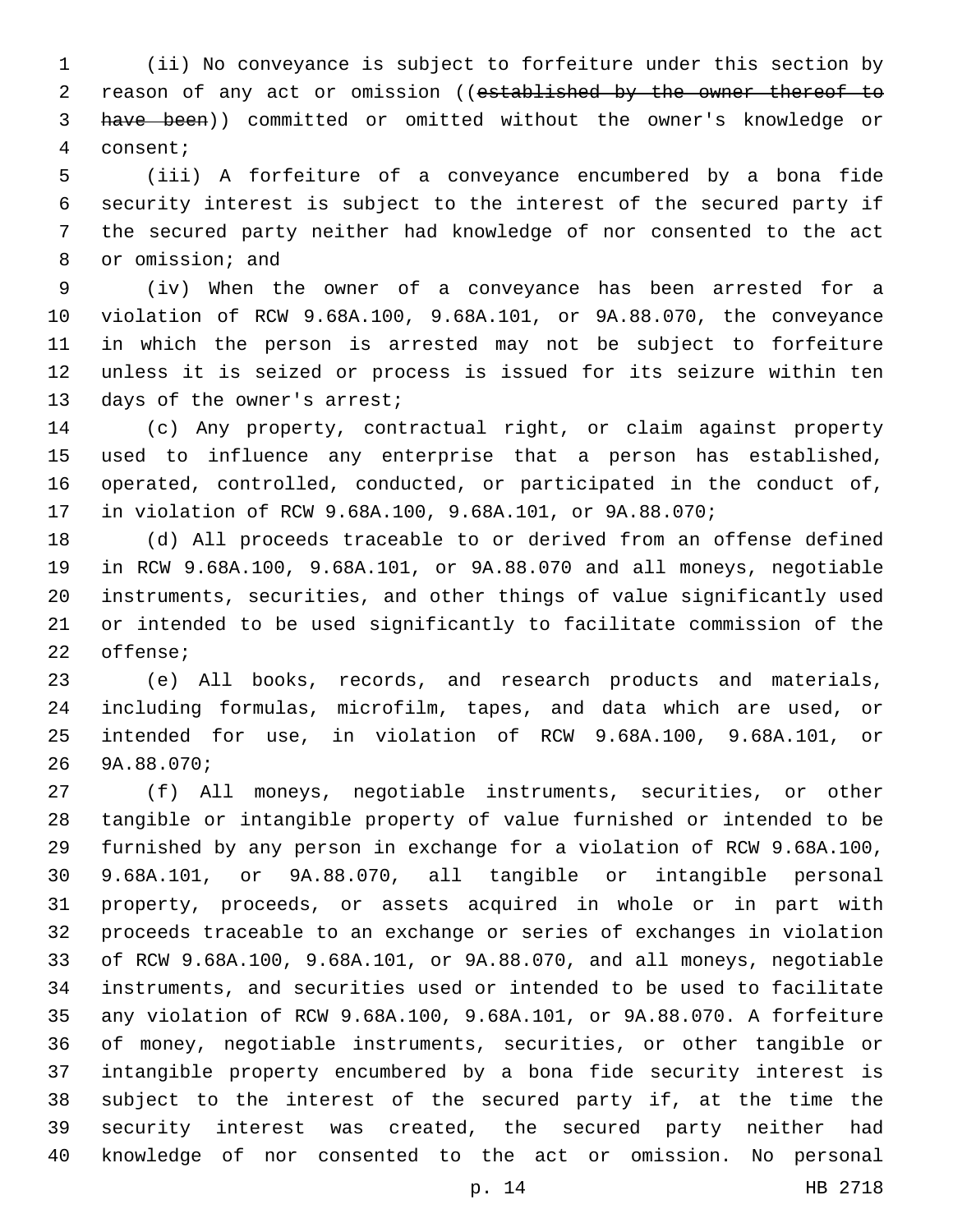property may be forfeited under this subsection (1)(f), to the extent 2 of the interest of an owner, by reason of any act or omission( $(\tau$  which that owner establishes was)) committed or omitted without the 4 owner's knowledge or consent; and

 (g) All real property, including any right, title, and interest in the whole of any lot or tract of land, and any appurtenances or improvements which are being used with the knowledge of the owner for a violation of RCW 9.68A.100, 9.68A.101, or 9A.88.070, or which have been acquired in whole or in part with proceeds traceable to an exchange or series of exchanges in violation of RCW 9.68A.100, 9.68A.101, or 9A.88.070, if a substantial nexus exists between the 12 violation and the real property. However:

 (i) No property may be forfeited pursuant to this subsection (1)(g), to the extent of the interest of an owner, by reason of any act or omission committed or omitted without the owner's knowledge or 16 consent;

 (ii) A forfeiture of real property encumbered by a bona fide security interest is subject to the interest of the secured party if the secured party, at the time the security interest was created, neither had knowledge of nor consented to the act or omission.

 (2) Real or personal property subject to forfeiture under this section may be seized by any law enforcement officer of this state upon process issued by any superior court having jurisdiction over the property. Seizure of real property shall include the filing of a lis pendens by the seizing agency. Real property seized under this section shall not be transferred or otherwise conveyed until ninety days after seizure or until a judgment of forfeiture is entered, whichever is later: PROVIDED, That real property seized under this section may be transferred or conveyed to any person or entity who acquires title by foreclosure or deed in lieu of foreclosure of a security interest. Seizure of personal property without process may 32 be made if:

 (a) The seizure is incident to an arrest or a search under a 34 search warrant;

 (b) The property subject to seizure has been the subject of a prior judgment in favor of the state in a criminal injunction or 37 forfeiture proceeding; or

 (c) The law enforcement officer has probable cause to believe that the property was used or is intended to be used in violation of RCW 9.68A.100, 9.68A.101, or 9A.88.070.40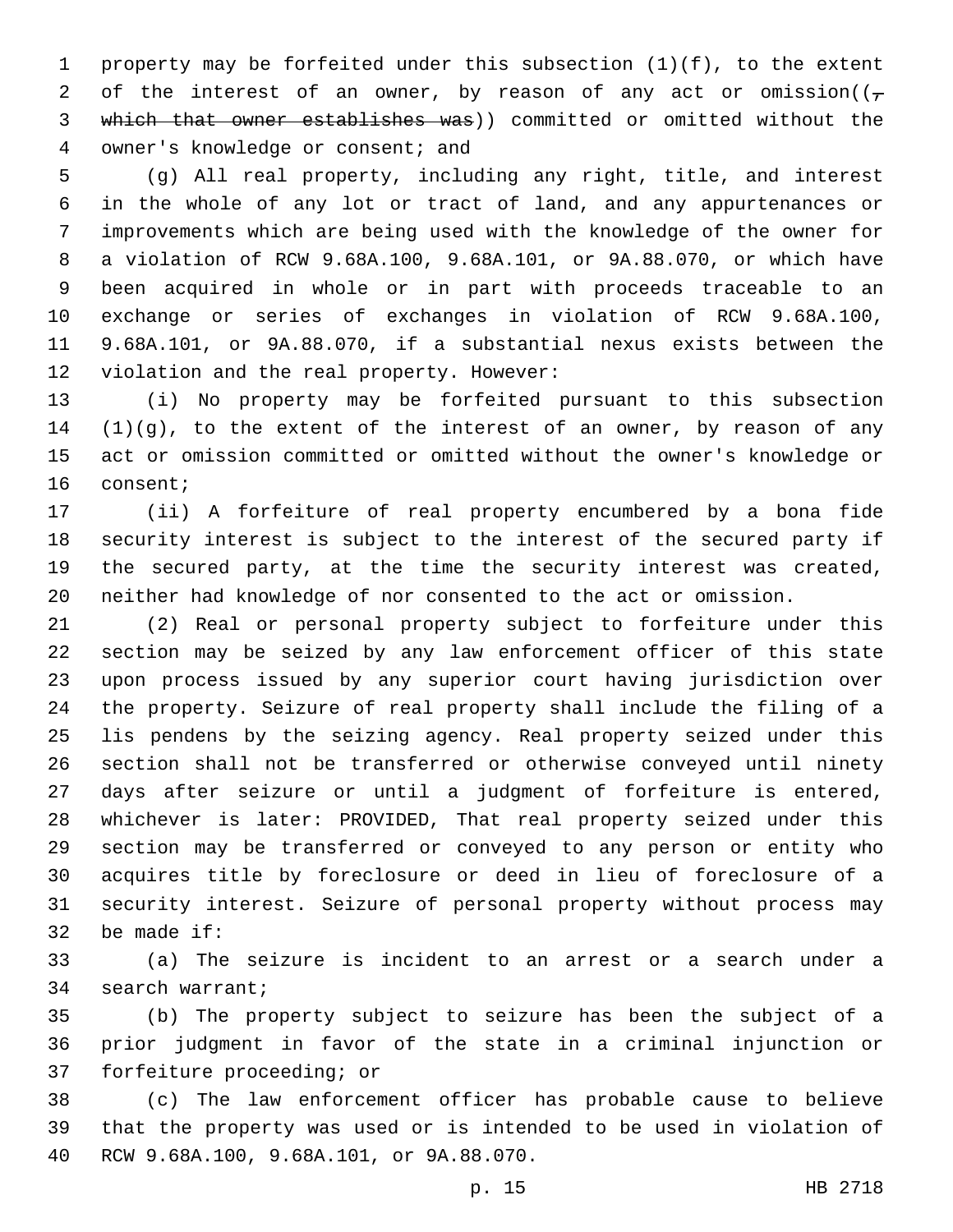(3) In the event of seizure pursuant to subsection (2) of this 2 section, proceedings for forfeiture ((shall be deemed commenced by 3 the seizure. The law enforcement agency under whose authority the seizure was made shall cause notice to be served within fifteen days following the seizure on the owner of the property seized and the person in charge thereof and any person having any known right or interest therein, including any community property interest, of the seizure and intended forfeiture of the seized property. Service of 9 notice of seizure of real property shall be made according to the 10 rules of civil procedure. However, the state may not obtain a default judgment with respect to real property against a party who is served 12 by substituted service absent an affidavit stating that a good faith 13 effort has been made to ascertain if the defaulted party is 14 incarcerated within the state, and that there is no present basis to believe that the party is incarcerated within the state. Notice of 16 seizure in the case of property subject to a security interest that has been perfected by filing a financing statement, or a certificate 18 of title, shall be made by service upon the secured party or the 19 secured party's assignee at the address shown on the financing statement or the certificate of title. The notice of seizure in other 21 eases may be served by any method authorized by law or court rule including, but not limited to, service by certified mail with return 23 receipt requested. Service by mail shall be deemed complete upon mailing within the fifteen day period following the seizure.

 (4) If no person notifies the seizing law enforcement agency in writing of the person's claim of ownership or right to possession of items specified in subsection (1) of this section within forty-five 28 days of the service of notice from the seizing agency in the case of personal property and ninety days in the case of real property, the item seized shall be deemed forfeited. The community property interest in real property of a person whose spouse or domestic partner committed a violation giving rise to seizure of the real property may not be forfeited if the person did not participate in 34 the violation.

 (5) If any person notifies the seizing law enforcement agency in writing of the person's claim of ownership or right to possession of items specified in subsection (1) of this section within forty-five days of the service of notice from the seizing agency in the case of personal property and ninety days in the case of real property, the 40 person or persons shall be afforded a reasonable opportunity to be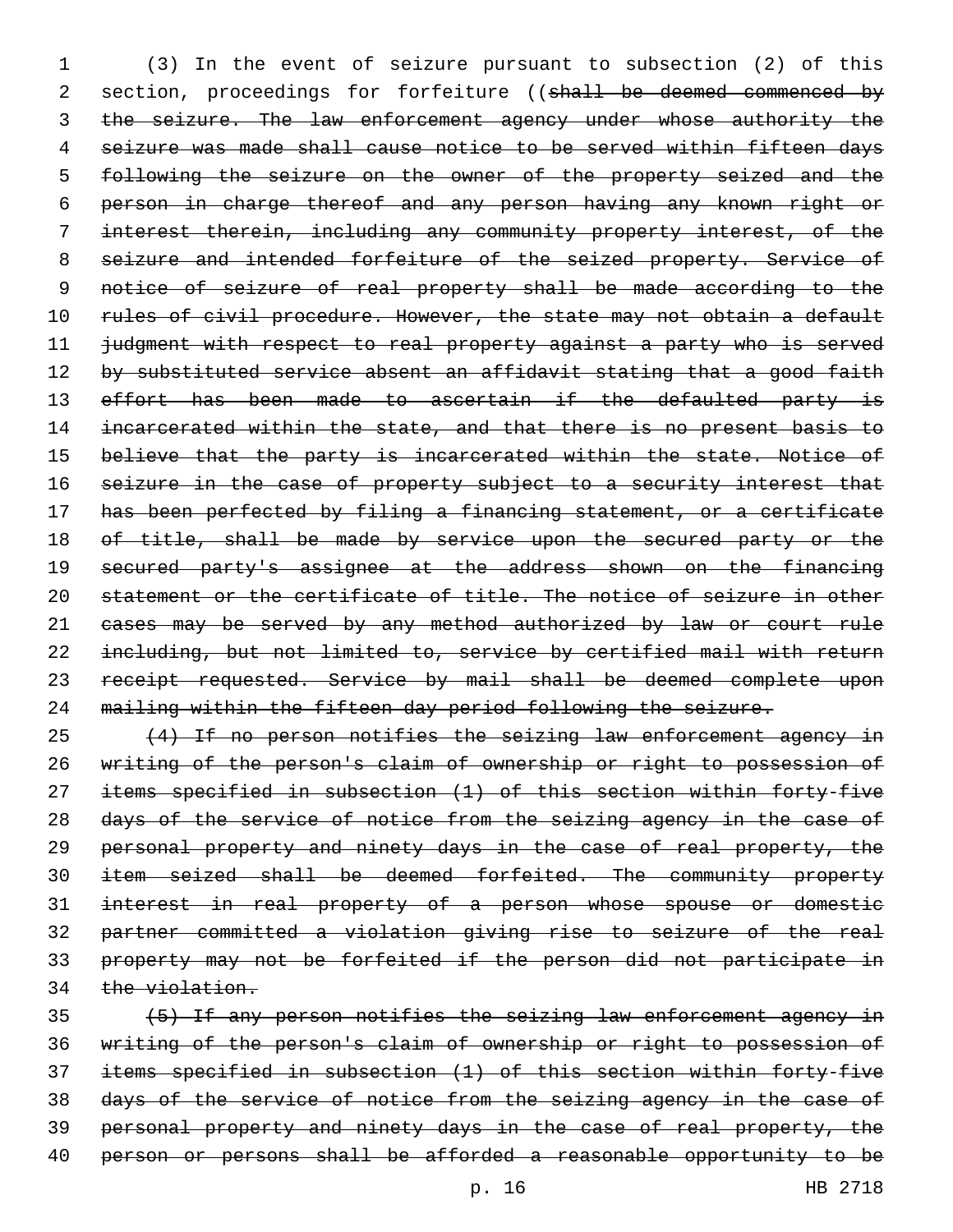1 heard as to the claim or right. The notice of claim may be served by 2 any method authorized by law or court rule including, but not limited 3 to, service by first-class mail. Service by mail shall be deemed 4 complete upon mailing within the forty-five day period following 5 service of the notice of seizure in the case of personal property and 6 within the ninety day period following service of the notice of 7 seizure in the case of real property. The hearing shall be before the 8 chief law enforcement officer of the seizing agency or the chief law 9 enforcement officer's designee, except where the seizing agency is a 10 state agency as defined in RCW 34.12.020(4), the hearing shall be 11 before the chief law enforcement officer of the seizing agency or an 12 administrative law judge appointed under chapter 34.12 RCW, except 13 that any person asserting a claim or right may remove the matter to a 14 court of competent jurisdiction. Removal of any matter involving 15 personal property may only be accomplished according to the rules of 16 civil procedure. The person seeking removal of the matter must serve 17 process against the state, county, political subdivision, or 18 municipality that operates the seizing agency, and any other party of 19 interest, in accordance with RCW 4.28.080 or 4.92.020, within 20 forty-five days after the person seeking removal has notified the 21 seizing law enforcement agency of the person's claim of ownership or 22 right to possession. The court to which the matter is to be removed 23 shall be the district court when the aggregate value of personal 24 property is within the jurisdictional limit set forth in RCW 25 3.66.020. A hearing before the seizing agency and any appeal 26 therefrom shall be under Title 34 RCW. In all cases, the burden of 27 proof is upon the law enforcement agency to establish, by a 28 preponderance of the evidence, that the property is subject to 29 forfeiture.

 The seizing law enforcement agency shall promptly return the article or articles to the claimant upon a determination by the administrative law judge or court that the claimant is the present lawful owner or is lawfully entitled to possession thereof of items specified in subsection (1) of this section.

 (6) In any proceeding to forfeit property under this title, where the claimant substantially prevails, the claimant is entitled to 37 reasonable attorneys' fees reasonably incurred by the claimant. In addition, in a court hearing between two or more claimants to the article or articles involved, the prevailing party is entitled to a 40 judgment for costs and reasonable attorneys' fees.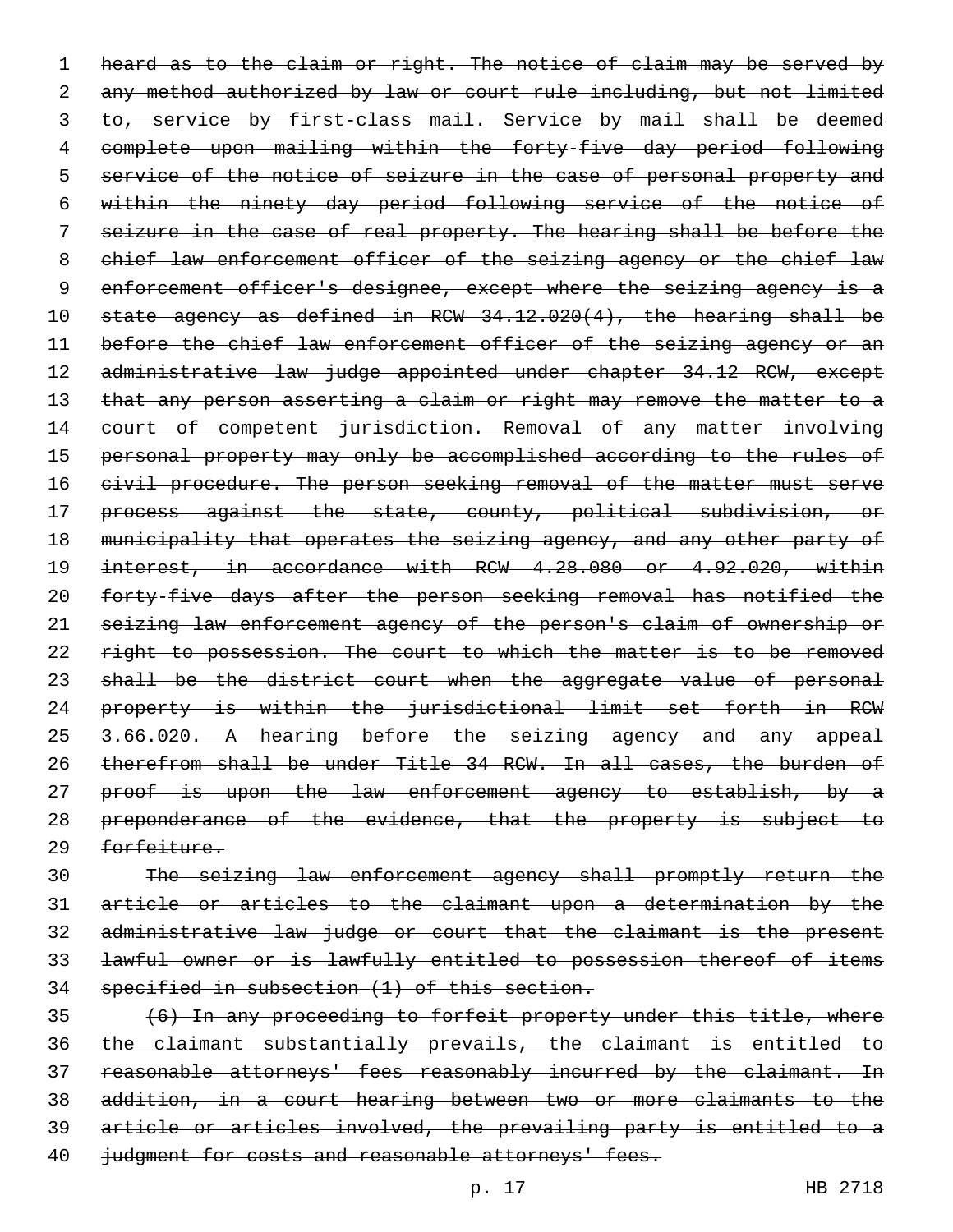- 1 (7) When property is forfeited under this chapter, the seizing 2 <del>law enforcement agency may:</del>
- 3 (a) Retain it for official use or upon application by any law 4 enforcement agency of this state release the property to that agency 5 for the exclusive use of enforcing this chapter or chapter 9.68A RCW;
- 6 (b) Sell that which is not required to be destroyed by law and 7 which is not harmful to the public; or
- 8 (e) Request the appropriate sheriff or director of public safety 9 to take custody of the property and remove it for disposition in 10 accordance with law.
- 11  $(8)(a)$  When property is forfeited, the seizing agency shall keep 12 a record indicating the identity of the prior owner, if known, a 13 description of the property, the disposition of the property, the 14 value of the property at the time of seizure, and the amount of 15 proceeds realized from disposition of the property.
- 16 (b) Each seizing agency shall retain records of forfeited 17 property for at least seven years.
- 18 (c) Each seizing agency shall file a report including a copy of 19 the records of forfeited property with the state treasurer each 20 calendar quarter.
- 21 (d) The quarterly report need not include a record of forfeited 22 property that is still being held for use as evidence during the 23 investigation or prosecution of a case or during the appeal from a 24 conviction.
- $(9)(a)$  By January 31st of each year, each seizing agency shall 26 remit to the state treasurer an amount equal to ten percent of the 27 net proceeds of any property forfeited during the preceding calendar 28 year. Money remitted shall be deposited in the prostitution 29 prevention and intervention account under RCW 43.63A.740.
- 30 (b) The net proceeds of forfeited property is the value of the 31 forfeitable interest in the property after deducting the cost of 32 satisfying any bona fide security interest to which the property is 33 subject at the time of seizure; and in the case of sold property, 34 after deducting the cost of sale, including reasonable fees or 35 commissions paid to independent selling agents, and the cost of any 36 valid landlord's claim for damages under subsection (12) of this 37 section.
- 38 (c) The value of sold forfeited property is the sale price. The 39 value of destroyed property and retained firearms or illegal property  $40$  is zero.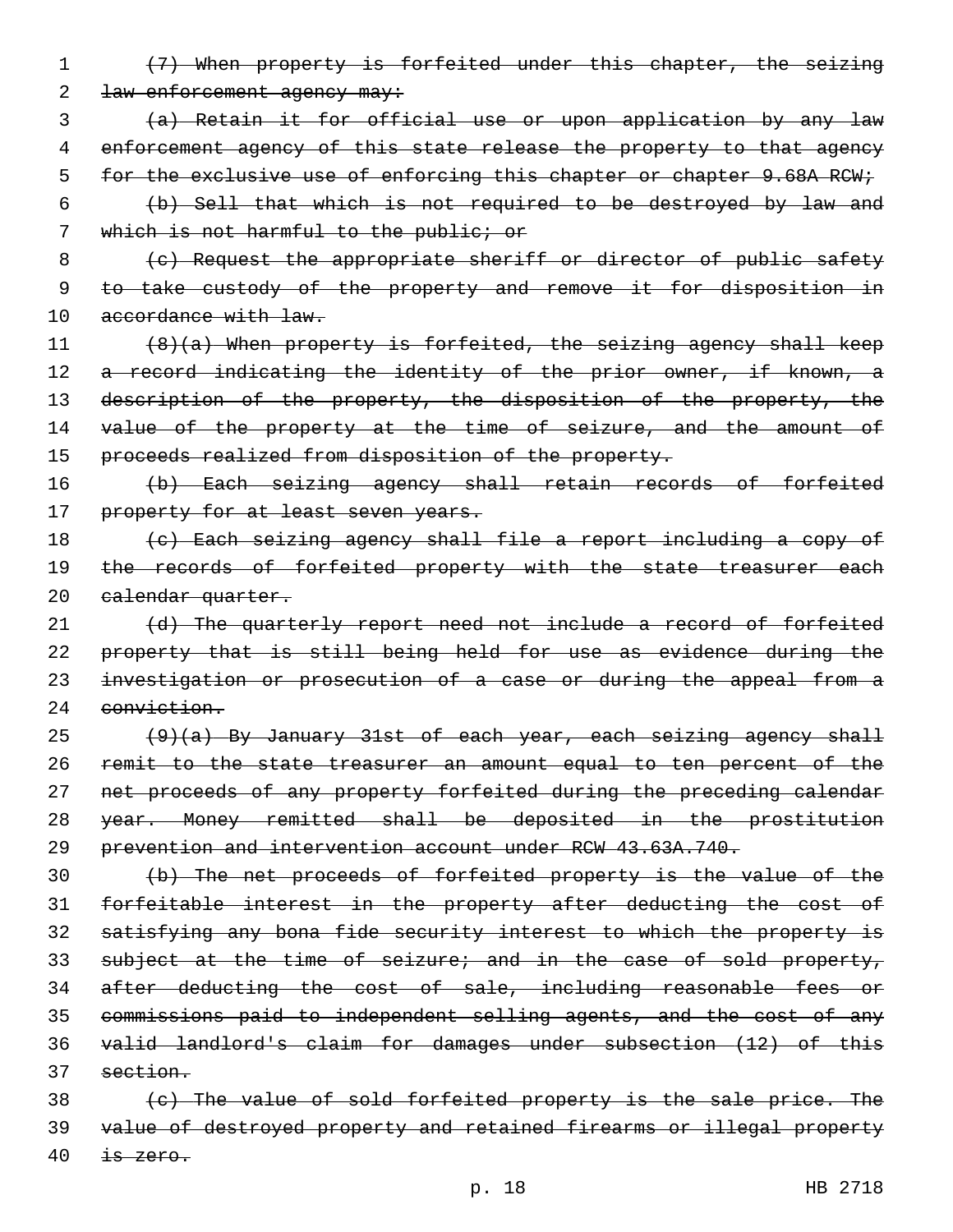1 (10) Net proceeds not required to be paid to the state treasurer 2 shall be used for payment of all proper expenses of the investigation 3 leading to the seizure, including any money delivered to the subject 4 of the investigation by the law enforcement agency, and of the 5 proceedings for forfeiture and sale, including expenses of seizure, 6 maintenance of custody, advertising, actual costs of the prosecuting 7 or city attorney, and court costs. Money remaining after payment of 8 these expenses shall be retained by the seizing law enforcement 9 agency for the exclusive use of enforcing the provisions of this 10 chapter or chapter 9.68A RCW.

11 (11) Upon the entry of an order of forfeiture of real property, 12 the court shall forward a copy of the order to the assessor of the 13 county in which the property is located. Orders for the forfeiture of 14 real property shall be entered by the superior court, subject to 15 court rules. Such an order shall be filed by the seizing agency in 16 the county auditor's records in the county in which the real property 17 is located.

## 18 (12) A landlord may assert a claim against proceeds from the sale 19 of assets seized and forfeited under subsection (9) of this section,  $20$   $\theta$ mly if:

21 (a) A law enforcement officer, while acting in his or her 22 official capacity, directly caused damage to the complaining 23 landlord's property while executing a search of a tenant's residence; 24 (b) The landlord has applied any funds remaining in the tenant's 25 deposit, to which the landlord has a right under chapter 59.18 RCW, 26 to cover the damage directly caused by a law enforcement officer

27 prior to asserting a claim under the provisions of this section:

 $(i)$  Only if the funds applied under (b) of this subsection are insufficient to satisfy the damage directly caused by a law enforcement officer, may the landlord seek compensation for the damage by filing a claim against the governmental entity under whose 32 authority the law enforcement agency operates within thirty days 33 after the search;

 (ii) Only if the governmental entity denies or fails to respond to the landlord's claim within sixty days of the date of filing, may the landlord collect damages under this subsection by filing within 37 thirty days of denial or the expiration of the sixty day period, whichever occurs first, a claim with the seizing law enforcement agency. The seizing law enforcement agency must notify the landlord 40 of the status of the claim by the end of the thirty day period.

p. 19 HB 2718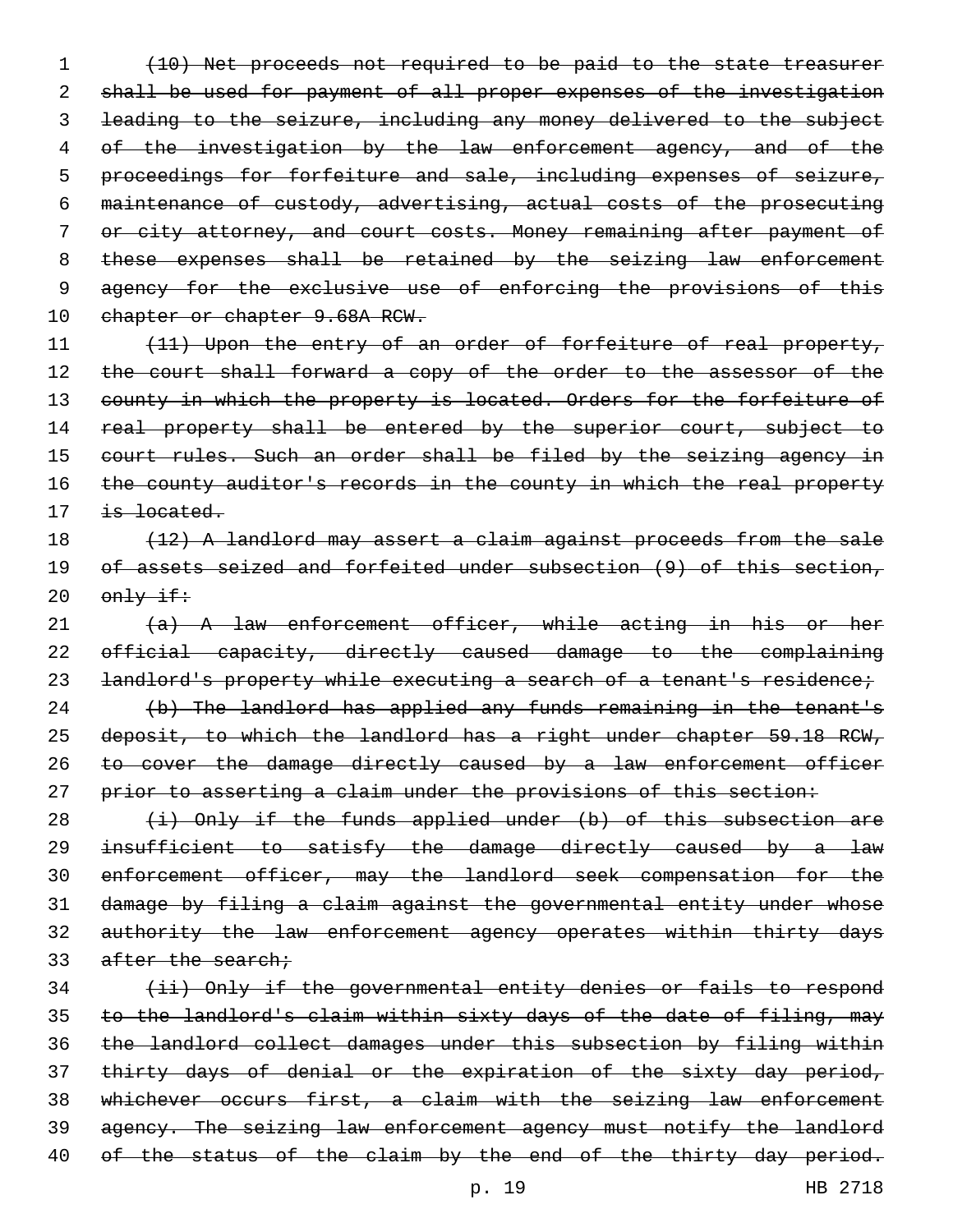1 Nothing in this section requires the claim to be paid by the end of 2 the sixty day or thirty day period; and 3 (c) For any claim filed under (b) of this subsection, the law 4 enforcement agency shall pay the claim unless the agency provides 5 substantial proof that the landlord either:  $6$  (i) Knew or consented to actions of the tenant in violation of 7 RCW 9.68A.100, 9.68A.101, or 9A.88.070; or 8 (ii) Failed to respond to a notification of the illegal activity, 9 provided by a law enforcement agency under RCW 59.18.075, within 10 seven days of receipt of notification of the illegal activity. 11 (13) The landlord's claim for damages under subsection (12) of 12 this section may not include a claim for loss of business and is 13 <del>limited to:</del> 14 (a) Damage to tangible property and clean-up costs; 15 (b) The lesser of the cost of repair or fair market value of the 16 damage directly caused by a law enforcement officer; 17 (c) The proceeds from the sale of the specific tenant's property 18 seized and forfeited under subsection (9) of this section; and 19 (d) The proceeds available after the seizing law enforcement 20 agency satisfies any bona fide security interest in the tenant's 21 property and costs related to sale of the tenant's property as 22 provided by subsection (12) of this section. 23 (14) Subsections (12) and (13) of this section do not limit any 24 other rights a landlord may have against a tenant to collect for 25 damages. However, if a law enforcement agency satisfies a landlord's 26 claim under subsection (12) of this section, the rights the landlord 27 has against the tenant for damages directly caused by a law 28 enforcement officer under the terms of the landlord and tenant's 29 contract are subrogated to the law enforcement agency.) are governed 30 by chapter 7.--- RCW (the new chapter created in section 16 of this 31 act).

32 **Sec. 9.** RCW 9A.83.030 and 2008 c 6 s 630 are each amended to 33 read as follows:

 (1) Proceeds traceable to or derived from specified unlawful activity or a violation of RCW 9A.83.020 are subject to seizure and forfeiture. The attorney general or county prosecuting attorney may file a civil action for the forfeiture of proceeds. Unless otherwise provided for under this section, no property rights exist in these proceeds. All right, title, and interest in the proceeds shall vest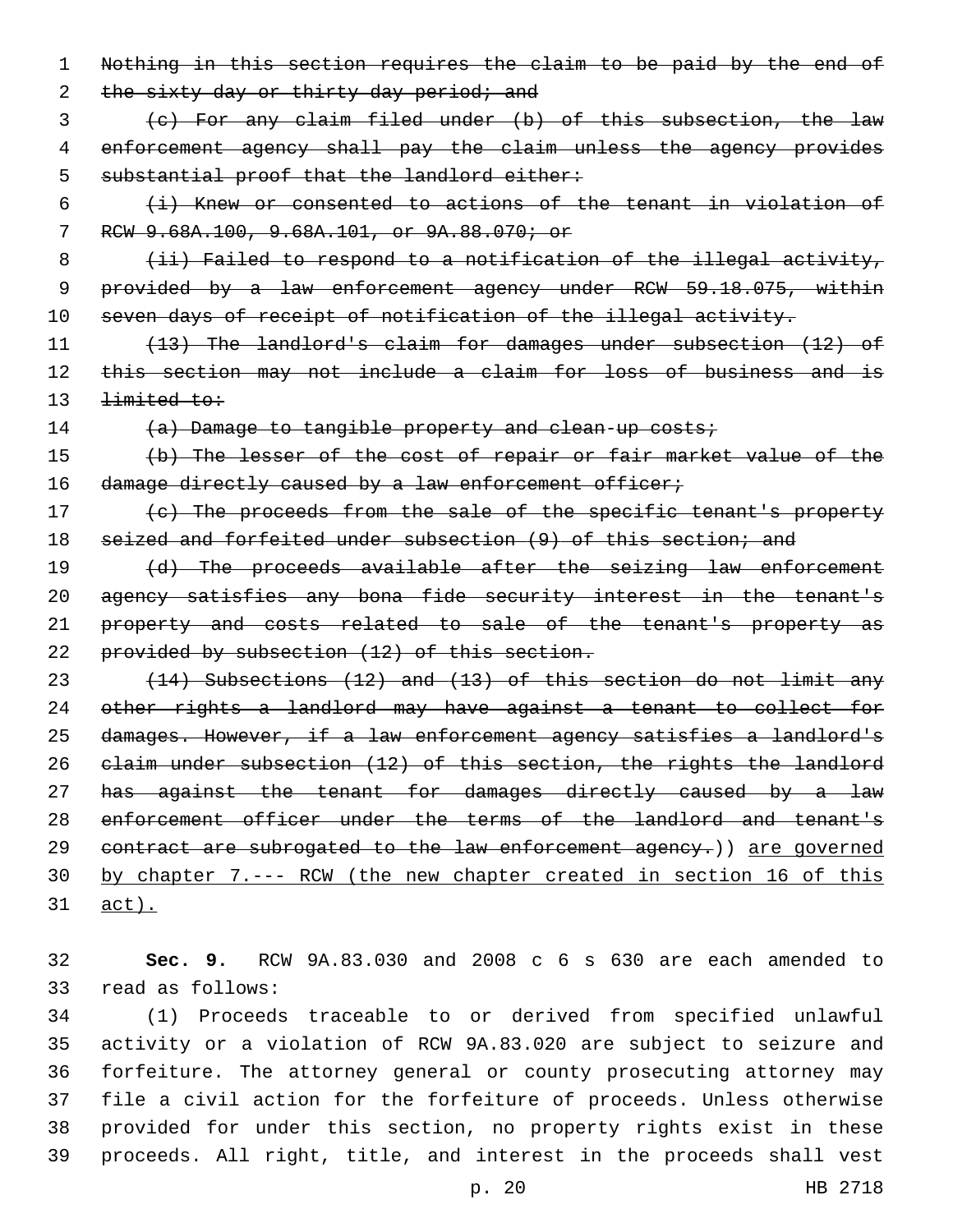in the governmental entity of which the seizing law enforcement agency is a part upon commission of the act or omission giving rise 3 to forfeiture under this section.

 (2) Real or personal property subject to forfeiture under this chapter may be seized by any law enforcement officer of this state upon process issued by a superior court that has jurisdiction over the property. Any agency seizing real property shall file a lis pendens concerning the property. Real property seized under this section shall not be transferred or otherwise conveyed until ninety days after seizure or until a judgment of forfeiture is entered, whichever is later. Real property seized under this section may be transferred or conveyed to any person or entity who acquires title by foreclosure or deed in lieu of foreclosure of a security interest. Seizure of personal property without process may be made if:

 (a) The seizure is incident to an arrest or a search under a search warrant or an inspection under an administrative inspection 17 warrant issued pursuant to RCW 69.50.502; or

 (b) The property subject to seizure has been the subject of a prior judgment in favor of the state in a criminal injunction or 20 forfeiture proceeding based upon this chapter.

 (3) A seizure under subsection (2) of this section commences 22 proceedings for forfeiture pursuant to chapter 7.--- RCW (the new 23 chapter created in section 16 of this act). ((The law enforcement 24 agency under whose authority the seizure was made shall cause notice 25 of the seizure and intended forfeiture of the seized proceeds to be served within fifteen days after the seizure on the owner of the 27 property seized and the person in charge thereof and any person who has a known right or interest therein, including a community property interest. Service of notice of seizure of real property shall be made according to the rules of civil procedure. However, the state may not obtain a default judgment with respect to real property against a party who is served by substituted service absent an affidavit stating that a good faith effort has been made to ascertain if the defaulted party is incarcerated within the state, and that there is no present basis to believe that the party is incarcerated within the 36 state. The notice of seizure in other cases may be served by any method authorized by law or court rule including but not limited to service by certified mail with return receipt requested. Service by mail is complete upon mailing within the fifteen-day period after the seizure.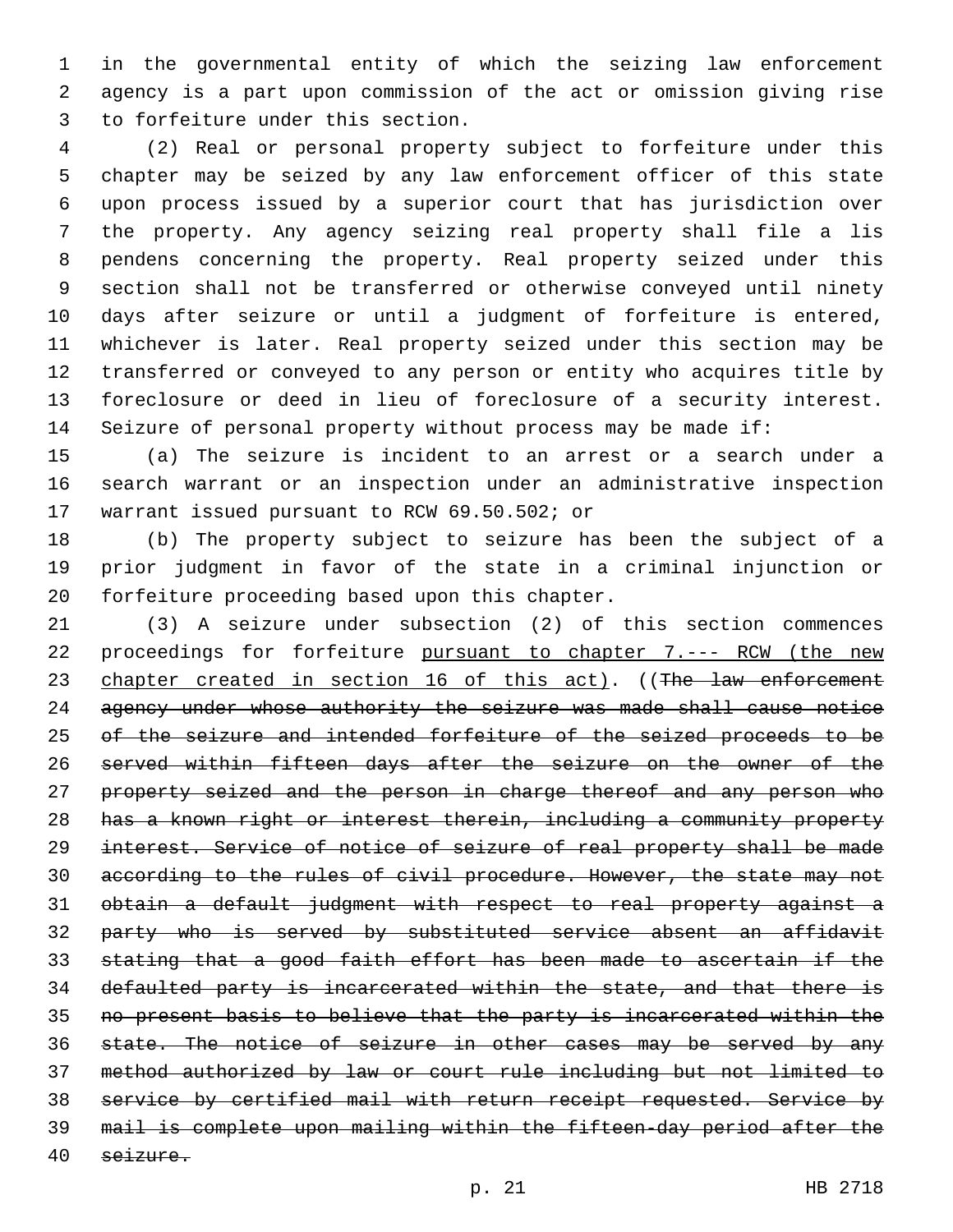(4) If no person notifies the seizing law enforcement agency in writing of the person's claim of ownership or right to possession of the property within forty-five days of the seizure in the case of personal property and ninety days in the case of real property, the property seized shall be deemed forfeited. The community property interest in real property of a person whose spouse or domestic partner committed a violation giving rise to seizure of the real property may not be forfeited if the person did not participate in 9 the violation.

10 (5) If a person notifies the seizing law enforcement agency in writing of the person's claim of ownership or right to possession of 12 property within forty-five days of the seizure in the case of 13 personal property and ninety days in the case of real property, the 14 person or persons shall be afforded a reasonable opportunity to be 15 heard as to the claim or right. The provisions of RCW 69.50.505(5) 16 shall apply to any such hearing. The seizing law enforcement agency shall promptly return property to the claimant upon the direction of 18 the administrative law judge or court.

 (6) Disposition of forfeited property shall be made in the manner 20 provided for in RCW  $69.50.505$   $(8)$  through  $(10)$  and  $(14)$ .)

 **Sec. 10.** RCW 19.290.230 and 2013 c 322 s 27 are each amended to 22 read as follows:

 (1) The following personal property is subject to seizure and forfeiture and no property right exists in them: All personal property including, but not limited to, any item, object, tool, substance, device, weapon, machine, vehicle of any kind, money, security, or negotiable instrument, which the seizing agency proves by a preponderance of the evidence was used or intended to be used by its owner or the person in charge to knowingly or intentionally facilitate the commission of, or to knowingly or intentionally abet the commission of, a crime involving theft, trafficking, or unlawful possession of commercial metal property, or which the seizing agency proves by a preponderance of the evidence was knowingly or intentionally furnished or was intended to be furnished by any person in the commission of, as a result of, or as compensation for the commission of, a crime involving theft, trafficking, or the unlawful possession of commercial metal property, or which the property owner acquired in whole or in part with proceeds traceable to a knowing or intentional commission of a crime involving the theft, trafficking,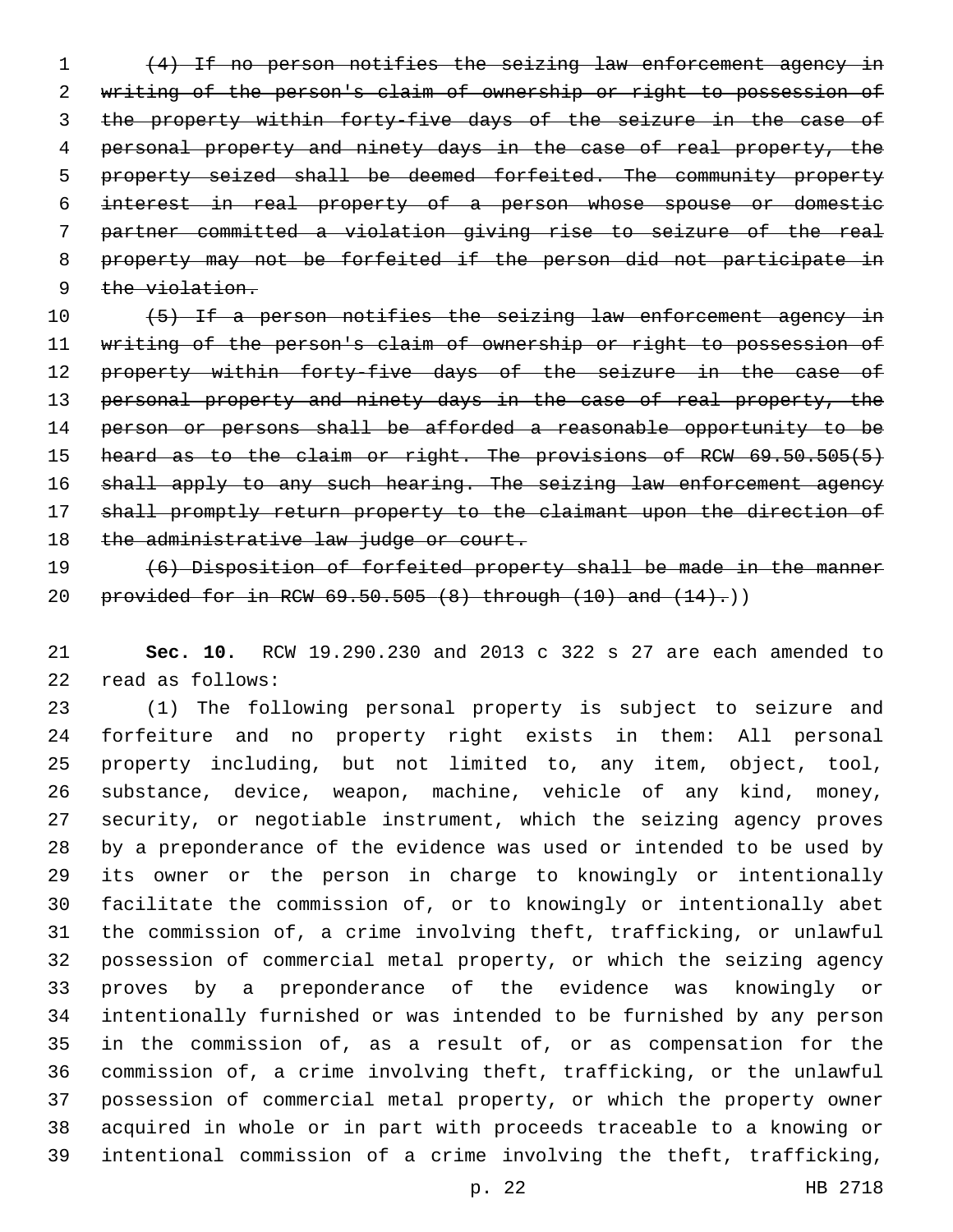or unlawful possession of commercial metal property provided that such activity is not less than a class C felony; except that:

 (a) No vehicle used by any person as a common carrier in the transaction of business as a common carrier is subject to forfeiture under this section unless the seizing agency proves by a preponderance of the evidence that the owner or other person in charge of the vehicle is a consenting party or is privy to any crime involving theft, trafficking, or the unlawful possession of 9 commercial metal property;

 (b) A forfeiture of property encumbered by a bona fide security interest is subject to the interest of the secured party if the secured party neither had actual or constructive knowledge of nor consented to the commission of any crime involving the theft, trafficking, or unlawful possession of commercial metal property; and

 (c) A property owner's property is not subject to seizure if an employee or agent of that property owner uses the property owner's property to knowingly or intentionally facilitate the commission of, or to knowingly or intentionally aid and abet the commission of, a crime involving theft, trafficking, or unlawful possession of commercial metal property, in violation of that property owner's instructions or policies against such activity, and without the 22 property owner's knowledge or consent.

 (2) The following real property is subject to seizure and forfeiture and no property right exists in them: All real property, including any right, title, and interest in the whole of any lot or tract of land, and any appurtenances or improvements, that the seizing agency proves by a preponderance of the evidence are being used with the knowledge of the owner for the intentional commission of any crime involving the theft, trafficking, or unlawful possession of commercial metal property, or which have been acquired in whole or in part with proceeds traceable to the commission of any crime involving the trafficking, theft, or unlawful possession of commercial metal, if such activity is not less than a class C felony and a substantial nexus exists between the commission of the violation or crime and the real property. However:

 (a) No property may be forfeited pursuant to this subsection (2), to the extent of the interest of an owner, by reason of any act or omission committed or omitted without the owner's actual or constructive knowledge; and further, a property owner's real property is not subject to seizure if an employee or agent of that property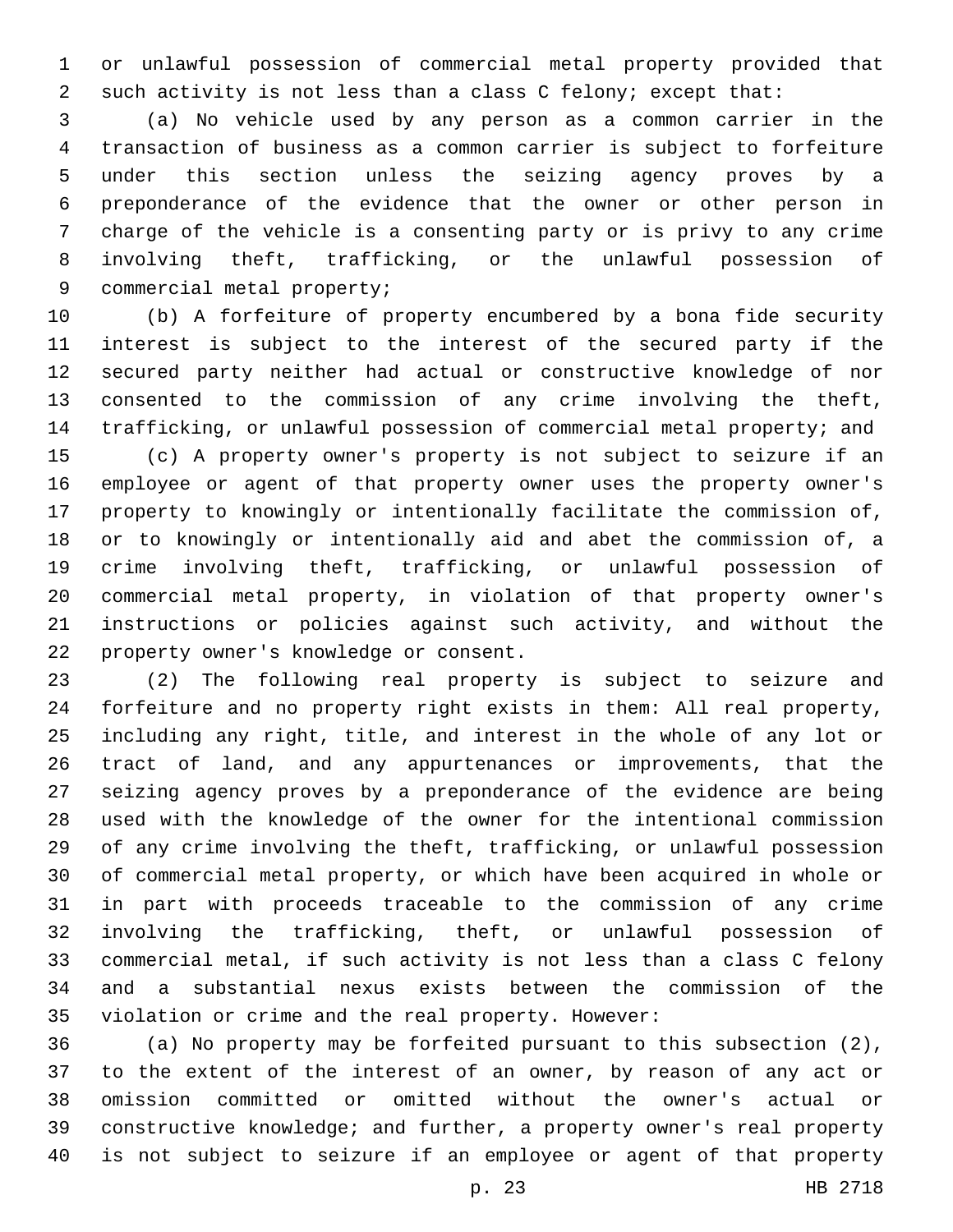owner uses the property owner's real property to knowingly or intentionally facilitate the commission of, or to knowingly or intentionally aid and abet the commission of, a crime involving theft, trafficking, or unlawful possession of commercial metal property, in violation of that property owner's instructions or policies against such activity, and without the property owner's 7 knowledge or consent; and

 (b) A forfeiture of real property encumbered by a bona fide security interest is subject to the interest of the secured party if the secured party, neither had actual or constructive knowledge, nor 11 consented to the act or omission.

 (3) Property subject to forfeiture under this chapter may be seized by any law enforcement officer of this state upon process issued by any superior court having jurisdiction over the property. Seizure of real property shall include the filing of a lis pendens by the seizing agency. Real property seized under this section shall not be transferred or otherwise conveyed until ninety days after seizure or until a judgment of forfeiture is entered, whichever is later: PROVIDED, That real property seized under this section may be transferred or conveyed to any person or entity who acquires title by foreclosure or deed in lieu of foreclosure of a security interest. Seizure of personal property without process may be made if:

 (a) The seizure is incident to an arrest or a search under a 24 search warrant; or

 (b) The property subject to seizure has been the subject of a prior judgment in favor of the state in a criminal injunction or 27 forfeiture proceeding.

 (4) In the event of seizure pursuant to this section, proceedings 29 for forfeiture ((shall be)) are deemed commenced by the seizure and governed by chapter 7.--- RCW (the new chapter created in section 16 31 of this act). ((The law enforcement agency under whose authority the seizure was made shall cause notice to be served within fifteen days following the seizure on the owner of the property seized and the person in charge thereof and any person having any known right or interest therein, including any community property interest, of the seizure and intended forfeiture of the seized property. Service of notice of seizure of real property shall be made according to the rules of civil procedure. However, the state may not obtain a default judgment with respect to real property against a party who is served 40 by substituted service absent an affidavit stating that a good faith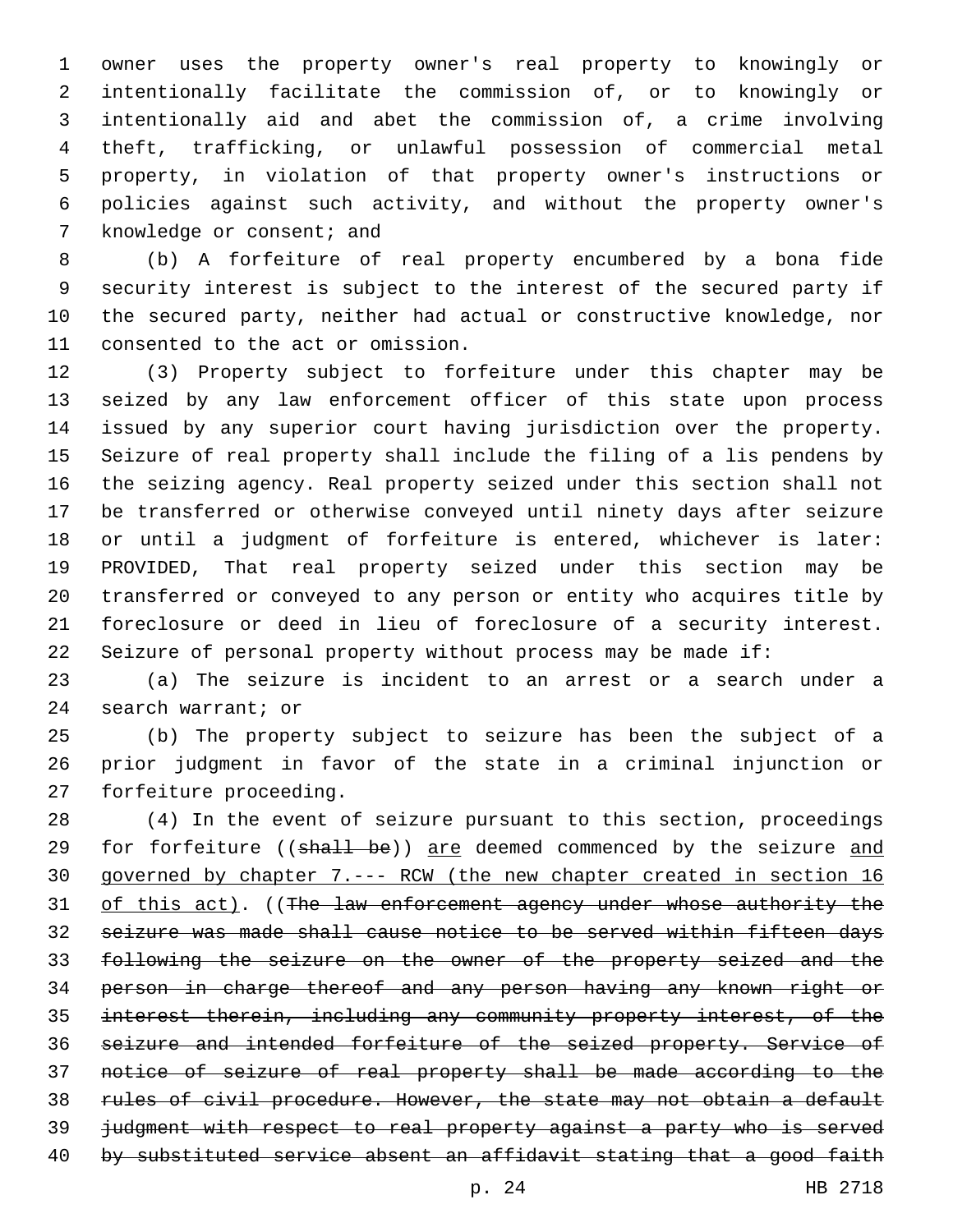effort has been made to ascertain if the defaulted party is 2 incarcerated within the state, and that there is no present basis to 3 believe that the party is incarcerated within the state. The notice 4 of seizure of personal property may be served by any method authorized by law or court rule including but not limited to service by certified mail with return receipt requested. Service by mail shall be deemed complete upon mailing within the fifteen-day period 8 following the seizure. Notice of seizure in the case of property 9 subject to a security interest that has been perfected by filing a financing statement in accordance with chapter 62A.9A RCW, or a certificate of title shall be made by service upon the secured party 12 or the secured party's assignee at the address shown on the financing 13 statement or the certificate of title.

14 (5) If no person notifies the seizing law enforcement agency in writing of the person's claim of ownership or right to possession of items specified in subsection (1) of this section within forty-five 17 days of the seizure in the case of personal property and ninety days 18 in the case of real property, the item seized shall be deemed 19 forfeited. The community property interest in real property of a person whose spouse or domestic partner committed a violation giving rise to seizure of the real property may not be forfeited if the person did not participate in the violation.

 (6) If a person notifies the seizing law enforcement agency in writing of the person's claim of ownership or right to possession of the seized property within forty-five days of the seizure in the case 26 of personal property and ninety days in the case of real property, 27 the law enforcement agency shall give the person or persons a 28 reasonable opportunity to be heard as to the claim or right. The hearing shall be before the chief law enforcement officer of the seizing agency or the chief law enforcement officer's designee, except where the seizing agency is a state agency as defined in RCW 34.12.020(4), the hearing shall be before the chief law enforcement officer of the seizing agency or an administrative law judge appointed under chapter 34.12 RCW, except that any person asserting a claim or right may remove the matter to a court of competent jurisdiction. Removal may only be accomplished according to the rules 37 of civil procedure. The person seeking removal of the matter must serve process against the state, county, political subdivision, or municipality that operates the seizing agency, and any other party of interest, in accordance with RCW 4.28.080 or 4.92.020, within forty-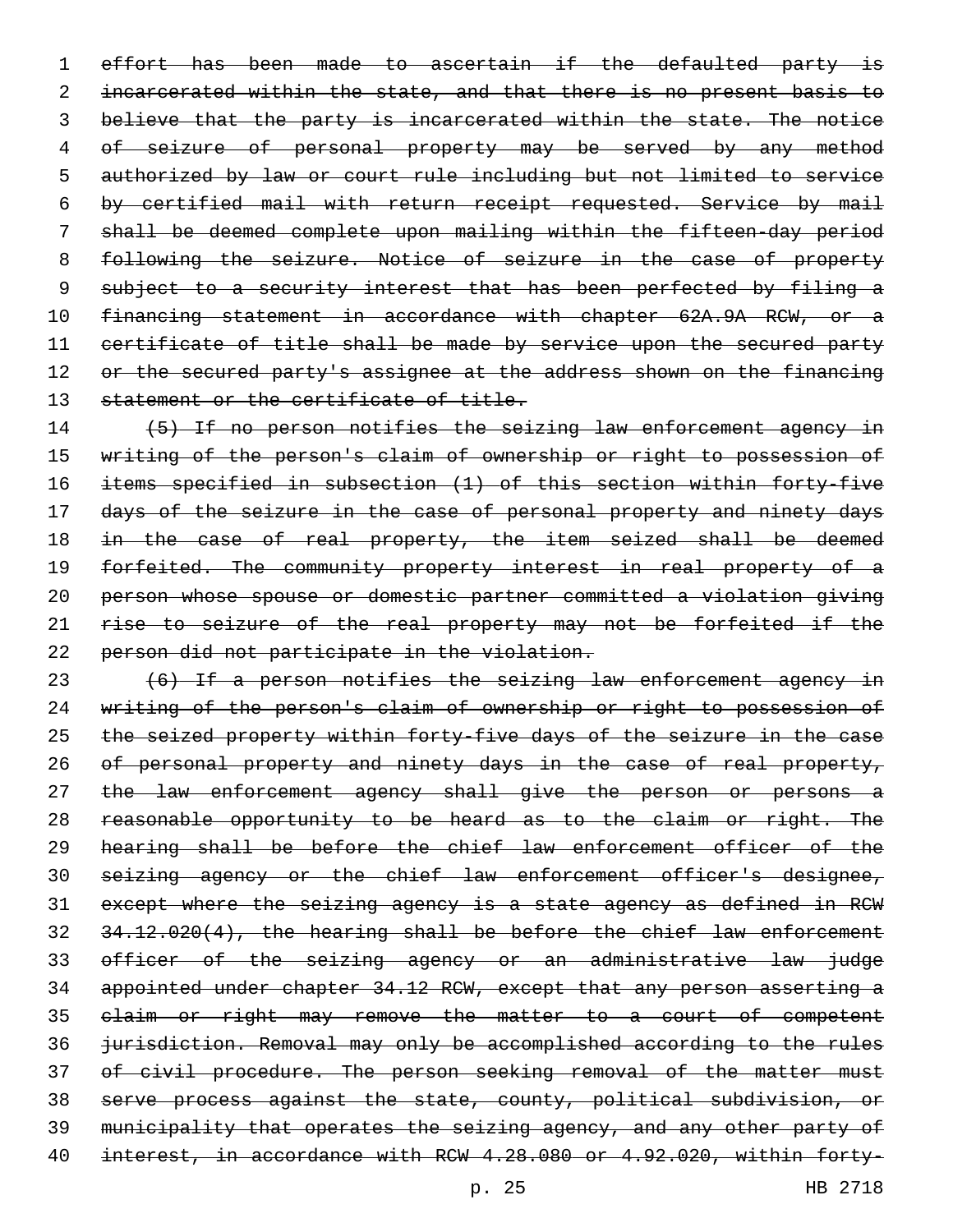five days after the person seeking removal has notified the seizing law enforcement agency of the person's claim of ownership or right to possession. The court to which the matter is to be removed shall be 4 the district court when the aggregate value of the property is within the jurisdictional limit set forth in RCW 3.66.020. A hearing before the seizing agency and any appeal therefrom shall be under Title 34 RCW. In a court hearing between two or more claimants to the property 8 involved, the prevailing party shall be entitled to a judgment for 9 costs and reasonable attorneys' fees. The burden of producing evidence shall be upon the person claiming to be the lawful owner or the person claiming to have the lawful right to possession of the 12 property.

13 (7) At the hearing, the seizing agency has the burden of proof to 14 establish by a preponderance of the evidence that seized property is 15 subject to forfeiture, and that the use or intended use of the seized 16 property in connection with a crime pursuant to this section occurred 17 with the owner's actual or constructive knowledge or consent. The 18 person claiming to be the lawful owner or the person claiming to have 19 the lawful right to possession of the property has the burden of 20 proof to establish by a preponderance of the evidence that the person 21 owns or has a right to possess the seized property. The possession of 22 bare legal title is not sufficient to establish ownership of seized 23 property if the seizing agency proves by a preponderance of the 24 evidence that the person claiming ownership or right to possession is 25 a nominal owner and did not actually own or exert a controlling 26 interest in the property.

27 The seizing law enforcement agency shall promptly return the property to the claimant upon a determination by the administrative law judge or court that the claimant is the present lawful owner or is lawfully entitled to possession of the property.

31 (8) When property is forfeited under this chapter, after 32 satisfying any court-ordered victim restitution, the seizing law 33 enforcement agency may:

34 (a) Retain it for official use or, upon application by any law 35 enforcement agency of this state, release such property to such 36 agency; or

37 (b) Sell that which is not required to be destroyed by law and 38 which is not harmful to the public.

 $39$  (9)(a) Within one hundred twenty days after the entry of an order 40 of forfeiture, each seizing agency shall remit to, if known, the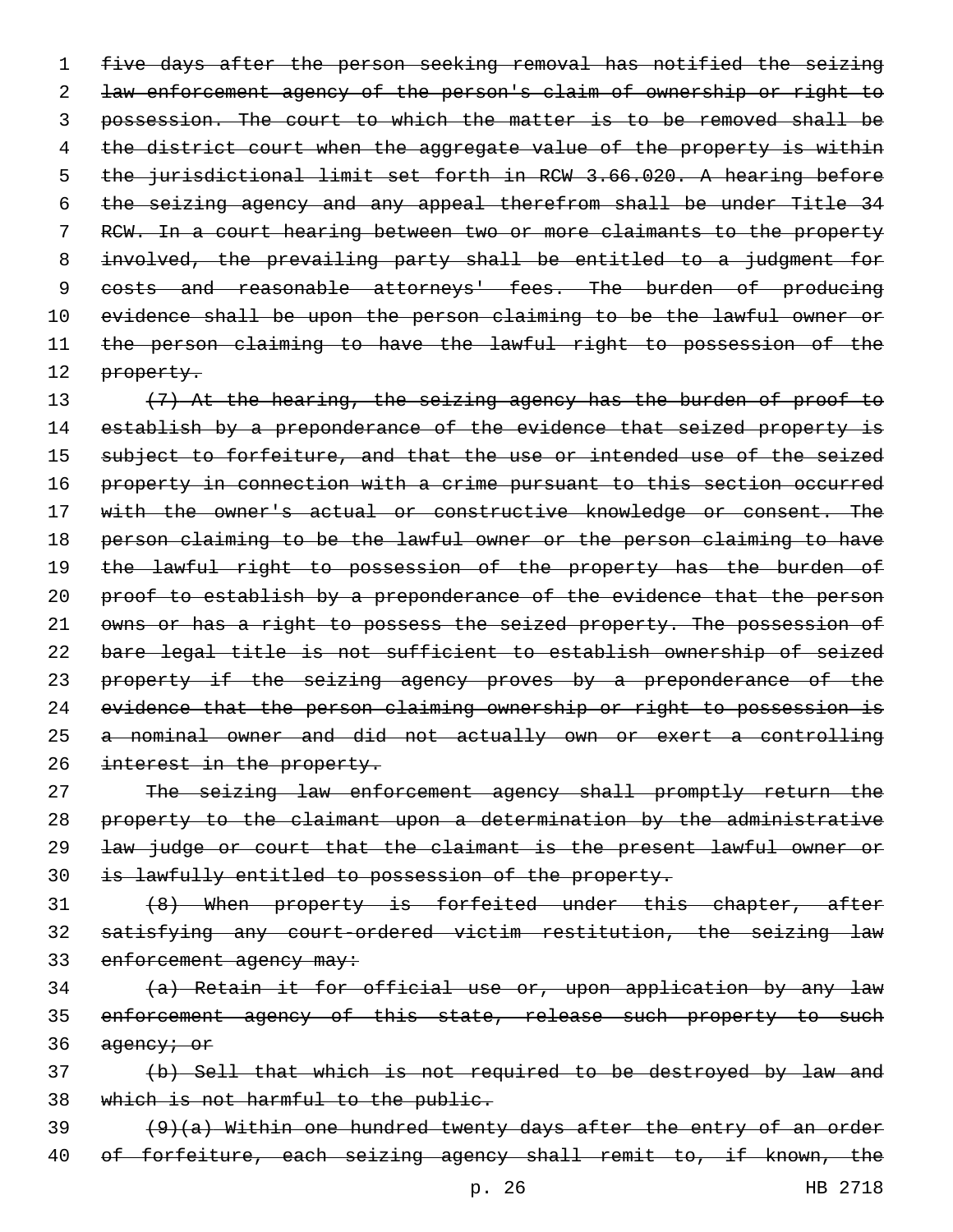1 victim of the crime involving the seized property, an amount equal to 2 fifty percent of the net proceeds of any property forfeited.

 (b) Retained property and net proceeds not required to be paid to victims shall be retained by the seizing law enforcement agency exclusively for the expansion and improvement of law enforcement activity. Money retained under this section may not be used to supplant preexisting funding sources.

8 (c) The net proceeds of forfeited property is the value of the 9 forfeitable interest in the property after deducting the cost of 10 satisfying any bona fide security interest to which the property is 11 subject at the time of seizure; and in the case of sold property, 12 after deducting the cost of sale, including reasonable fees or 13 commissions paid to independent selling agents, and the cost of any 14 valid landlord's claim for damages.

15 (d) The value of sold forfeited property is the sale price. The 16 value of retained forfeited property is the fair market value of the 17 property at the time of seizure, determined when possible by 18 reference to an applicable commonly used index, such as the index 19 used by the department of licensing for valuation of motor vehicles. 20 A seizing agency may use, but need not use, an independent qualified 21 appraiser to determine the value of retained property. If an 22 appraiser is used, the value of the property appraised is net of the 23 cost of the appraisal. The value of destroyed property and retained 24 firearms or illegal property is zero.

25 (10) Upon the entry of an order of forfeiture of real property, 26 the court shall forward a copy of the order to the assessor of the 27 county in which the property is located. Orders for the forfeiture of 28 real property shall be entered by the superior court, subject to 29 court rules. Such an order shall be filed by the seizing agency in 30 the county auditor's records in the county in which the real property  $31$  is located.)

32 **Sec. 11.** RCW 46.61.5058 and 2013 2nd sp.s. c 35 s 18 are each 33 amended to read as follows:

 (1) Upon the arrest of a person or upon the filing of a complaint, citation, or information in a court of competent jurisdiction, based upon probable cause to believe that a person has violated RCW 46.20.740, 46.61.502, or 46.61.504 or any similar municipal ordinance, if such person has a prior offense within seven years as defined in RCW 46.61.5055, and where the person has been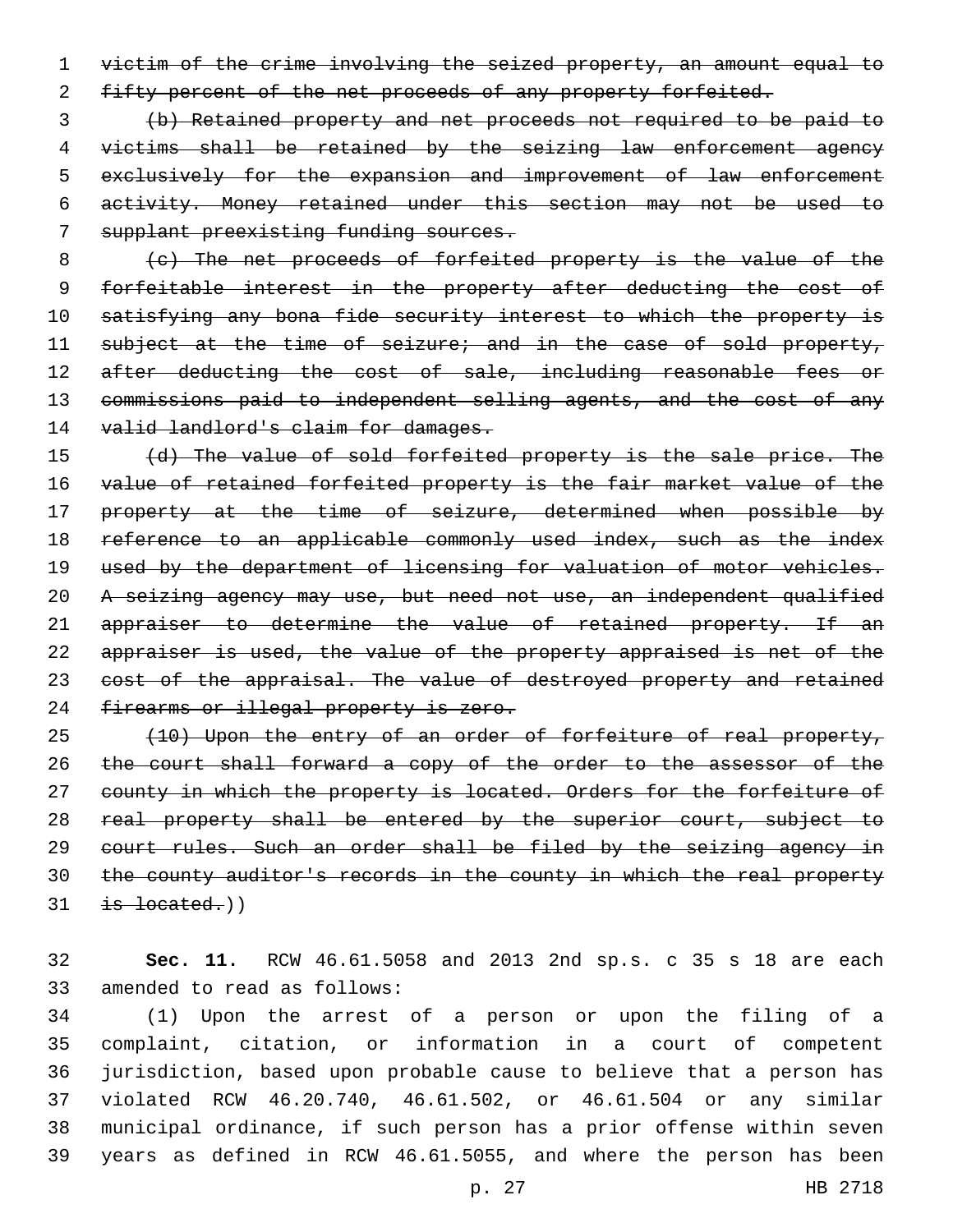provided written notice that any transfer, sale, or encumbrance of such person's interest in the vehicle over which that person was actually driving or had physical control when the violation occurred, is unlawful pending either acquittal, dismissal, sixty days after conviction, or other termination of the charge, such person shall be prohibited from encumbering, selling, or transferring his or her interest in such vehicle, except as otherwise provided in (a), (b), and (c) of this subsection, until either acquittal, dismissal, sixty days after conviction, or other termination of the charge. The prohibition against transfer of title shall not be stayed pending the 11 determination of an appeal from the conviction.

 (a) A vehicle encumbered by a bona fide security interest may be transferred to the secured party or to a person designated by the 14 secured party;

 (b) A leased or rented vehicle may be transferred to the lessor, rental agency, or to a person designated by the lessor or rental 17 agency; and

 (c) A vehicle may be transferred to a third party or a vehicle dealer who is a bona fide purchaser or may be subject to a bona fide security interest in the vehicle unless it is established that (i) in the case of a purchase by a third party or vehicle dealer, such party or dealer had actual notice that the vehicle was subject to the prohibition prior to the purchase, or (ii) in the case of a security interest, the holder of the security interest had actual notice that the vehicle was subject to the prohibition prior to the encumbrance 26 of title.

 (2) On conviction for a violation of either RCW 46.20.740, 46.61.502, or 46.61.504 or any similar municipal ordinance where the person convicted has a prior offense within seven years as defined in RCW 46.61.5055, the motor vehicle the person was driving or over which the person had actual physical control at the time of the offense, if the person has a financial interest in the vehicle, the court shall consider at sentencing whether the vehicle shall be seized and forfeited pursuant to this section if a seizure or 35 forfeiture has not yet occurred.

 (3) A vehicle subject to forfeiture under this chapter may be seized by a law enforcement officer of this state upon process issued by a court of competent jurisdiction. Seizure of a vehicle may be made without process if the vehicle subject to seizure has been the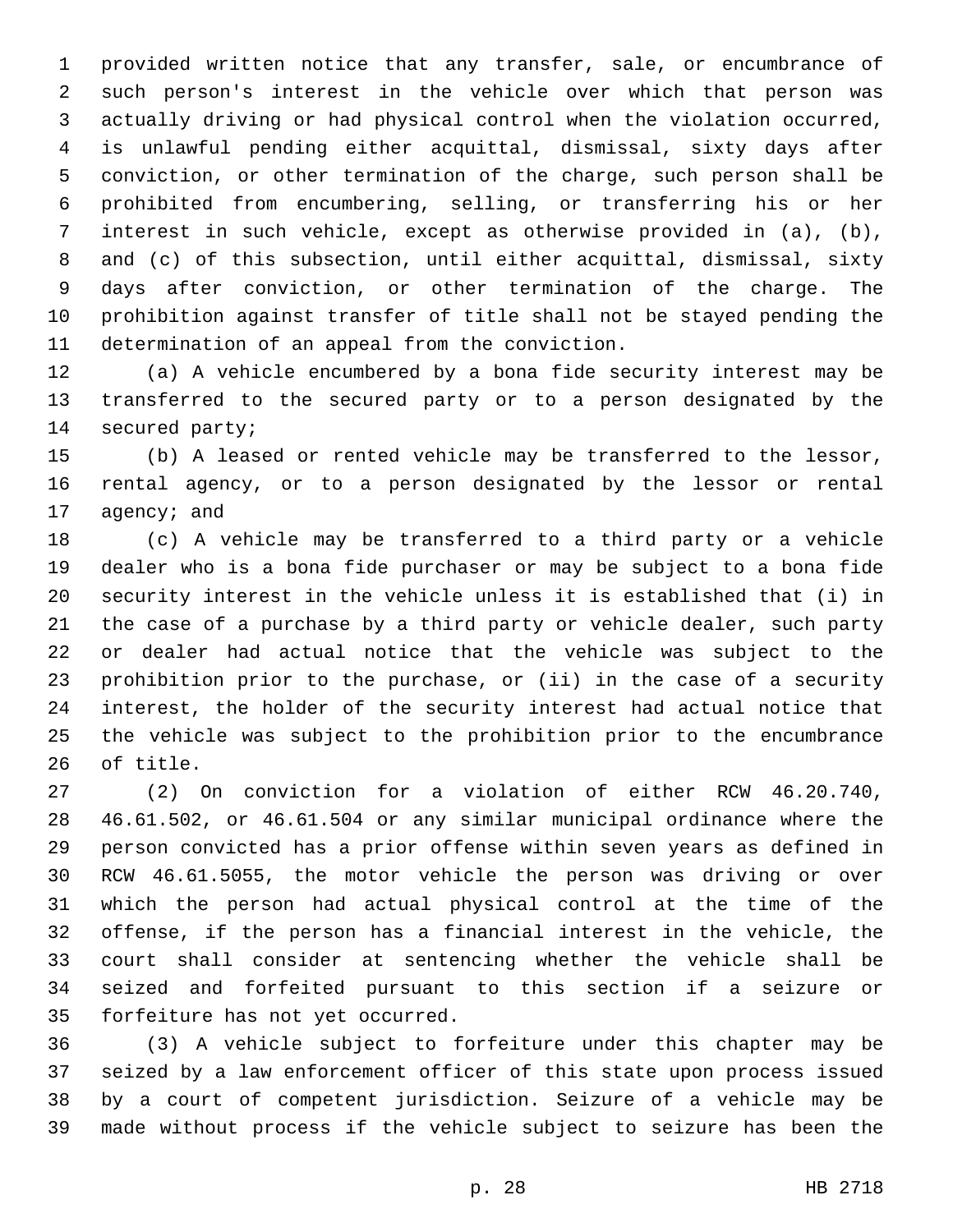subject of a prior judgment in favor of the state in a forfeiture 2 proceeding based upon this section.

 (4) Seizure under subsection (3) of this section automatically commences proceedings for forfeiture, which proceedings are governed by chapter 7.--- RCW (the new chapter created in section 16 of this act). ((The law enforcement agency under whose authority the seizure was made shall cause notice of the seizure and intended forfeiture of the seized vehicle to be served within fifteen days after the seizure 9 on the owner of the vehicle seized, on the person in charge of the vehicle, and on any person having a known right or interest in the vehicle, including a community property interest. The notice of 12 seizure may be served by any method authorized by law or court rule, including but not limited to service by certified mail with return 14 receipt requested. Service by mail is complete upon mailing within the fifteen-day period after the seizure. Notice of seizure in the 16 ease of property subject to a security interest that has been perfected on a certificate of title shall be made by service upon the 18 secured party or the secured party's assignee at the address shown on 19 the financing statement or the certificate of title.

 (5) If no person notifies the seizing law enforcement agency in writing of the person's claim of ownership or right to possession of the seized vehicle within forty-five days of the seizure, the vehicle 23 is deemed forfeited.

 (6) If a person notifies the seizing law enforcement agency in writing of the person's claim of ownership or right to possession of the seized vehicle within forty-five days of the seizure, the law 27 enforcement agency shall give the person or persons a reasonable 28 opportunity to be heard as to the claim or right. The hearing shall be before the chief law enforcement officer of the seizing agency or 30 the chief law enforcement officer's designee, except where the seizing agency is a state agency as defined in RCW 34.12.020, the hearing shall be before the chief law enforcement officer of the seizing agency or an administrative law judge appointed under chapter 34.12 RCW, except that any person asserting a claim or right may remove the matter to a court of competent jurisdiction. Removal may only be accomplished according to the rules of civil procedure. The person seeking removal of the matter must serve process against the state, county, political subdivision, or municipality that operates the seizing agency, and any other party of interest, in accordance with RCW 4.28.080 or 4.92.020, within forty-five days after the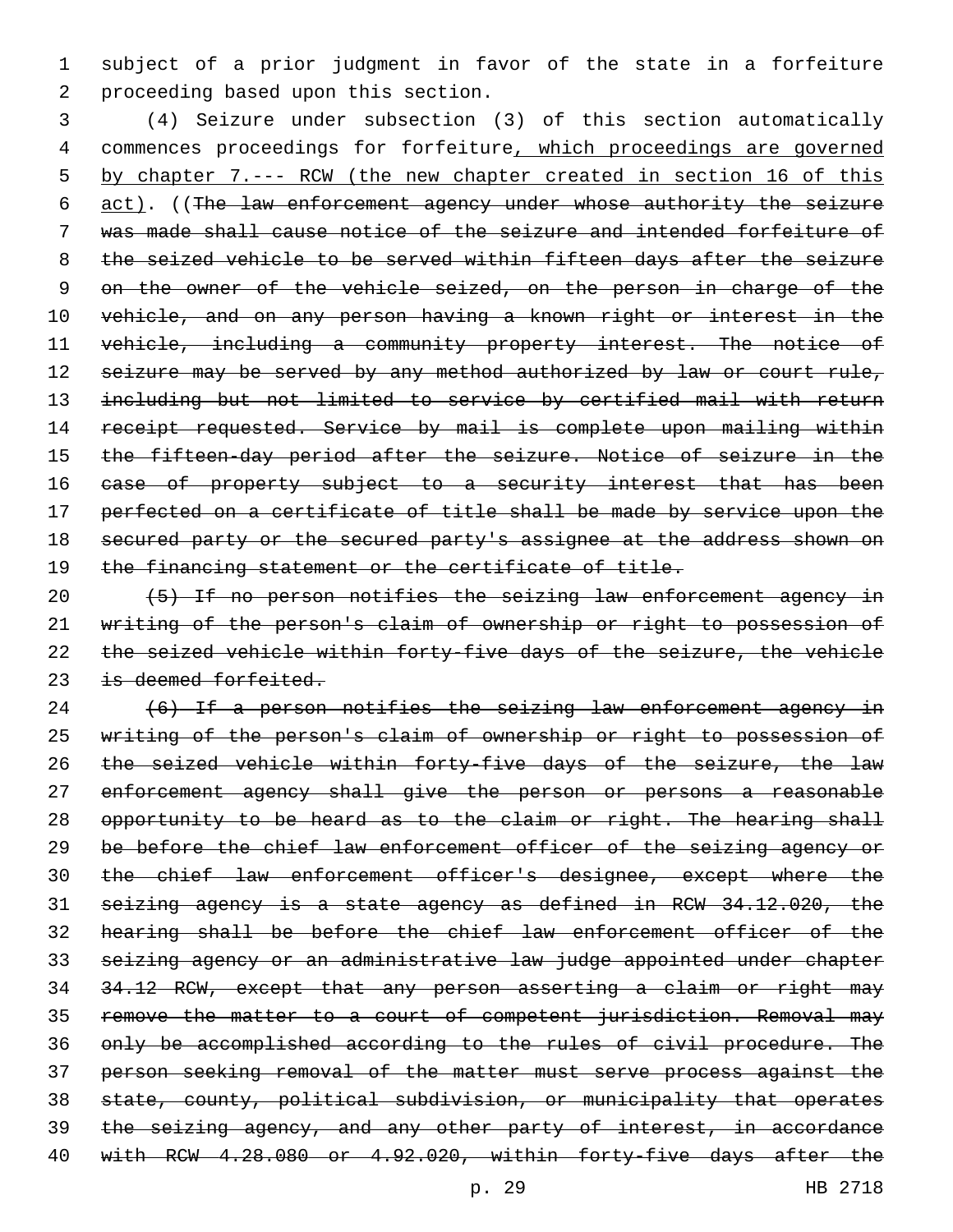person seeking removal has notified the seizing law enforcement agency of the person's claim of ownership or right to possession. The court to which the matter is to be removed shall be the district court when the aggregate value of the vehicle is within the jurisdictional limit set forth in RCW 3.66.020. A hearing before the seizing agency and any appeal therefrom shall be under Title 34 RCW. In a court hearing between two or more claimants to the vehicle involved, the prevailing party shall be entitled to a judgment for 9 costs and reasonable attorneys' fees. The burden of producing evidence shall be upon the person claiming to be the legal owner or the person claiming to have the lawful right to possession of the 12 vehicle. The seizing law enforcement agency shall promptly return the 13 vehicle to the claimant upon a determination by the administrative 14 law judge or court that the claimant is the present legal owner under 15 this title or is lawfully entitled to possession of the vehicle.

 $(7)$ )) (5) When a vehicle is forfeited under this chapter the seizing law enforcement agency may sell the vehicle, retain it for official use, or upon application by a law enforcement agency of this state release the vehicle to that agency for the exclusive use of enforcing this title; provided, however, that the agency shall first satisfy any bona fide security interest to which the vehicle is subject under subsection (1)(a) or (c) of this section.

 $((+8))$   $(6)$  When a vehicle is forfeited, the seizing agency shall keep a record indicating the identity of the prior owner, if known, a description of the vehicle, the disposition of the vehicle, the value of the vehicle at the time of seizure, and the amount of proceeds 27 realized from disposition of the vehicle.

28  $((+9))$   $(7)$  Each seizing agency shall retain records of forfeited 29 vehicles for at least seven years.

 (((10) Each seizing agency shall file a report including a copy 31 of the records of forfeited vehicles with the state treasurer each calendar quarter.

 (11) The quarterly report need not include a record of a forfeited vehicle that is still being held for use as evidence during 35 the investigation or prosecution of a case or during the appeal from a conviction.

 (12) By January 31st of each year, each seizing agency shall remit to the state treasurer an amount equal to ten percent of the net proceeds of vehicles forfeited during the preceding calendar year. Money remitted shall be deposited in the state general fund.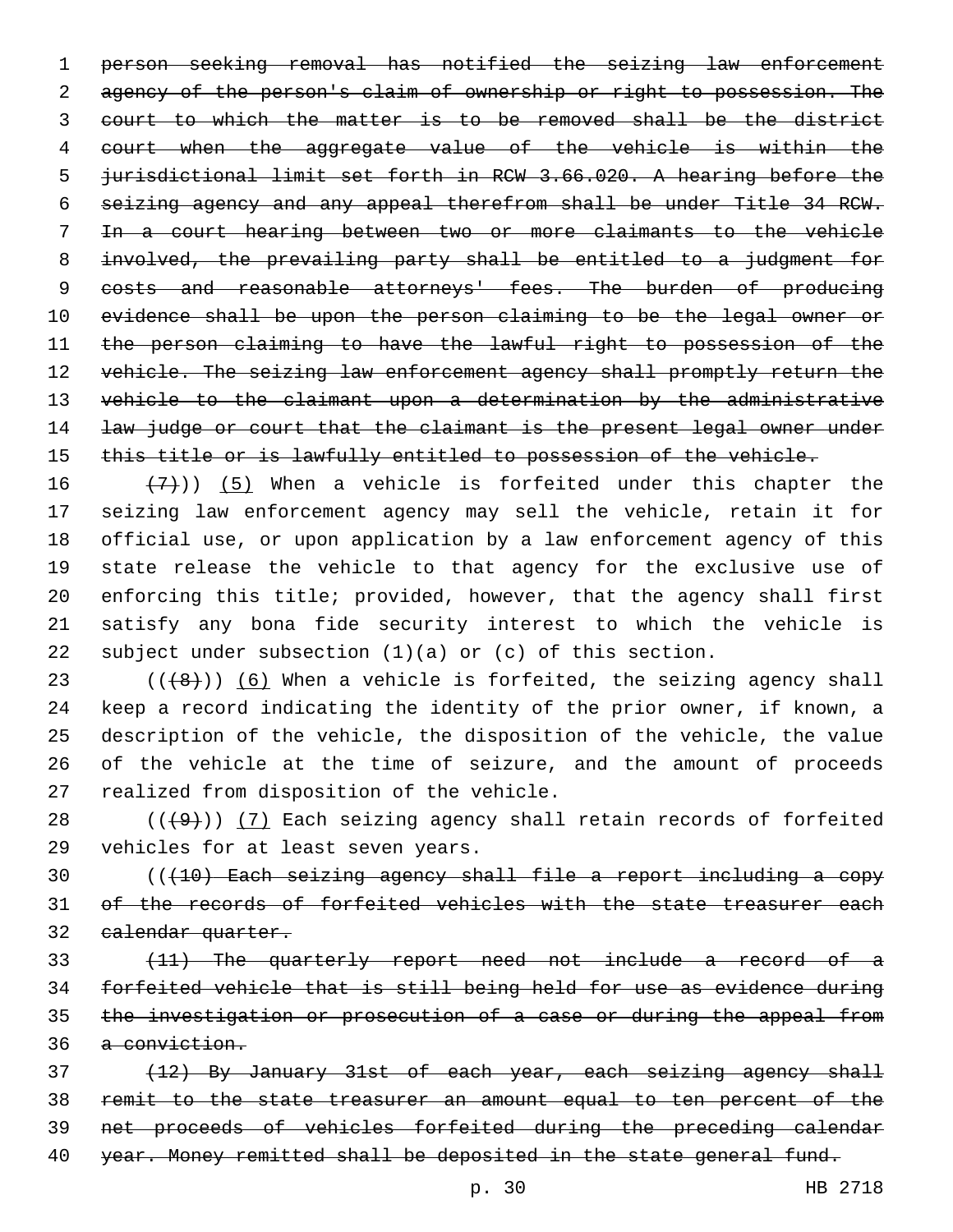(13) The net proceeds of a forfeited vehicle is the value of the forfeitable interest in the vehicle after deducting the cost of satisfying a bona fide security interest to which the vehicle is 4 subject at the time of seizure; and in the case of a sold vehicle, 5 after deducting the cost of sale, including reasonable fees or commissions paid to independent selling agents.

 (14) The value of a sold forfeited vehicle is the sale price. The value of a retained forfeited vehicle is the fair market value of the vehicle at the time of seizure, determined when possible by reference 10 to an applicable commonly used index, such as the index used by the 11 department of licensing. A seizing agency may, but need not, use an independent qualified appraiser to determine the value of retained 13 vehicles. If an appraiser is used, the value of the vehicle appraised 14 is net of the cost of the appraisal.))

 **Sec. 12.** RCW 70.74.400 and 2002 c 370 s 3 are each amended to 16 read as follows:

 (1) Explosives, improvised devices, and components of explosives and improvised devices that are possessed, manufactured, delivered, imported, exported, stored, sold, purchased, transported, abandoned, detonated, or used, or intended to be used, in violation of a provision of this chapter are subject to seizure and forfeiture by a law enforcement agency and no property right exists in them.

 (2) The law enforcement agency making the seizure shall notify the Washington state department of labor and industries of the 25 seizure.

 (3) Seizure of explosives, improvised devices, and components of explosives and improvised devices under subsection (1) of this section may be made if:

 (a) The seizure is incident to arrest or a search under a search warrant;30

 (b) The explosives, improvised devices, or components have been the subject of a prior judgment in favor of the state in an injunction or forfeiture proceeding based upon this chapter;

 (c) A law enforcement officer has probable cause to believe that the explosives, improvised devices, or components are directly or 36 indirectly dangerous to health or safety; or

 (d) The law enforcement officer has probable cause to believe that the explosives, improvised devices, or components were used or were intended to be used in violation of this chapter.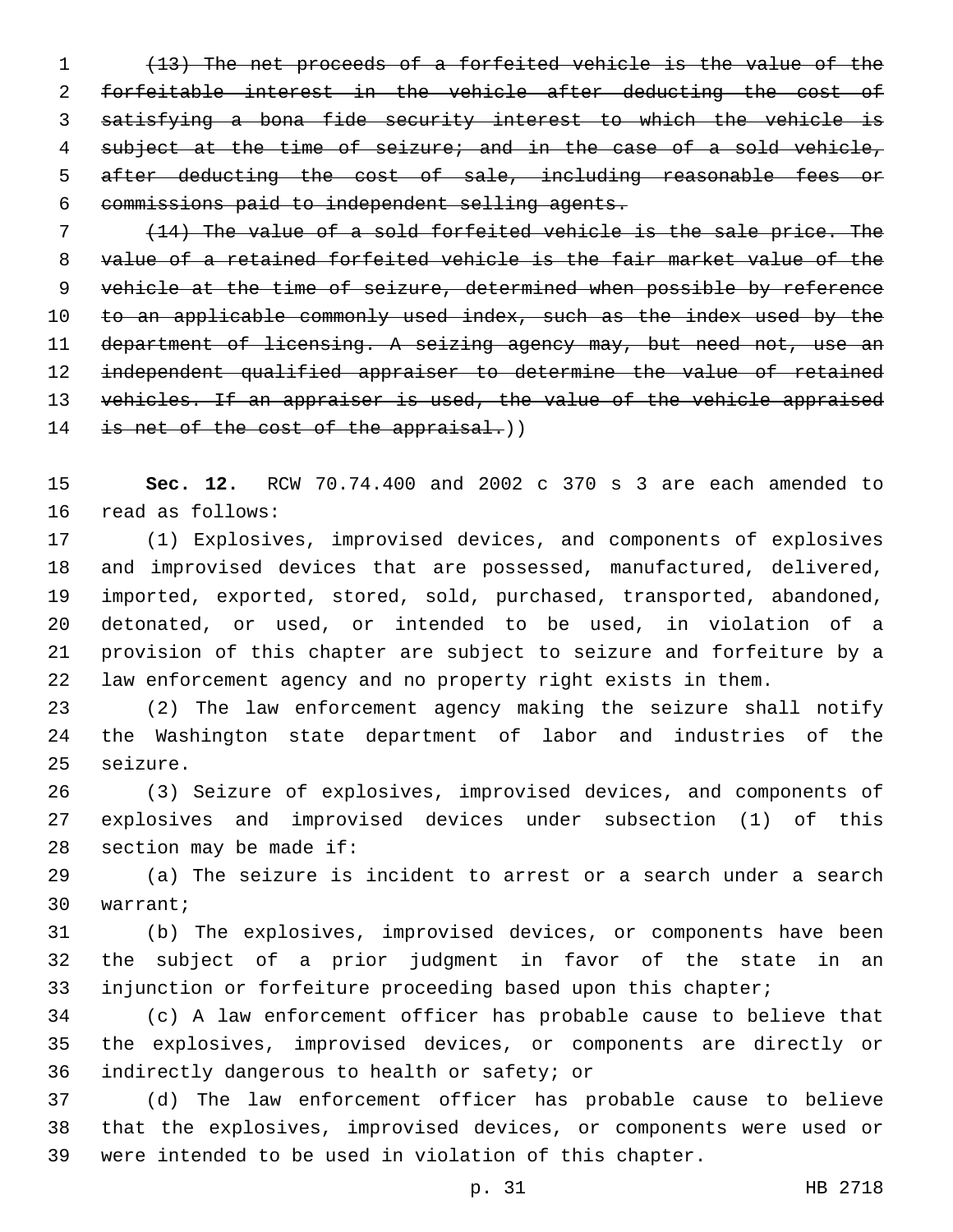(4) A law enforcement agency shall destroy explosives seized under this chapter when it is necessary to protect the public safety and welfare. When destruction is not necessary to protect the public safety and welfare, and the explosives are not being held for evidence, a seizure pursuant to this section commences proceedings for forfeiture, which proceedings are governed by chapter 7.--- RCW (the new chapter created in section 16 of this act).

8 (5) ((The law enforcement agency under whose authority the seizure was made shall issue a written notice of the seizure and 10 commencement of the forfeiture proceedings to the person from whom 11 the explosives were seized, to any known owner of the explosives, and 12 to any person who has a known interest in the explosives. The notice 13 shall be issued within fifteen days of the seizure. The notice of 14 seizure and commencement of the forfeiture proceedings shall be served in the same manner as provided in RCW 4.28.080 for service of 16 a summons. The law enforcement agency shall provide a form by which 17 the person or persons may request a hearing before the law 18 enforcement agency to contest the seizure.

 (6) If no person notifies the seizing law enforcement agency in writing of the person's claim of ownership or right to possession of 21 the explosives, improvised devices, or components within thirty days 22 of the date the notice was issued, the seized explosives, devices, or components shall be deemed forfeited.

24 (7) If, within thirty days of the issuance of the notice, any person notifies the seizing law enforcement agency in writing of the person's claim of ownership or right to possession of items seized, 27 the person or persons shall be afforded a reasonable opportunity to 28 be heard as to the claim or right. The hearing shall be before the chief law enforcement or the officer's designee of the seizing agency, except that the person asserting the claim or right may remove the matter to a court of competent jurisdiction if the aggregate value of the items seized is more than five hundred dollars. The hearing and any appeal shall be conducted according to chapter 34.05 RCW. The seizing law enforcement agency shall bear the burden of proving that the person (a) has no lawful right of ownership or possession and (b) that the items seized were possessed, manufactured, stored, sold, purchased, transported, abandoned, detonated, or used in violation of a provision of this chapter with the person's knowledge or consent.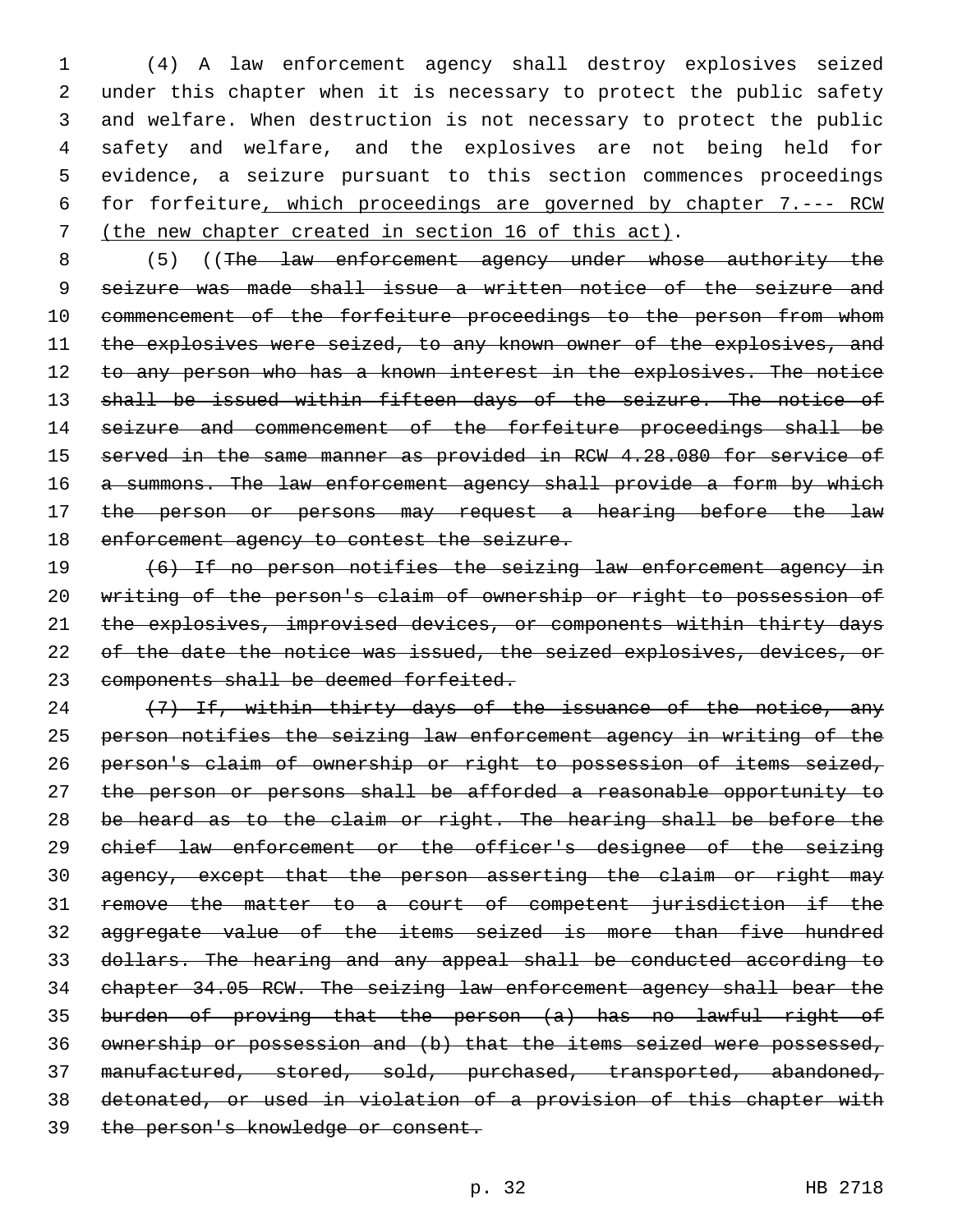(8) The seizing law enforcement agency shall promptly return the items seized to the claimant upon a determination that the claimant is entitled to possession of the items seized.

 $(4)$  (9)) If the items seized are forfeited under this statute, the seizing agency shall dispose of the explosives by summary destruction. However, when explosives are destroyed either to protect public safety or because the explosives were forfeited, the person from whom the explosives were seized loses all rights of action against the law enforcement agency or its employees acting within the scope of their employment, or other governmental entity or employee involved with the seizure and destruction of explosives.

 (( $(10)$ )) (6) This section is not intended to change the seizure and forfeiture powers, enforcement, and penalties available to the department of labor and industries pursuant to chapter 49.17 RCW as 15 provided in RCW 70.74.390.

 **Sec. 13.** RCW 77.15.070 and 2005 c 406 s 2 are each amended to 17 read as follows:

 (1) Fish and wildlife officers and ex officio fish and wildlife officers may seize without warrant boats, airplanes, vehicles, motorized implements, conveyances, gear, appliances, or other articles they have probable cause to believe have been held with intent to violate or used in violation of this title or rule of the commission or director. However, fish and wildlife officers or ex officio fish and wildlife officers may not seize any item or article, other than for evidence, if under the circumstances, it is reasonable to conclude that the violation was inadvertent. The property seized is subject to forfeiture to the state under this section regardless of ownership. Property seized may be recovered by its owner by depositing with the department or into court a cash bond or equivalent security equal to the value of the seized property but not more than one hundred thousand dollars. Such cash bond or security is subject to forfeiture in lieu of the property. Forfeiture of property seized under this section is a civil forfeiture against property and 34 is intended to be a remedial civil sanction.

 (2) In the event of a seizure of property under this section, jurisdiction to begin the forfeiture proceedings shall commence upon seizure, and shall be governed by chapter 7.--- RCW (the new chapter 38 created in section 16 of this act). ((Within fifteen days following the seizure, the seizing authority shall serve a written notice of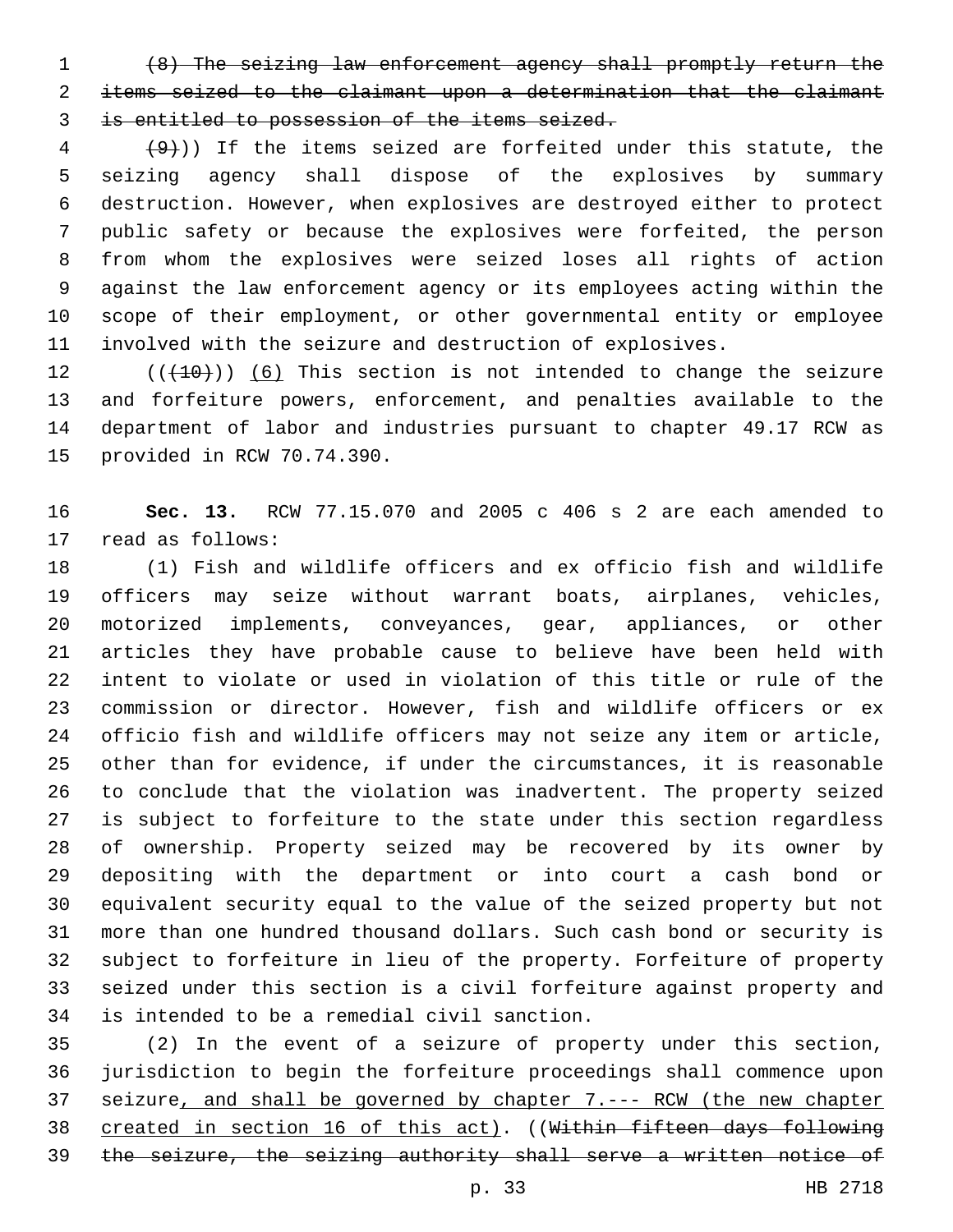1 intent to forfeit property on the owner of the property seized and on 2 any person having any known right or interest in the property seized. 3 Notice may be served by any method authorized by law or court rule, 4 including service by certified mail with return receipt requested. 5 Service by mail is deemed complete upon mailing within the fifteen-6 day period following the seizure.

 (3) Persons claiming a right of ownership or right to possession of property are entitled to a hearing to contest forfeiture. Such a claim shall specify the claim of ownership or possession and shall be made in writing and served on the director within forty-five days of the seizure. If the seizing authority has complied with notice 12 requirements and there is no claim made within forty-five days, then 13 the property shall be forfeited to the state.

14 (4) If any person timely serves the director with a claim to 15 property, the person shall be afforded an opportunity to be heard as 16 to the person's claim or right. The hearing shall be before the 17 director or director's designee, or before an administrative law 18 <del>judge appointed under chapter 34.12 RCW, except that a person</del> 19 asserting a claim or right may remove the matter to a court of 20 competent jurisdiction if the aggregate value of the property seized 21 is more than five thousand dollars. The department may settle a 22 person's claim of ownership prior to the administrative hearing.

23 (5) The hearing to contest forfeiture and any subsequent appeal shall be as provided for in chapter 34.05 RCW, the administrative 25 procedure act. The seizing authority has the burden to demonstrate that it had reason to believe the property was held with intent to violate or was used in violation of this title or rule of the commission or director. The person contesting forfeiture has the burden of production and proof by a preponderance of evidence that 30 the person owns or has a right to possess the property and:

31 (a) That the property was not held with intent to violate or used 32 in violation of this title; or

 (b) If the property is a boat, airplane, or vehicle, that the illegal use or planned illegal use of the boat, airplane, or vehicle occurred without the owner's knowledge or consent, and that the owner acted reasonably to prevent illegal uses of such boat, airplane, or 37 vehicle.

38 (6) A forfeiture of a conveyance encumbered by a perfected 39 security interest is subject to the interest of the secured party if 40 the secured party neither had knowledge of nor consented to the act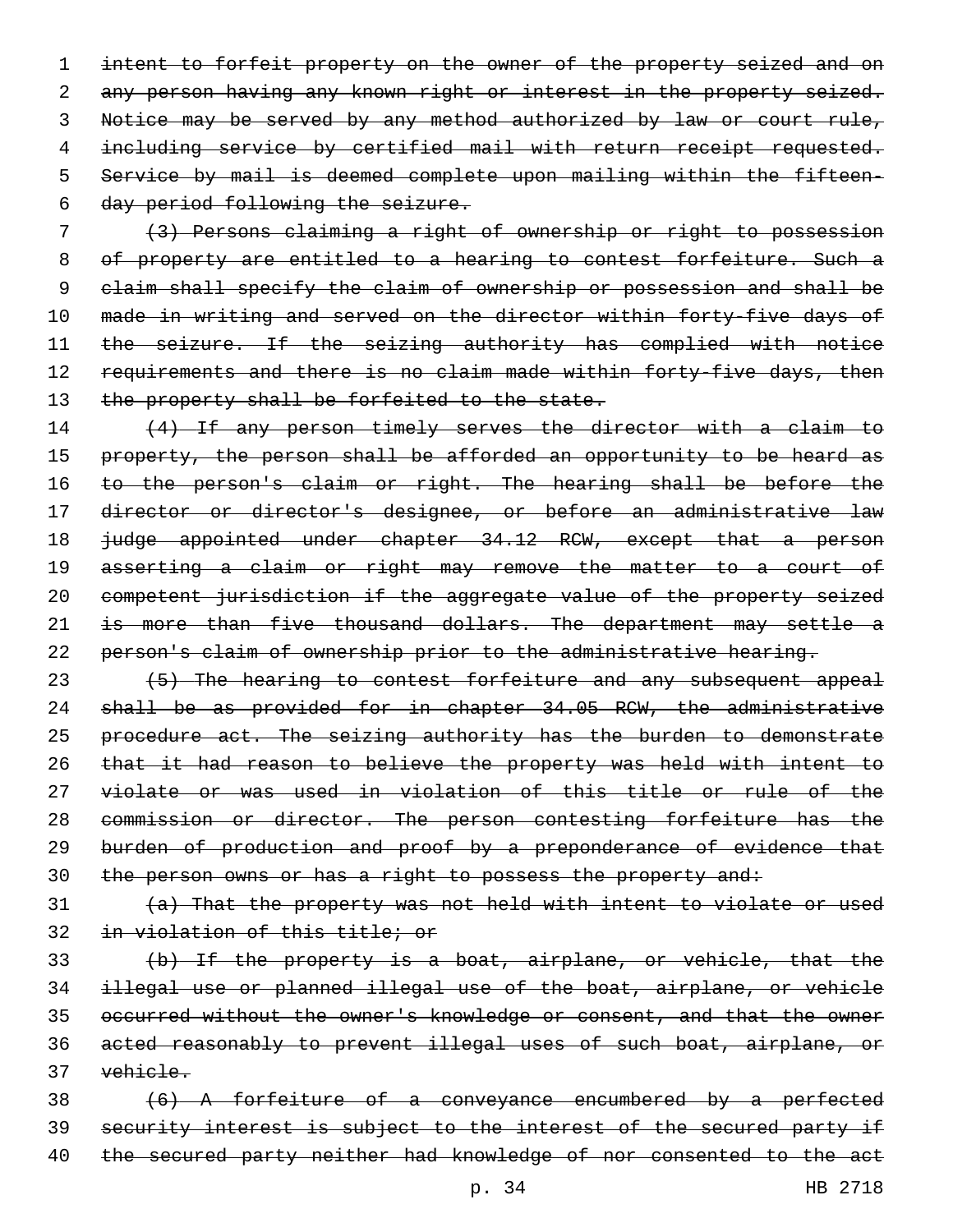or omission. No security interest in seized property may be perfected

2 after seizure.

 $(7+))$   $(3)$  If seized property is forfeited under this section the department may retain it for official use unless the property is required to be destroyed, or upon application by any law enforcement agency of the state, release such property to the agency for the use of enforcing this title, or sell such property, and deposit the proceeds to the fish and wildlife enforcement reward account created 9 in RCW 77.15.425.

 **Sec. 14.** RCW 69.50.505 and 2013 c 3 s 25 are each amended to read as follows:11

 (1) The following are subject to seizure and forfeiture and no 13 property right exists in them:

 (a) All controlled substances which have been manufactured, distributed, dispensed, acquired, or possessed in violation of this chapter or chapter 69.41 or 69.52 RCW, and all hazardous chemicals, as defined in RCW 64.44.010, used or intended to be used in the 18 manufacture of controlled substances;

 (b) All raw materials, products, and equipment of any kind which are used, or intended for use, in manufacturing, compounding, processing, delivering, importing, or exporting any controlled 22 substance in violation of this chapter or chapter 69.41 or 69.52 RCW;

 (c) All property which is used, or intended for use, as a container for property described in (a) or (b) of this subsection;

 (d) All conveyances, including aircraft, vehicles, or vessels, which are used, or intended for use, in any manner to facilitate the sale, delivery, or receipt of property described in (a) or (b) of 28 this subsection, except that:

 (i) No conveyance used by any person as a common carrier in the transaction of business as a common carrier is subject to forfeiture under this section unless it appears that the owner or other person in charge of the conveyance is a consenting party or privy to a violation of this chapter or chapter 69.41 or 69.52 RCW;

 (ii) No conveyance is subject to forfeiture under this section by 35 reason of any act or omission ((established by the owner thereof to have been)) committed or omitted without the owner's knowledge or 37 consent;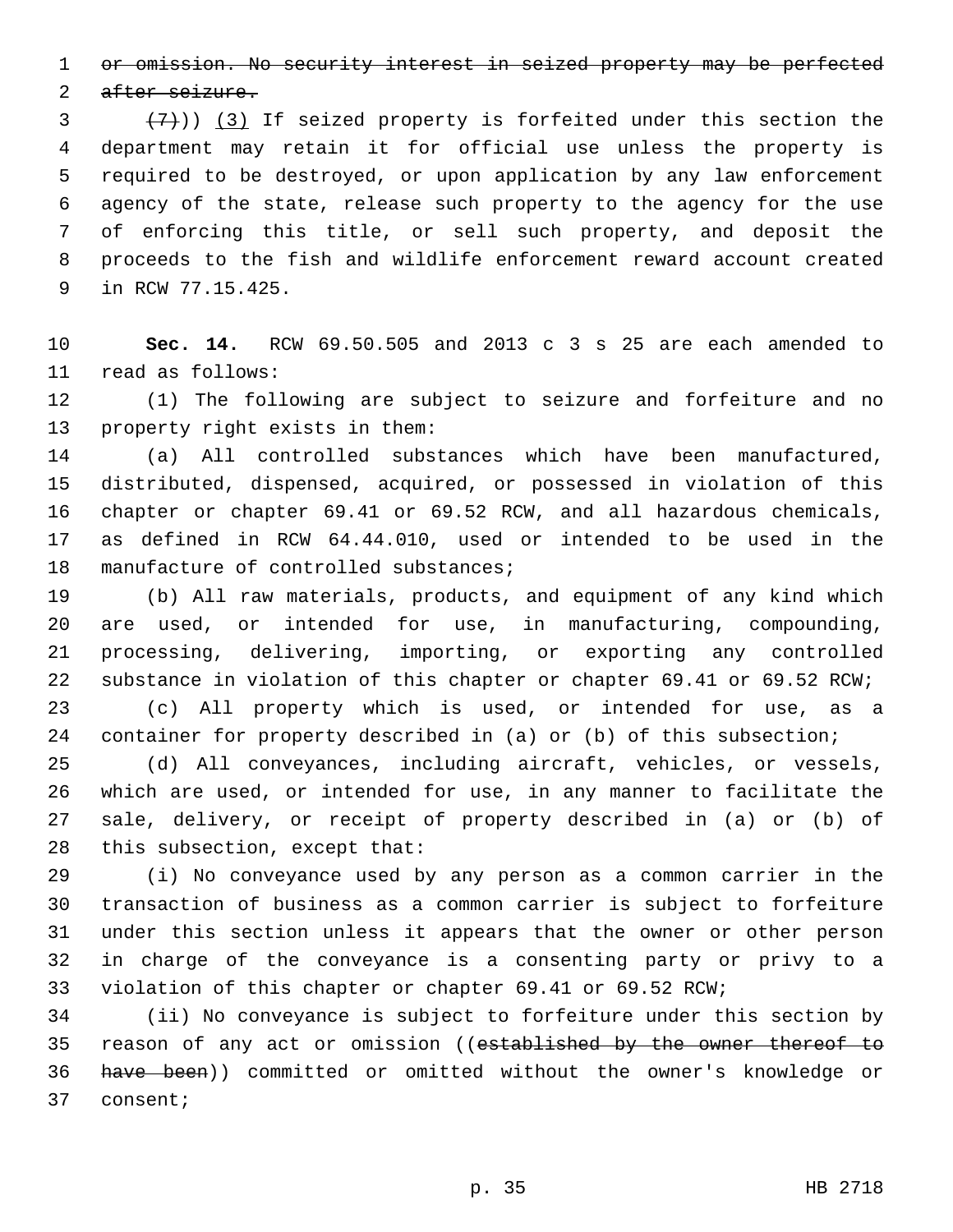(iii) No conveyance is subject to forfeiture under this section if used in the receipt of only an amount of marijuana for which possession constitutes a misdemeanor under RCW 69.50.4014;

 (iv) A forfeiture of a conveyance encumbered by a bona fide security interest is subject to the interest of the secured party if the secured party neither had knowledge of nor consented to the act 7 or omission; and

 (v) When the owner of a conveyance has been arrested under this chapter or chapter 69.41 or 69.52 RCW the conveyance in which the person is arrested may not be subject to forfeiture unless it is seized or process is issued for its seizure within ten days of the 12 owner's arrest;

 (e) All books, records, and research products and materials, including formulas, microfilm, tapes, and data which are used, or intended for use, in violation of this chapter or chapter 69.41 or 16 69.52 RCW;

 (f) All drug paraphernalia ((21)) other than paraphernalia possessed, sold, or used solely to facilitate marijuana-related activities that are not violations of this chapter;

 (g) All moneys, negotiable instruments, securities, or other tangible or intangible property of value furnished or intended to be furnished by any person in exchange for a controlled substance in violation of this chapter or chapter 69.41 or 69.52 RCW, all tangible or intangible personal property, proceeds, or assets acquired in whole or in part with proceeds traceable to an exchange or series of exchanges in violation of this chapter or chapter 69.41 or 69.52 RCW, and all moneys, negotiable instruments, and securities used or intended to be used to facilitate any violation of this chapter or chapter 69.41 or 69.52 RCW. A forfeiture of money, negotiable instruments, securities, or other tangible or intangible property encumbered by a bona fide security interest is subject to the interest of the secured party if, at the time the security interest was created, the secured party neither had knowledge of nor consented to the act or omission. No personal property may be forfeited under 35 this subsection  $(1)(g)$ , to the extent of the interest of an owner, by reason of any act or omission ((which that owner establishes was)) committed or omitted without the owner's knowledge or consent; and

 (h) All real property, including any right, title, and interest in the whole of any lot or tract of land, and any appurtenances or improvements which are being used with the knowledge of the owner for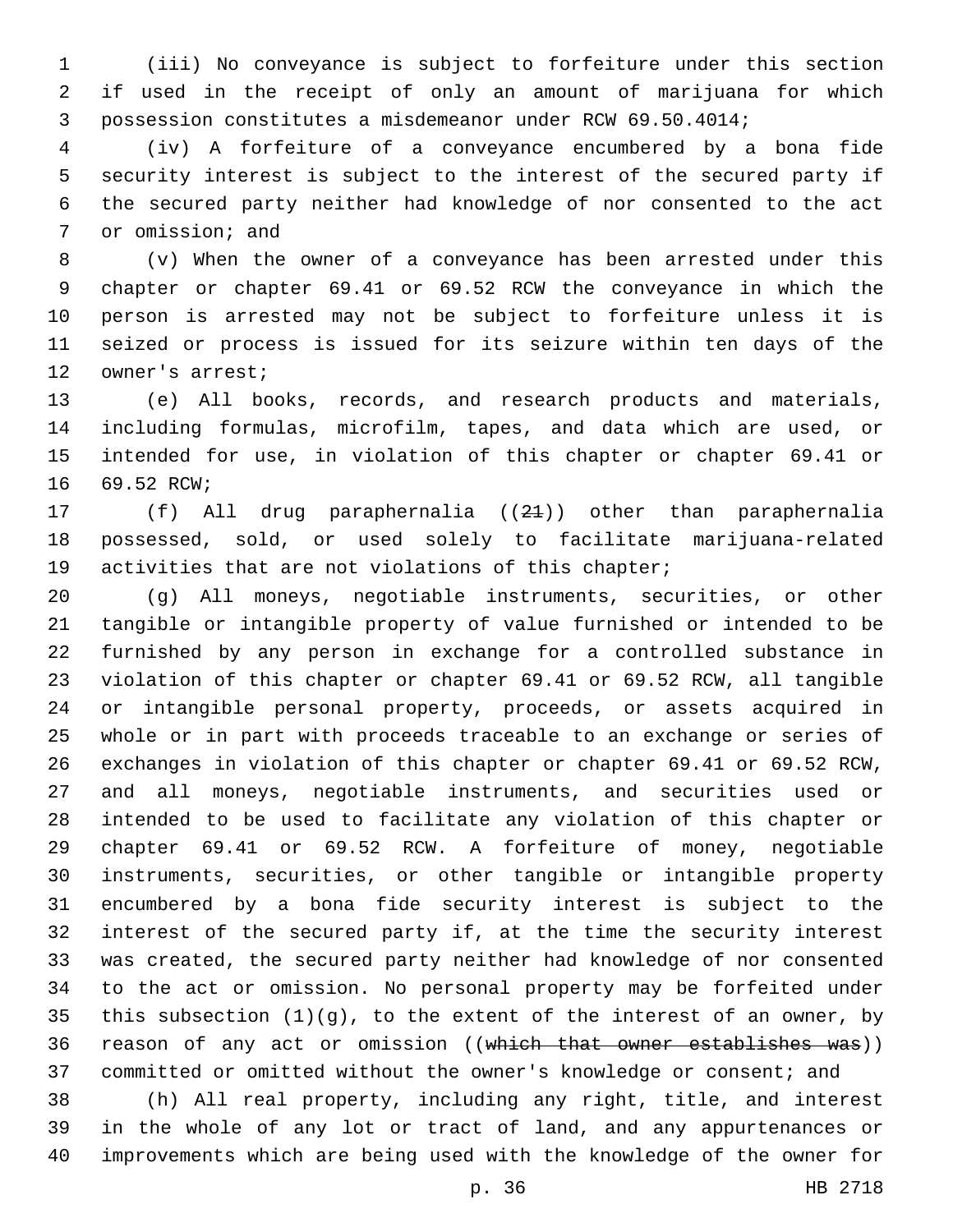the manufacturing, compounding, processing, delivery, importing, or exporting of any controlled substance, or which have been acquired in whole or in part with proceeds traceable to an exchange or series of exchanges in violation of this chapter or chapter 69.41 or 69.52 RCW, if such activity is not less than a class C felony and a substantial nexus exists between the commercial production or sale of the controlled substance and the real property. However:

 (i) No property may be forfeited pursuant to this subsection  $(1)(h)$ , to the extent of the interest of an owner, by reason of any act or omission committed or omitted without the owner's knowledge or 11 consent;

 (ii) The bona fide gift of a controlled substance, legend drug, or imitation controlled substance shall not result in the forfeiture 14 of real property;

 (iii) The possession of marijuana shall not result in the forfeiture of real property unless the marijuana is possessed for commercial purposes that are unlawful under Washington state law, the amount possessed is five or more plants or one pound or more of marijuana, and a substantial nexus exists between the possession of marijuana and the real property. In such a case, the intent of the offender shall be determined by the preponderance of the evidence, including the offender's prior criminal history, the amount of marijuana possessed by the offender, the sophistication of the activity or equipment used by the offender, whether the offender was licensed to produce, process, or sell marijuana, or was an employee of a licensed producer, processor, or retailer, and other evidence which demonstrates the offender's intent to engage in unlawful 28 commercial activity;

 (iv) The unlawful sale of marijuana or a legend drug shall not result in the forfeiture of real property unless the sale was forty grams or more in the case of marijuana or one hundred dollars or more in the case of a legend drug, and a substantial nexus exists between 33 the unlawful sale and the real property; and

 (v) A forfeiture of real property encumbered by a bona fide security interest is subject to the interest of the secured party if the secured party, at the time the security interest was created, neither had knowledge of nor consented to the act or omission.

 (2) Real or personal property subject to forfeiture under this 39 chapter may be seized by any ((board)) commission inspector or law enforcement officer of this state upon process issued by any superior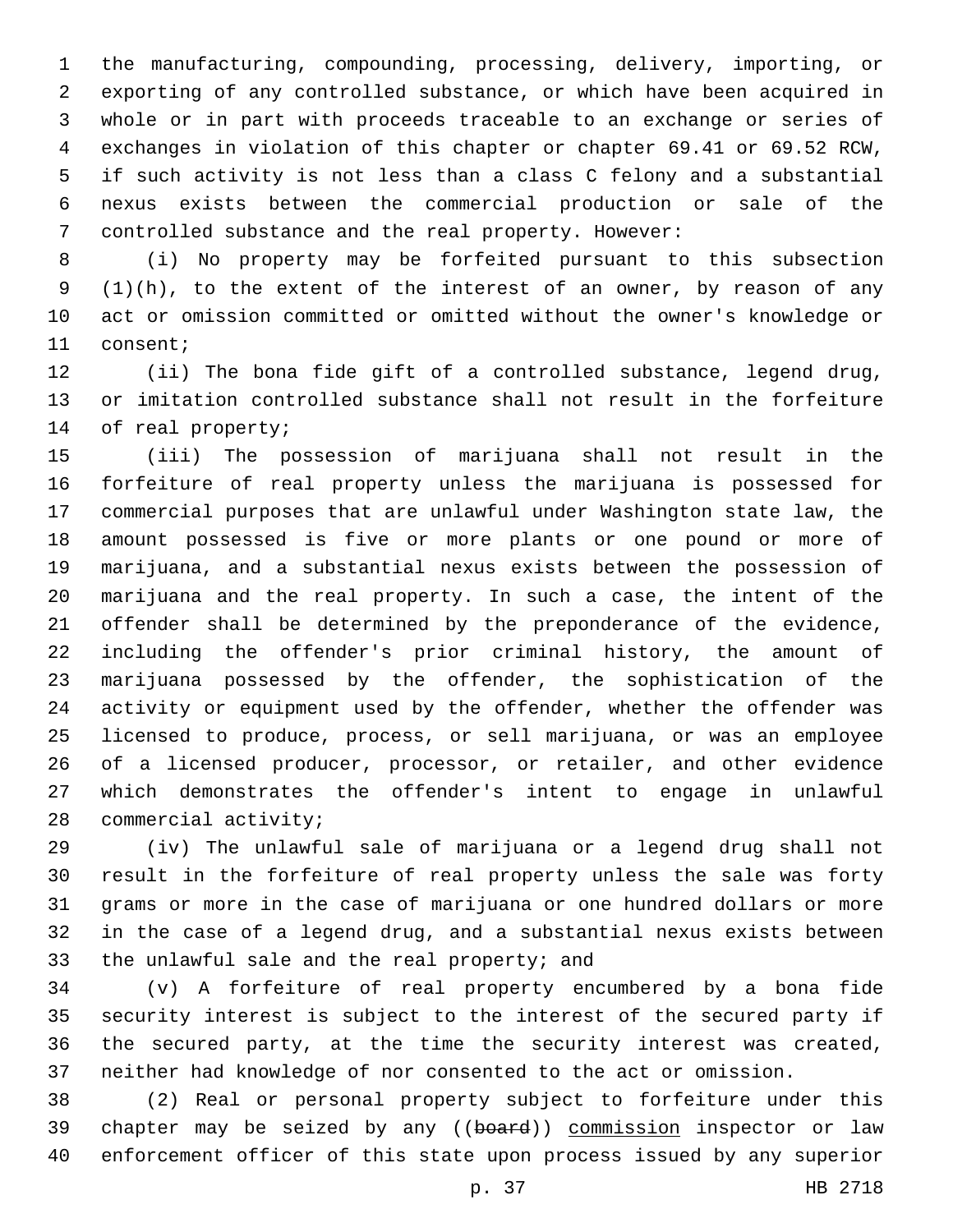court having jurisdiction over the property. Seizure of real property shall include the filing of a lis pendens by the seizing agency. Real property seized under this section shall not be transferred or otherwise conveyed until ninety days after seizure or until a judgment of forfeiture is entered, whichever is later: PROVIDED, That real property seized under this section may be transferred or conveyed to any person or entity who acquires title by foreclosure or deed in lieu of foreclosure of a security interest. Seizure of 9 personal property without process may be made if:

 (a) The seizure is incident to an arrest or a search under a search warrant or an inspection under an administrative inspection 12 warrant;

 (b) The property subject to seizure has been the subject of a prior judgment in favor of the state in a criminal injunction or 15 forfeiture proceeding based upon this chapter;

 (c) A ((board)) commission inspector or law enforcement officer has probable cause to believe that the property is directly or 18 indirectly dangerous to health or safety; or

19 (d) The ((board)) commission inspector or law enforcement officer has probable cause to believe that the property was used or is 21 intended to be used in violation of this chapter.

 (3) In the event of seizure pursuant to subsection (2) of this section, proceedings for forfeiture shall be deemed commenced by the seizure. The law enforcement agency under whose authority the seizure was made shall cause notice to be served within fifteen days following the seizure on the owner of the property seized and the person in charge thereof and any person having any known right or interest therein, including any community property interest, of the seizure and intended forfeiture of the seized property. Service of notice of seizure of real property shall be made according to the rules of civil procedure. However, the state may not obtain a default judgment with respect to real property against a party who is served by substituted service absent an affidavit stating that a good faith effort has been made to ascertain if the defaulted party is incarcerated within the state, and that there is no present basis to believe that the party is incarcerated within the state. Notice of seizure in the case of property subject to a security interest that has been perfected by filing a financing statement in accordance with chapter 62A.9A RCW, or a certificate of title, shall be made by service upon the secured party or the secured party's assignee at the

p. 38 HB 2718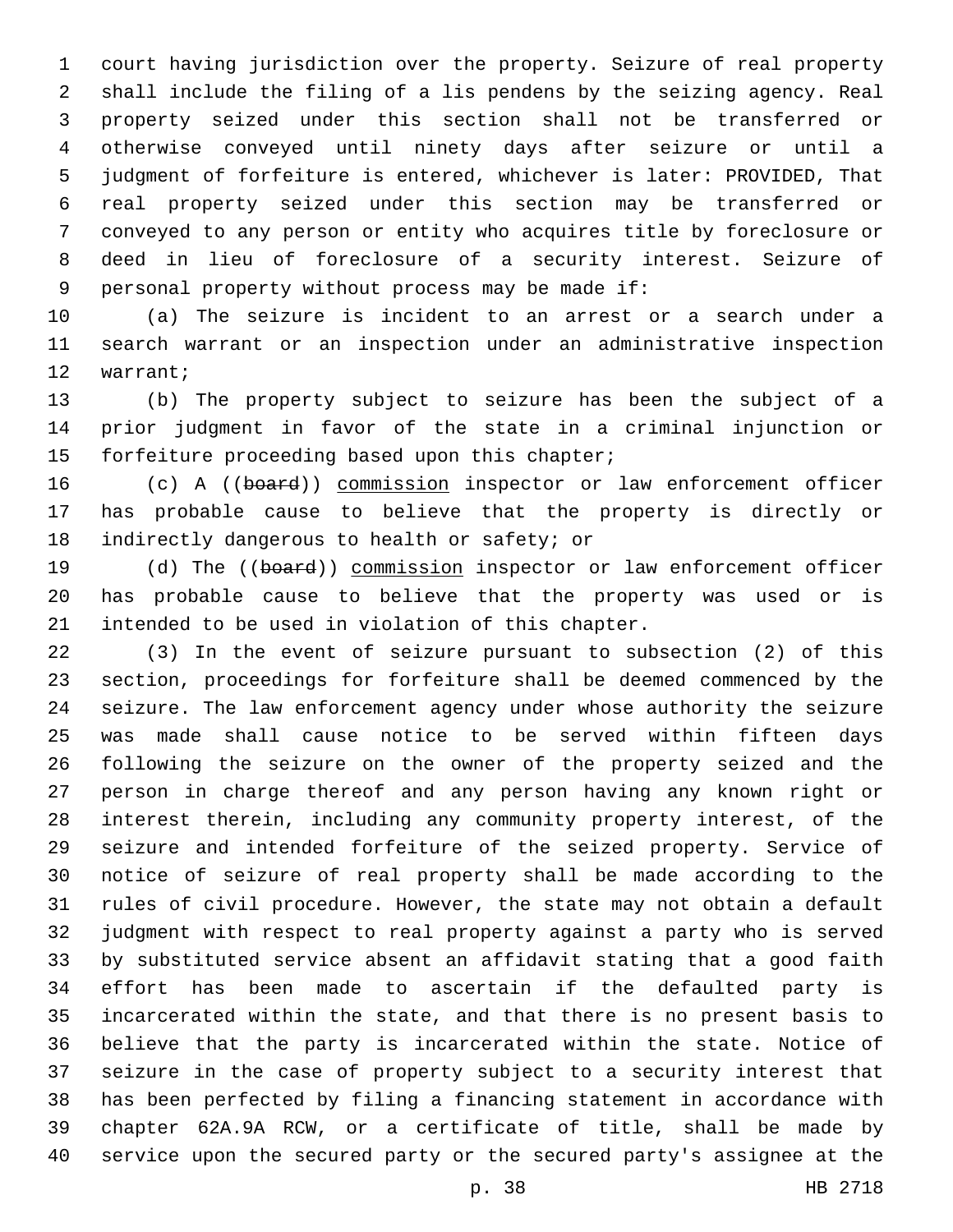address shown on the financing statement or the certificate of title. The notice of seizure in other cases may be served by any method authorized by law or court rule including but not limited to service by certified mail with return receipt requested. Service by mail shall be deemed complete upon mailing within the fifteen day period 6 following the seizure.

 (4) If no person notifies the seizing law enforcement agency in writing of the person's claim of ownership or right to possession of items specified in subsection (1)(d), (g), or (h) of this section within forty-five days of the service of notice from the seizing agency in the case of personal property and ninety days in the case of real property, the item seized shall be deemed forfeited. The community property interest in real property of a person whose spouse or domestic partner committed a violation giving rise to seizure of the real property may not be forfeited if the person did not 16 participate in the violation.

 (5) If any person notifies the seizing law enforcement agency in writing of the person's claim of ownership or right to possession of items specified in subsection (1)(b), (c), (d), (e), (f), (g), or (h) of this section within forty-five days of the service of notice from the seizing agency in the case of personal property and ninety days in the case of real property, the person or persons shall be afforded a reasonable opportunity to be heard as to the claim or right. The notice of claim may be served by any method authorized by law or court rule including, but not limited to, service by first-class mail. Service by mail shall be deemed complete upon mailing within the forty-five day period following service of the notice of seizure in the case of personal property and within the ninety-day period following service of the notice of seizure in the case of real property. The hearing shall be before the chief law enforcement officer of the seizing agency or the chief law enforcement officer's designee, except where the seizing agency is a state agency as defined in RCW 34.12.020(4), the hearing shall be before the chief law enforcement officer of the seizing agency or an administrative law judge appointed under chapter 34.12 RCW, except that any person asserting a claim or right may remove the matter to a court of competent jurisdiction. Removal of any matter involving personal property may only be accomplished according to the rules of civil procedure. The person seeking removal of the matter must serve process against the state, county, political subdivision, or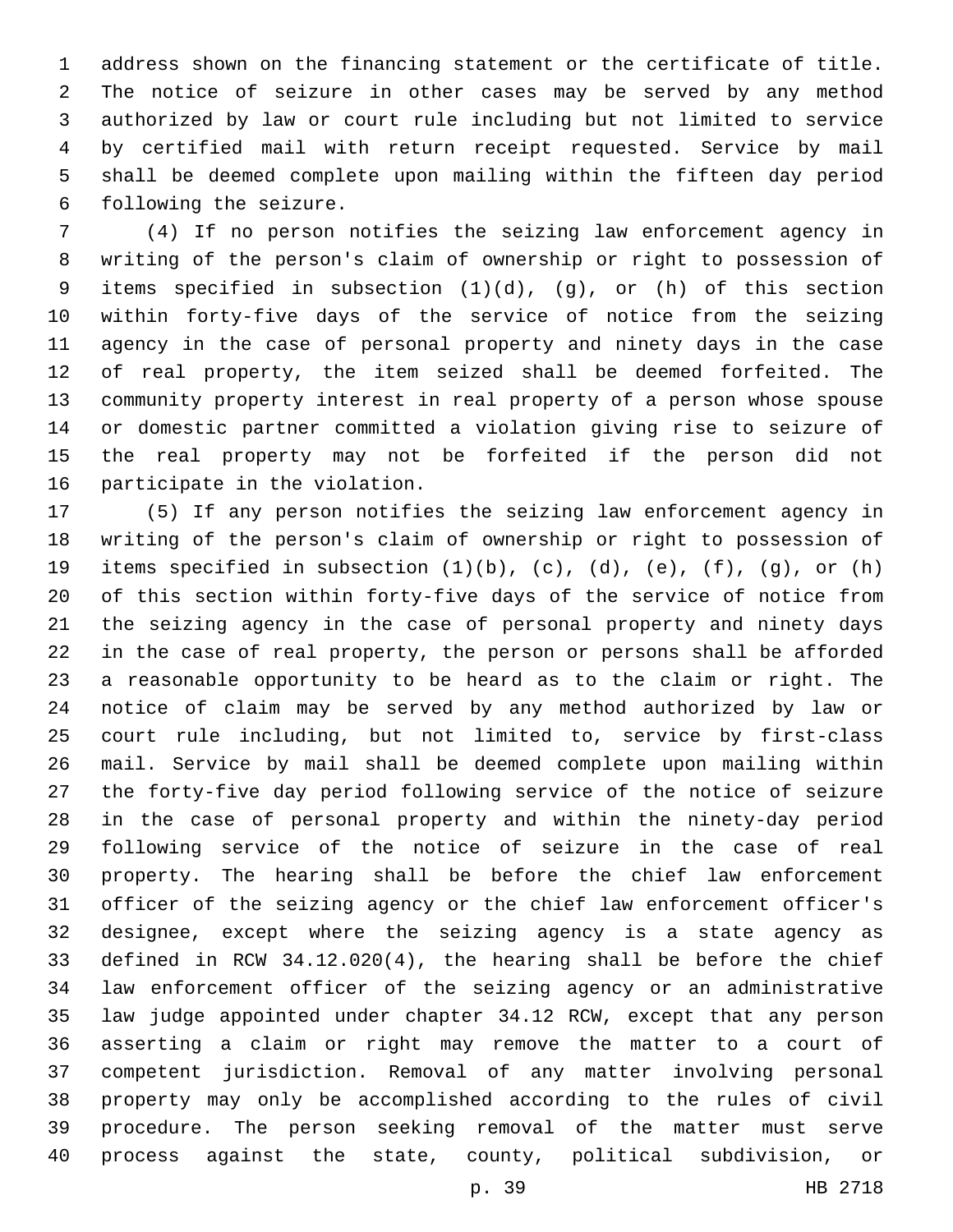municipality that operates the seizing agency, and any other party of interest, in accordance with RCW 4.28.080 or 4.92.020, within forty- five days after the person seeking removal has notified the seizing law enforcement agency of the person's claim of ownership or right to possession. The court to which the matter is to be removed shall be the district court when the aggregate value of personal property is within the jurisdictional limit set forth in RCW 3.66.020. A hearing before the seizing agency and any appeal therefrom shall be under Title 34 RCW. In all cases, the burden of proof is upon the law enforcement agency to establish, by a preponderance of the evidence, 11 that the property is subject to forfeiture.

 The seizing law enforcement agency shall promptly return the 13 article or articles to the claimant, in the same or substantially similar condition as when seized, upon a determination by the administrative law judge or court that the claimant is the present lawful owner or is lawfully entitled to possession thereof of items specified in subsection (1)(b), (c), (d), (e), (f), (g), or (h) of 18 this section.

 (6) In any proceeding to forfeit property under this title, where the claimant substantially prevails, the claimant is entitled to reasonable attorneys' fees reasonably incurred by the claimant, 22 together with expenses and fees reasonably incurred by the claimant. ((In addition, in a court hearing between two or more claimants to the article or articles involved, the prevailing party is entitled to 25 a judgment for costs and reasonable attorneys' fees.))

26 (7) When property is forfeited under this chapter the ((board)) 27 commission or seizing law enforcement agency may:

 (a) Retain it for official use or upon application by any law enforcement agency of this state release such property to such agency for the exclusive use of enforcing the provisions of this chapter;

 (b) Sell that which is not required to be destroyed by law and 32 which is not harmful to the public;

 (c) Request the appropriate sheriff or director of public safety to take custody of the property and remove it for disposition in 35 accordance with law; or

 (d) Forward it to the drug enforcement administration for 37 disposition.

 $(8)((4)$  When property is forfeited, the seizing agency shall keep a record indicating the identity of the prior owner, if known, a 40 description of the property, the disposition of the property, the

p. 40 HB 2718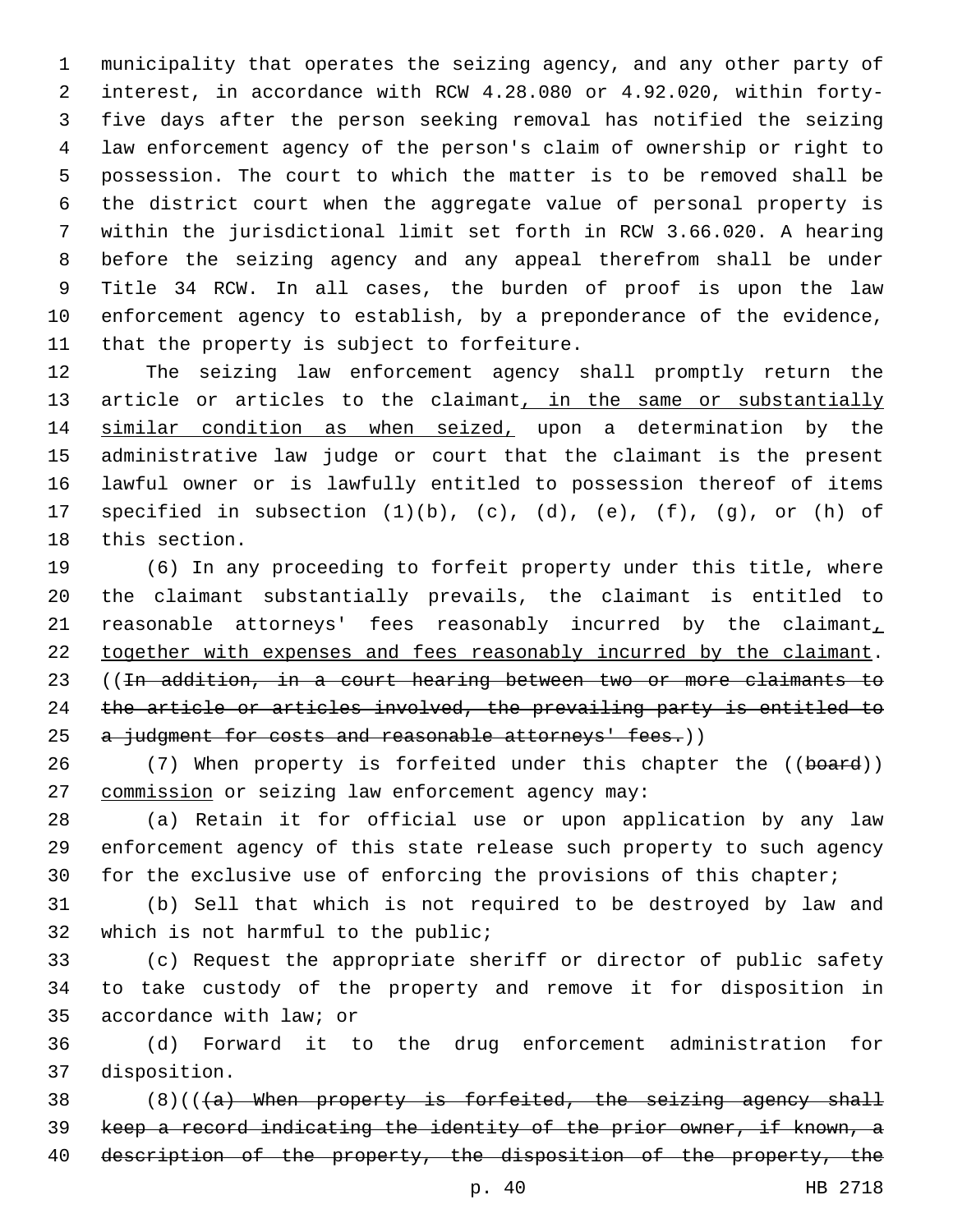value of the property at the time of seizure, and the amount of proceeds realized from disposition of the property.

 (b) Each seizing agency shall retain records of forfeited property for at least seven years.

 (c) Each seizing agency shall file a report including a copy of the records of forfeited property with the state treasurer each calendar quarter.

8 (d) The quarterly report need not include a record of forfeited property that is still being held for use as evidence during the investigation or prosecution of a case or during the appeal from a 11 eonviction.)) Seizing agencies are subject to the requirements of section 4 of this act.

 (9)(a) By January 31st of each year, each seizing agency shall remit to the state treasurer an amount equal to ten percent of the net proceeds of any property forfeited during the preceding calendar year. Money remitted shall be deposited in the state general fund.

 (b) The net proceeds of forfeited property is the value of the forfeitable interest in the property after deducting the cost of satisfying any bona fide security interest to which the property is subject at the time of seizure; and in the case of sold property, after deducting the cost of sale, including reasonable fees or commissions paid to independent selling agents, and the cost of any valid landlord's claim for damages under subsection (15) of this 24 section.

 (c) The value of sold forfeited property is the sale price. The value of retained forfeited property is the fair market value of the property at the time of seizure, determined when possible by reference to an applicable commonly used index, such as the index used by the department of licensing for valuation of motor vehicles. A seizing agency may use, but need not use, an independent qualified appraiser to determine the value of retained property. If an appraiser is used, the value of the property appraised is net of the cost of the appraisal. The value of destroyed property and retained 34 firearms or illegal property is zero.

 (10) Forfeited property and net proceeds not required to be paid to the state treasurer shall be retained by the seizing law enforcement agency exclusively for the expansion and improvement of controlled substances related law enforcement activity. Money retained under this section may not be used to supplant preexisting 40 funding sources.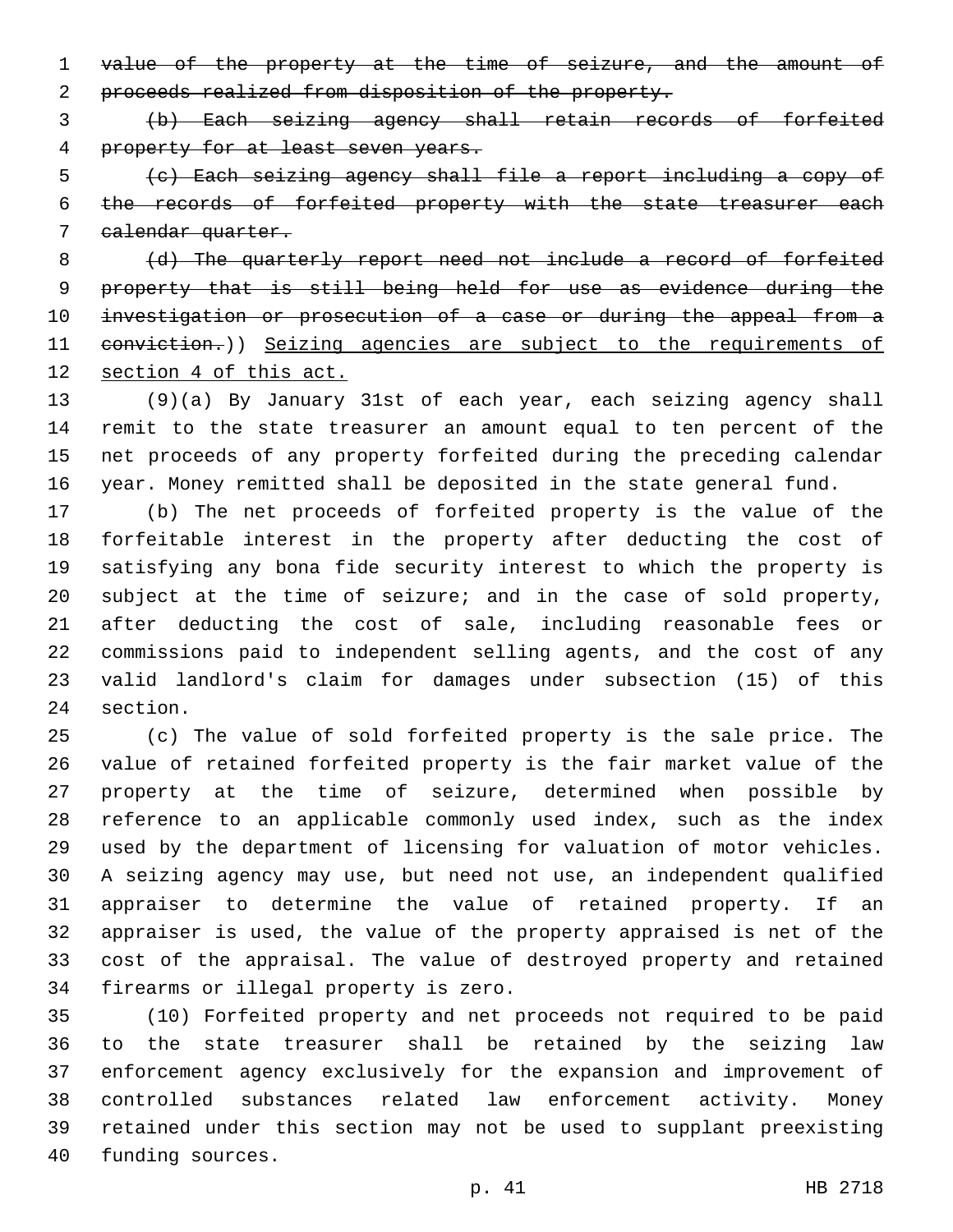(11) Controlled substances listed in Schedule I, II, III, IV, and V that are possessed, transferred, sold, or offered for sale in violation of this chapter are contraband and shall be seized and summarily forfeited to the state. Controlled substances listed in Schedule I, II, III, IV, and V, which are seized or come into the possession of the ((board)) commission, the owners of which are unknown, are contraband and shall be summarily forfeited to the 8 ((board)) commission.

 (12) Species of plants from which controlled substances in Schedules I and II may be derived which have been planted or cultivated in violation of this chapter, or of which the owners or cultivators are unknown, or which are wild growths, may be seized and 13 summarily forfeited to the ((board)) commission.

14 (13) The failure, upon demand by a ((board)) commission inspector or law enforcement officer, of the person in occupancy or in control of land or premises upon which the species of plants are growing or being stored to produce an appropriate registration or proof that he or she is the holder thereof constitutes authority for the seizure 19 and forfeiture of the plants.

 (14) Upon the entry of an order of forfeiture of real property, the court shall forward a copy of the order to the assessor of the county in which the property is located. Orders for the forfeiture of real property shall be entered by the superior court, subject to court rules. Such an order shall be filed by the seizing agency in the county auditor's records in the county in which the real property 26 is located.

 (15)(a) A landlord may assert a claim against proceeds from the sale of assets seized and forfeited under subsection (7)(b) of this 29 section, only if:

 (i) A law enforcement officer, while acting in his or her official capacity, directly caused damage to the complaining landlord's property while executing a search of a tenant's residence; 33 and

 (ii) The landlord has applied any funds remaining in the tenant's deposit, to which the landlord has a right under chapter 59.18 RCW, to cover the damage directly caused by a law enforcement officer prior to asserting a claim under the provisions of this section;

 (A) Only if the funds applied under (a)(ii) of this subsection are insufficient to satisfy the damage directly caused by a law enforcement officer, may the landlord seek compensation for the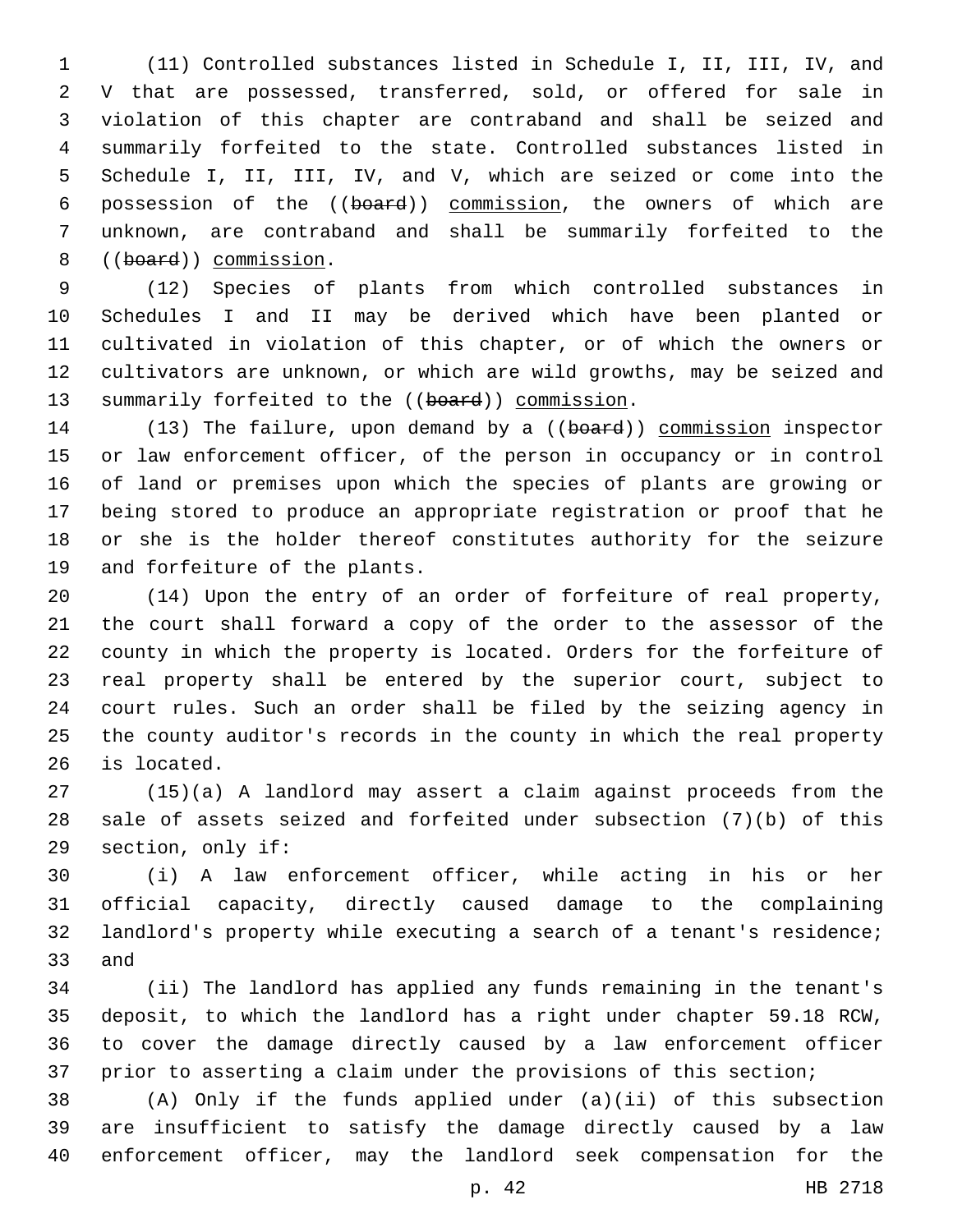damage by filing a claim against the governmental entity under whose authority the law enforcement agency operates within thirty days 3 after the search;

 (B) Only if the governmental entity denies or fails to respond to the landlord's claim within sixty days of the date of filing, may the landlord collect damages under this subsection by filing within thirty days of denial or the expiration of the sixty-day period, whichever occurs first, a claim with the seizing law enforcement agency. The seizing law enforcement agency must notify the landlord of the status of the claim by the end of the thirty-day period. Nothing in this section requires the claim to be paid by the end of 12 the sixty-day or thirty-day period.

 (b) For any claim filed under (a)(ii) of this subsection, the law enforcement agency shall pay the claim unless the agency provides 15 substantial proof that the landlord either:

 (i) Knew or consented to actions of the tenant in violation of 17 this chapter or chapter 69.41 or 69.52 RCW; or

 (ii) Failed to respond to a notification of the illegal activity, provided by a law enforcement agency under RCW 59.18.075, within seven days of receipt of notification of the illegal activity.

 (16) The landlord's claim for damages under subsection (15) of this section may not include a claim for loss of business and is 23 limited to:

(a) Damage to tangible property and clean-up costs;

 (b) The lesser of the cost of repair or fair market value of the 26 damage directly caused by a law enforcement officer;

 (c) The proceeds from the sale of the specific tenant's property seized and forfeited under subsection (7)(b) of this section; and

 (d) The proceeds available after the seizing law enforcement agency satisfies any bona fide security interest in the tenant's property and costs related to sale of the tenant's property as 32 provided by subsection  $(9)(b)$  of this section.

 (17) Subsections (15) and (16) of this section do not limit any other rights a landlord may have against a tenant to collect for damages. However, if a law enforcement agency satisfies a landlord's claim under subsection (15) of this section, the rights the landlord has against the tenant for damages directly caused by a law enforcement officer under the terms of the landlord and tenant's contract are subrogated to the law enforcement agency.